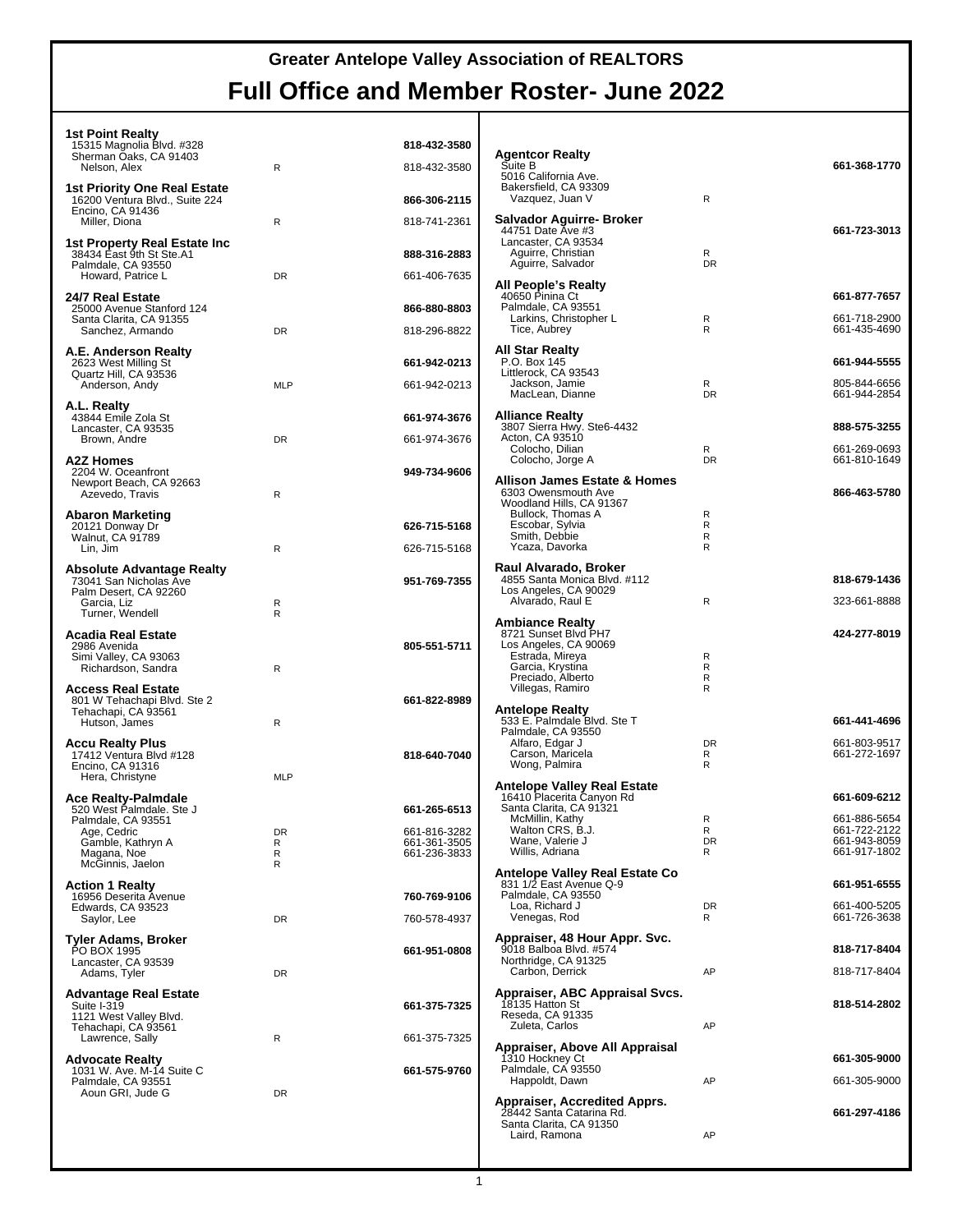#### **Appraiser, Kenny G. Adams, SRA**

| P.O.Box 1382<br>Wrightwood, CA 92397                                               |    | 760-868-4487 |
|------------------------------------------------------------------------------------|----|--------------|
| Adams, Kenny G<br><b>Appraiser, AE Inspections</b>                                 | AP | 760-868-4487 |
| 5591 Holly Ridge Dr.                                                               |    | 805-484-2160 |
| Camarillo, CA 93012<br>Bialobreski, Frank R                                        | AP | 805-484-8028 |
| Appraiser, AGM Appraisals, LLC<br>4083 West Ave L. PMB285<br>Quartz Hill, CA 93536 |    | 661-305-6446 |
| Majarian, Annie<br>Appraiser, All City Appraisal                                   | AP | 661-305-6446 |
| 4340 Camello Rd                                                                    |    | 310-895-0663 |
| Woodland Hills, CA 91364<br>Dart, John                                             | AP | 818-332-7999 |
| Appraiser, AM Appraisal<br>36842 Desert Willow Drive                               |    | 661-234-4779 |
| Palmdale, CA 93550<br>Donadio, Michael                                             | AP |              |
|                                                                                    |    |              |
| Appraiser, Amrock Inc.<br>16190 Eucalyptus St                                      |    | 909-559-3975 |
| Hesperia, CA 92345<br>Flower, Tammy                                                | AP | 909-559-3975 |
| Appraiser, Appraisal Factory                                                       |    |              |
| 21321 Lake Shore Drive #14<br>California City, CA 93505                            |    | 760-373-6225 |
| Hemenway, Brian Scott S                                                            | AP | 760-373-6225 |
| Appraiser, Appraisal Zone<br>29311 Las Brias Rd                                    |    | 818-335-1820 |
| Valencia, CA 91354<br>Na, Peter                                                    | AP | 818-335-1820 |
| Appraiser, Appraisal Max                                                           |    |              |
| 28658 Kathleen Ave<br>Saugus, CA 91390                                             |    | 661-775-0341 |
| Carpenter, Julie                                                                   | AP | 661-297-6076 |
| Appraiser, Appraisal Quality<br>11150 Glenoaks Blvd. #84                           |    | 213-590-3241 |
| Pacoima, CA 91331<br>Call, Charles C                                               | AP |              |
| Appraiser, Joseph P. Baldino                                                       |    |              |
|                                                                                    |    |              |
| 3101 Mesa Verde Dr.                                                                |    | 818-768-6147 |
| Burbank, CA 91504<br>Baldino, Joseph P                                             | AP | 818-768-6147 |
| Appraiser, Beeman Appraisals                                                       |    |              |
| 2043 W Avenue K13                                                                  |    | 661-718-8778 |
| Lancaster, CA 93536<br>Beeman, Jason                                               | AP | 661-718-8778 |
| Appraiser, Elisabeth Bernhart                                                      |    |              |
| 44743 Ravencrest Lane<br>Lancaster, CA 93536                                       |    | 661-724-0646 |
| Bernhart, Elisabeth                                                                | AP | 661-724-0646 |
| Appraiser, C & C Appraisals<br>27724 Wilderness Place                              |    | 661-702-0252 |
| Castaic, CA 91384<br>Fowler m, Richard C                                           | AP | 661-212-9277 |
| Appraiser, Canyon Appraisals                                                       |    |              |
| 24504 Nicklaus Drive. Unit N3<br>Valencia, CA 91355                                |    | 661-252-1307 |
| Powell, Laurie                                                                     | AP | 818-419-0672 |
| <b>Appraiser, Certified Appraisal</b>                                              |    | 909-394-1717 |
| 578 Cypress St.<br>Covina, CA 91723                                                | AP | 626-858-0733 |
| Oku, Albert H                                                                      |    |              |
| Appraiser, Childress & Assoc.<br>21300 Palomino St.                                |    | 888-399-8476 |
| Tehachapi, CA 93561<br>Childress, Donald                                           | AP | 562-556-0687 |
| Appraiser, Stephen Chopp                                                           |    |              |
| 1140 Landsford St.<br>Lancaster, CA 93535                                          |    | 661-948-8621 |
| Chopp, Stephen                                                                     | AP | 661-949-8448 |

| Appraiser, City Appraisal Svcs<br>9100 Sierra Highway<br>Agua Dulce, CA 91390<br>Benatar, Amanda | AP | 661-268-1098<br>661-268-1098 |
|--------------------------------------------------------------------------------------------------|----|------------------------------|
| Appraiser, Collard Appraisal G<br>38713 Tierra Subia Ave #196<br>Palmdale, CA 93551              |    | 661-755-1050                 |
| Collard, Renee<br>Appraiser, TA Connell Appraisa<br>756 . Wasp Ave.                              | AP | 760-793-2606                 |
| Ridgecrest, CA 93555<br>Connell, Timothy A                                                       | AP | 760-371-1758                 |
| Appraiser, Dees Appraisals<br>2700 Silver Shore Ln<br>Bakersfielld, CA 93313<br>Dees, Dawna      | AP | 661-303-8008                 |
| Appraiser, Andreh Derabidian<br>10842 Maiher Ave<br>Sunland, CA 91040<br>Derabidian, Andreh      | AP | 818-484-6793                 |
| Appraiser, Laurence Dietrich<br>2506 W. Ave. N-4                                                 |    | 661-947-1745                 |
| Palmdale, CA 93551<br>Dietrich, Laurence                                                         | AP | 661-947-0345                 |
| Appraiser, C. Edmonds<br>3323 Caspian Dr.<br>Palmdale, CA 93551<br>Edmonds, Charles              | AP | 661-272-1801                 |
| Appraiser, William Fall Group<br>300 Madison Ave Ste 900                                         |    | 419-255-9171                 |
| Toledo, OH 43604<br>McCloy, Robert                                                               | AP | 661-360-8476                 |
| Appraiser, Fontes Appraisals,<br>461 S Willing Well Ln<br>Anaheim, CA 92807<br>Fontes, Hank      | AP | 714-635-098                  |
| Appraiser, Gillins & Assoc.Inc                                                                   |    |                              |
| 4083 West Avenue L, #293<br>Lancaster, CA 93536<br>Gillins, Evan R                               | AP | 661-723-1000<br>661-723-1000 |
| Appraiser, Pamela Gurak<br>7944 Limerick Ave.                                                    |    | 818-886-1851                 |
| Winnetka, CA 91306<br>Gurak, Pamela                                                              | AP | 818-886-1851                 |
| Appraiser, Karen Hall<br>26309 Emerald Dove Drive<br>Valencia, CA 91355                          |    | 661-212-3803                 |
| Hall, Karen<br>Appraiser, Melvin S. Hill                                                         | AP | 661-255-6996                 |
| 621 West Ave. S-14<br>Palmdale, CA 93551                                                         |    | 661-273-8182                 |
| Hill, Melvin                                                                                     | АΡ | 661-273-8182                 |
| <b>Appraiser, Holly &amp; Associates</b><br>10221 Slater Ave. # 108<br>Fountain Valley, CA 92708 |    | 714-968-7523                 |
| Holly, Reg                                                                                       | AP | 714-968-7523                 |
| Appraiser, Daryl Johnson Appra<br>3853 Roberts Rd.<br>Acton, CA 93510                            |    | 661-305-6480                 |
| Johnson, Daryl                                                                                   | AP | 661-269-1377                 |
| Appraiser, Kroeger Appraisal<br>P.O.Box 3432<br>Lancaster, CA 93586<br>Kroeger, Darrell          | AP | 661-547-4451<br>661-722-8977 |
| Appraiser, Don Lee<br>County Line Appraisals, Inc.<br>28915 Mirada Circulo                       |    | 213-305-3818                 |
| Valencia, CA 91354<br>Lee, Don                                                                   | AP | 213-305-3818                 |
| Appraiser, Dale Lint<br>513-A Commercial Ave.<br>Ridgecrest, CA 93555                            |    | 760-375-1765                 |
| Lint, Dale D                                                                                     |    |                              |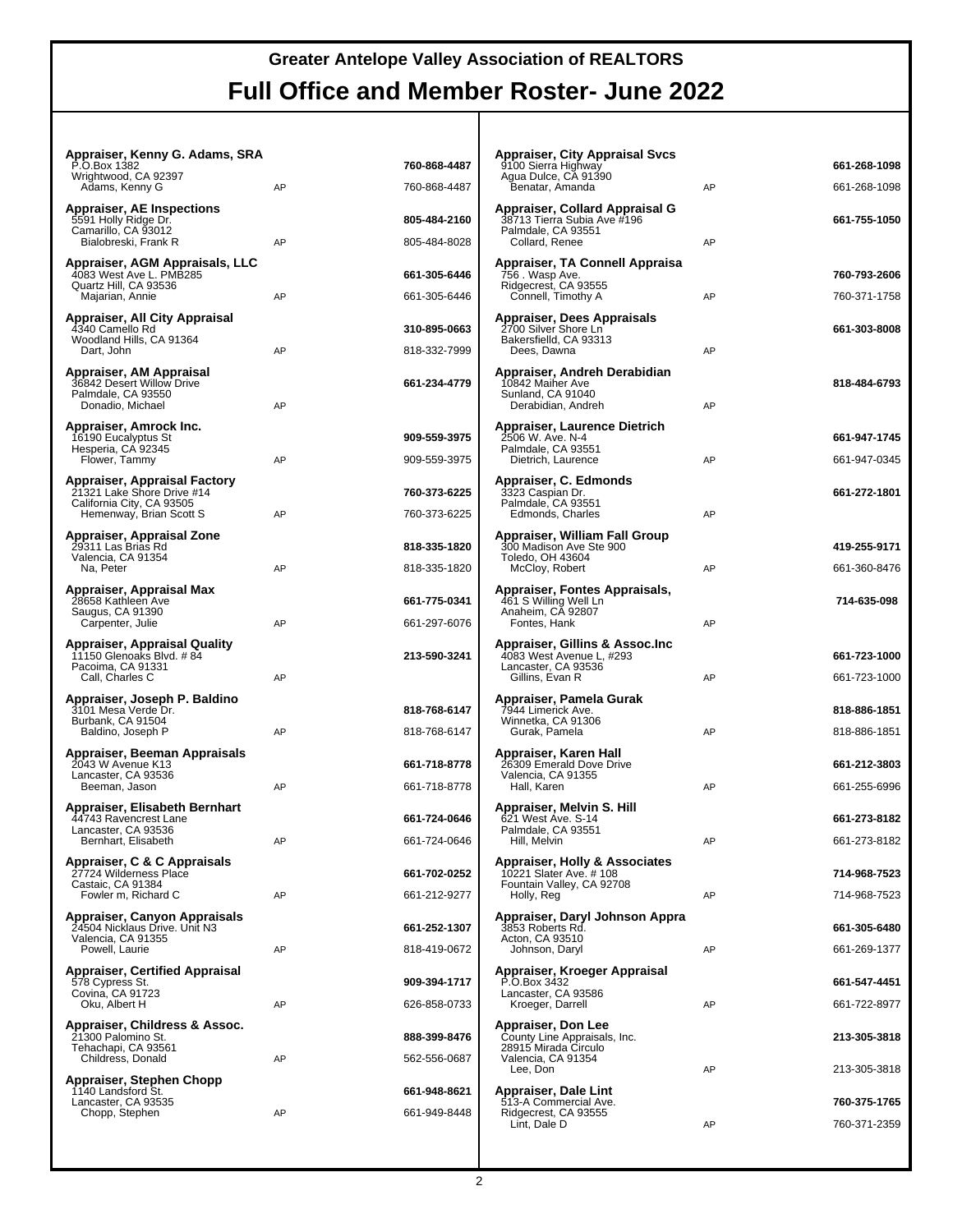| Appraiser, Lyons Appraisal Ser<br>2718 Kenitra Pt<br>Palmdale, CA 93550<br>Lyon, Matthew              | AP | 661-208-1247                 |
|-------------------------------------------------------------------------------------------------------|----|------------------------------|
| Appraiser, Guy Maeda Appraisal<br>12832 Cantara St.<br>N. Hollywood, CA 91605<br>Maeda, Guy           | AP | 818-765-7282<br>818-765-2999 |
| <b>Appraiser, Maurers Associates</b><br>27676 Elk Ridge Rd<br>Castaic, CA 91384<br>Restrepo, Mauricio | AP | 661-257-2522<br>661-257-2833 |
| Appraiser, McDonough Appraisal<br>44714 10th St. West<br>Lancaster, CA 93534<br>McDonough, Joseph     | AP | 661-729-5016<br>661-943-4514 |
| Appraiser, Dennis McIntyre<br>2340 East Ave R-3<br>Palmdale, CA 93550<br>McIntyre, Dennis             | AP | 661-406-8303<br>661-435-1697 |
| Appraiser, Metro Appraisal<br>22116 Altair Ln<br>Santa Clarita, CA 91390<br>Mansour, Fyodor W         | AP | 818-445-0695<br>818-445-0695 |
| Appraiser, Mighty Appraisal<br>7809 Ducor Ave<br>West Hills, CA 91304<br>Rodriguez, Robert            | AP | 818-340-1494<br>818-231-8925 |
| Appraiser, Kelly O'Connor Appr<br>37265 5th St. E.<br>Palmdale, CA 93550<br>O'Connor, Kelly           | AP | 661-947-1514<br>661-272-1544 |
| Appraiser, Omni Appraisal Serv<br>3623 Candor St.<br>Lakewood, CA 90712<br>Rorwick, Michael           | AP | 310-697-3034<br>310-697-3034 |
| Appraiser, Pacific Coast Appra<br>3818 Acton Ave.<br>Acton, CA 93510<br>Lyman, Brady                  | AP | 818-984-7609<br>818-984-7609 |
| Appraiser, Sherry Pakla<br>22361 Canones Circle<br>Santa Clarita, CA 91350<br>Pakla, Sherry           | AP | 661-296-8271                 |
| <b>Appraiser, Precision Appraisal</b><br>19311 Wilson Ln<br>Santa Clarita, CA 91350<br>Kang, Simon    | AP | 661-296-4785                 |
| Appraiser, Quicksilver Appr.<br>4355 E. Avenue Q-12<br>Palmdale, CA 93552<br>Servis, Robin            | AP | 661-947-4294<br>661-947-4294 |
| <b>RAMCO Valuation Corp</b><br>2908 W 82nd Place<br>Inglewood, CA 90305<br>Stroud, Maurice            | AP | 323-753-8798                 |
| Appraiser, Real Value Associat<br>1635 Date Palm Dr.<br>Palmdale, CA 93551<br>Sciba, Charles A        | AP | 661-526-5997<br>661-526-5983 |
| Appraiser, Emanuel Ruben Appra<br>23514 Via Decano<br>Valencia, CA 91355<br>Rubin, Emanuel            | AP | 661-254-3430<br>661-254-3430 |
| Appraiser, Sanchez Appraisal<br>40510 Esperanza Way<br>Palmdale, CA 93551<br>Sanchez, Paul            | AP | 661-941-4870<br>661-941-4870 |
| Appraiser, SCV Appraisal<br>27511 Pamplico Dr.<br>Valencia, CA 91354<br>Barrett, Anthony J            | AP | 661-977-7501                 |

| Appraiser, Shiner Appraisal Se<br>3611 Satin Ct<br>Palmdale, CA 93551<br>Shiner, Robert                                 | AP             | 818-881-2956                                 |
|-------------------------------------------------------------------------------------------------------------------------|----------------|----------------------------------------------|
| Appraiser, Shawn Solis Apprais<br>451 W. Bonita Ave. # 14<br>San Dimas, CA 91773<br>Solis, Shawn                        | AP             | 909-394-0950<br>626-536-9715                 |
| Appraiser, Douglas Stephenson<br>P.O. BOX 2891<br>Lancaster, CA 93539                                                   | AP             | 805-482-7996<br>805-482-7996                 |
| Stephenson, Douglas<br>Appraiser, A.G. Stewart<br>P.O.Box 220722<br>Santa Clarita, CA 91322<br>Stewart, Alexander G     | AP             | 661-713-0394                                 |
| Appraiser, Timely Appraisals<br>19003 Saddleback Ridge Road<br>Canyon Country, CA 91351<br>Spannenberger, Peter         | AP             | 661-904-5152<br>661-251-4770                 |
| Appraiser, M. Tobias<br>10201 Mason Ave. #49<br>Chatsworth, CA 91311<br>Tobias, Marvin L                                | AP             | 818-349-2884<br>818-349-2884                 |
| Appraiser, Candice Tyson<br>32117 Calle Vista<br>Agua Dulce, CA 91390<br>Tyson, Candice                                 | AP             | 661-609-6557                                 |
| Appraiser, Valbridge Property<br>4915 Calloway Drive. Ste 101<br>Bakersfield, CA 93312<br>Burger, Michael               | AP             | 661-587-1010                                 |
| Appraiser, Timothy D. Virtue<br>41159 Estates Lane<br>Palmdale, CA 93551<br>Virtue, Timothy D                           | AP             | 661-943-4116                                 |
| Appraiser, Wagner Appraisals<br>32925 San Ysidro Ln<br>Acton, CA 93510<br>Wagner, Joanellen                             | AP             | 661-269-2016                                 |
| Appraiser, Eve D. Williams<br>17260 Prairie St<br>Northridge, CA 91325<br>Williams, Eve D                               | AP             | 818-340-9420<br>818-884-5470                 |
| Appraiser, William Woods<br>23890 Copper Hill Dr. # 438<br>Valencia, CA 91355<br>Woods, William                         | AP             | 661-297-9916<br>661-270-9765                 |
| Eileen Wright, Appraiser<br>9018 Balboa Blvd. #231<br>Northridge, CA 91325<br>Wright, Eileen                            | AP             | 818-613-9665                                 |
| Appraiser, 24/7 Appraisals Inc.<br>4302 Whitsett Ave. Apt 6<br>Studio City, CA 91604<br>Ayaleanos, Peter                | AP             | 818-753-0247                                 |
| <b>Aguila Real Estate</b><br>2525 Still Meadow Lane<br>Quartz Hill, CA 93536<br>Cox-Anderson, Jacqueline                | R              | 661-471-9550<br>619-697-5771                 |
| Bernice Aquino Dixon, Broker<br>16043 K Street<br>Mojave, CA 93501<br>Aquino Dixon, Bernice V<br>Eguavoen, Otasowie Ken | <b>DR</b><br>R | 661-400-9066<br>661-400-9066<br>661-860-6403 |
| Moreno, Maria<br>Aron Kwong, Broker<br>6944 San Bruno Ct<br>Fontana, CA 92336                                           | R              | 909-524-2063                                 |
| Kwong, Aron<br><b>Arrache Construction</b><br>PO Box 2143<br>Lancaster, CA 93539-2143<br>Arrache, Ronald B              | R<br><b>DR</b> | 661-942-4092<br>310-415-6869                 |
|                                                                                                                         |                |                                              |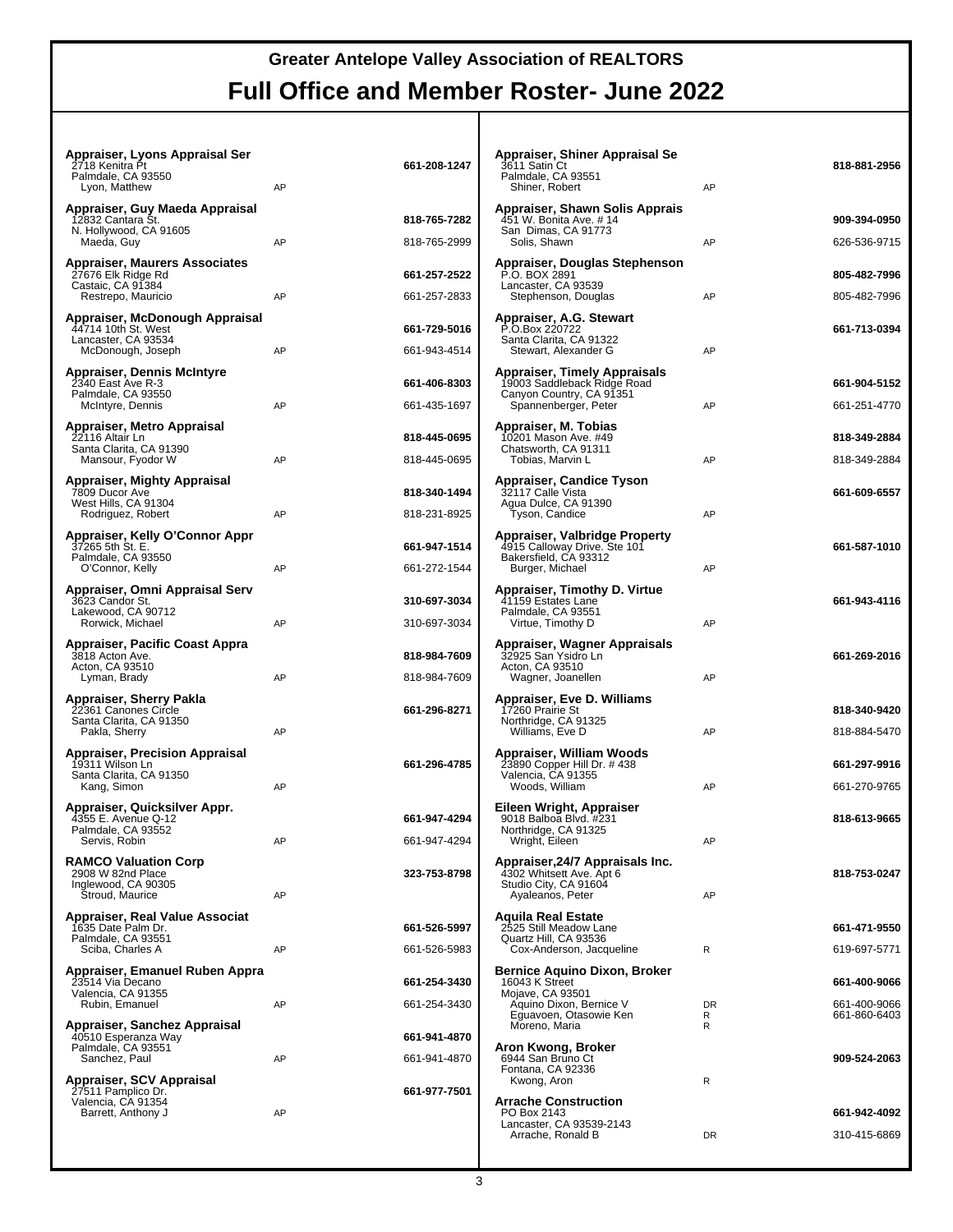| <b>Ascencios Realty</b><br>922 E. Palmdale Blvd.<br>Palmdale, CA 93550 |                |         | 661-267-0057<br>661-544-3344 | Barry Burnett Realty, Inc.<br>2106 W. Magnolia Blvd<br>Burbank, CA 91506     | $\mathsf{R}$                      |                    | 818-842-2611                                 |
|------------------------------------------------------------------------|----------------|---------|------------------------------|------------------------------------------------------------------------------|-----------------------------------|--------------------|----------------------------------------------|
| Ascencio, Ana E<br>Ascencio, Desiderio                                 | R<br><b>DR</b> |         | 661-267-0057                 | Burnett, Barry<br><b>Beach Cities Properties, Inc.</b>                       |                                   |                    |                                              |
| <b>Assist 2 Sell</b><br>21021 Soledad Canyon Rd #103                   |                |         | 661-799-7400                 | 4197 N. Viking Way #b<br>Long Beach, CA 90808                                |                                   |                    | 562-938-7653                                 |
| Canyon Country, CA 91351<br>Tennies, Kimberly                          | R              |         | 661-210-7976                 | Nason, Chad<br>Tanner, Jack                                                  | R<br>R                            |                    |                                              |
| Assist2Sell Buyers & Sellers<br>626 W. Lancaster Blvd #102             |                |         | 661-794-2021                 | <b>Bella Homes Realty and Manufac</b><br>38733 9th St E. Ste O               |                                   |                    | 661-272-0444                                 |
| Lancaster, CA 93534<br>Hernandez, Henry J                              | <b>DR</b>      | Ext 223 |                              | Palmdale, CA 93550<br>Micka, Teresa P                                        | <b>DR</b>                         |                    | 661-492-5396                                 |
| AV Gill Realty, Inc.                                                   |                |         |                              | Ocampo, Laura M                                                              | R                                 |                    |                                              |
| PO BOX 962<br>Acton, CA 93510<br>Gill, Baldev S                        | <b>DR</b>      |         | 661-406-1832<br>661-406-1832 | <b>Beltran Realty</b><br>11024 Balboa Blvd. #1442<br>Granada Hills, CA 91344 |                                   |                    | 818-515-4664                                 |
| Henry Avalos, Broker                                                   |                |         |                              | Beltran, Patricia<br>Cayetano, Natalie                                       | R<br>R                            |                    |                                              |
| 13393 Glenoaks Blvd<br>Sylmar, CA 91342                                |                |         | 818-481-6236                 | <b>Benchoff Real Estate</b>                                                  |                                   |                    |                                              |
| Avalos, Henry<br>Garcia, Deyber                                        | R<br>R         |         |                              | 11110 Juniper Hills Rd<br>Littlerock, CA 93543                               |                                   |                    | 661-944-5537                                 |
| Avanti Capital                                                         |                |         |                              | Benchoff, Barbara                                                            | <b>DR</b>                         |                    | 661-944-5537                                 |
| 38258 15th St. East<br>Palmdale, CA 93550<br>Velasquez, Gonzalo E      | DR             |         | 661-947-3875                 | Berkshire Hathaway HomeSvcs.<br>1801 West Ave. K<br>Lancaster, CA 93534      |                                   |                    | 661-948-4646                                 |
| Avenida Del Sol Realty                                                 |                |         |                              | Aguirre, Alexis<br>Agustin, Gina                                             | $\mathsf{R}$<br>R                 |                    | 909-851-8378                                 |
| 10722 White Oak Ave #5<br>Granada Hills, CA 91344                      |                |         | 818-335-2395                 | Anderson, Breanna<br>Balke, Wendy                                            | $\mathsf{R}$<br>$\mathsf{R}$      |                    | 661-992-6163                                 |
| Canchola, Zulma                                                        | R              |         |                              | Beckwith, Cliff<br>Bender, Erin                                              | $\mathsf{R}$<br>R                 |                    | 661-435-4329                                 |
| Axis Real Estate, Inc.<br>530 Commerce Ave. Ste A                      |                |         | 661-526-6600                 | Betancourt, Kenia<br>Borquez, Gilbert C                                      | R<br>R                            |                    | 661-718-6017                                 |
| Palmdale, CA 93551<br>Garcia, Jose A                                   | R              |         | 661-480-8888                 | Bragg, Michelle<br>Bramson-Veil, Robin L                                     | $\mathsf{R}$<br>$\mathsf{R}$      | Ext 236<br>Ext 266 | 661-722-2619                                 |
| Villatoro, Yesenia E                                                   | <b>DR</b>      |         | 661-674-8517                 | Bruckner, Cameo<br>Carlson, Eryk                                             | $\mathsf{R}$<br>R                 |                    |                                              |
| Ayden Tyler Realty<br>2341 Sycamore Lane                               |                |         | 661-947-4769                 | Carnero, Alain<br>Chica, Xavier                                              | $\mathsf{R}$<br>$\mathsf{R}$      |                    |                                              |
| Palmdale, CA 93551<br>Clemente Jovicic, Lani                           | <b>DR</b>      |         | 661-236-8823                 | Clark, Jenny<br>Coefield, Ocie                                               | $\mathsf{R}$<br>$\mathsf{R}$      |                    |                                              |
| Grajeda De Leon, Laiz<br>Hernandez, Augusto                            | R<br>R         |         | 661-492-4626                 | Coleman, Natasha<br>Collado, Rhiannon                                        | $\mathsf{R}$<br>R<br>R            |                    | 661-400-2485                                 |
| <b>B.L.A. Properties and Loans</b><br>6901 Topanga Cny Blvd #201       |                |         | 818-912-6076                 | Colovin, Joy<br>Cornejo Escobar, Erick A<br>DeBoe, Debbie                    | R<br>$\mathsf{R}$                 | Ext 269            | 661-816-7985<br>661-256-1472                 |
| Canoga Park, CA 91303<br>Avellaneda, Oscar                             | R              |         | 818-704-7976                 | DiMarzo, Andre J<br>DiMarzo, Christina                                       | $\mathsf{R}$<br>R                 | Ext 244            | 661-212-3390                                 |
| Cuevas, Raul A<br>Gomez, Iris                                          | R<br>R         |         | 661-433-6833                 | Duzick, James F<br>Eliopulos, Gregory T                                      | $\mathsf{R}$<br>R                 | Ext 263<br>Ext 308 | 661-268-1295                                 |
| Andre Baboomian, Broker                                                |                |         |                              | Ellis-Anderson, Kym<br>Farber, Debbie                                        | R<br>$\mathsf{R}$                 | Ext 364            | 661-526-8554<br>661-273-5665                 |
| 3704 El Moreno St<br>La Crescenta, CA 91214                            |                |         | 818-802-6000                 | Farrukh, Daad<br>Frame, Madelynn C                                           | $\mathsf{R}$<br>$\mathsf{R}$      |                    |                                              |
| Baboomian, Andre                                                       | <b>MLP</b>     |         |                              | Furtado, Jill A<br>Garcia, Rosio                                             | R<br>R                            |                    | 661-733-8667<br>Ext 274 661-860-7290         |
| <b>Bailey Homes &amp; Investments</b><br>29330 Spencer Drive           |                |         | 818-422-5237                 | Garza, Ryan<br>George, Alexis                                                | R<br>R                            |                    | Ext 226 661-547-1248                         |
| Canyon Country, CA 91387<br>Lopez Vera, Adrian                         | R              |         |                              | Goddard, Karen<br>Godin JR, Brian L                                          | R<br>$\mathsf{R}$                 | Ext 350            |                                              |
| Rodriguez, Jose L                                                      | R              |         |                              | Goodermont, Melissa<br>Gover, Natalie                                        | R<br>R                            |                    |                                              |
| James Baker Realty, Inc.<br>41715 Stratford Circle                     |                |         | 661-949-3000                 | Granger, Ashley<br>Granger, Lori<br>Grauke, Patricia L                       | R<br>$\mathsf{R}$<br>$\mathsf{R}$ |                    | Ext 248 661-209-4450<br>661-273-3766         |
| Palmdale, CA 93551<br>Baker, James<br>Douglas, Kevin                   | <b>DR</b><br>R |         | 661-816-3395<br>661-816-6118 | Haney, Jessica<br>Heath, Amy                                                 | R<br>R                            | Ext 261            | 661-943-3688                                 |
| Kershaw, Timothy<br>Manzano, Sean                                      | R<br>R         |         | 661-860-7122                 | Helton, Angela<br>Hiatt-Levine, Karie                                        | R<br>R                            |                    | 661-810-2163                                 |
| <b>Bankers Realty Exclusive, Inc.</b>                                  |                |         |                              | Horne, Hilsia<br>Jimenez, Cesar A                                            | $\mathsf{R}$<br>R                 | Ext 356            | 661-236-3226<br>661-948-3306                 |
| 2625 Townsgate Rd #330<br>Westlake Village, CA 91361                   |                |         | 818-880-9925                 | Jones, Betty<br>Levine, Daniel                                               | $\mathsf{R}$<br>R                 |                    | 661-810-2162                                 |
| Watts, Kirt<br>Wilson, Eric                                            | R<br>R         |         | 310-713-8874                 | Liebenow, Helen<br>Limpus, Christie M                                        | R<br>R                            |                    | Ext 339 661-810-3145                         |
| Yeomans, David                                                         | R              |         |                              | Lydon, Beverly<br>Lynn, Shauna                                               | R<br>R                            | Ext 267            | 661-965-1295<br>661-478-6144                 |
| <b>Barcode Properties</b><br>22231 Mulholland Hwy #117                 |                |         | 888-574-8287                 | Mattox, Renee<br>McFarlane, Courtney A                                       | R<br>R                            |                    | Ext 346 661-269-6232<br>Ext 234 661-300-0698 |
| Calabasas, CA 91302<br>Gorman, Edith                                   | R              |         | 661-406-2450                 | McMurray, Kyle<br>Melvin, Chunte                                             | R<br>R                            |                    |                                              |
| Miller, Mark                                                           | R              |         |                              | Miller, Claudia<br>Miller, Desiree                                           | R<br>R                            |                    | 661-305-1038                                 |
|                                                                        |                |         |                              | Moylan, Rebecca<br>Nilles, Janet<br>O'Donnell, Sean                          | R<br>R<br>R                       |                    | 661-272-9424<br>Ext 249 661-433-1549         |
|                                                                        |                |         |                              |                                                                              |                                   |                    |                                              |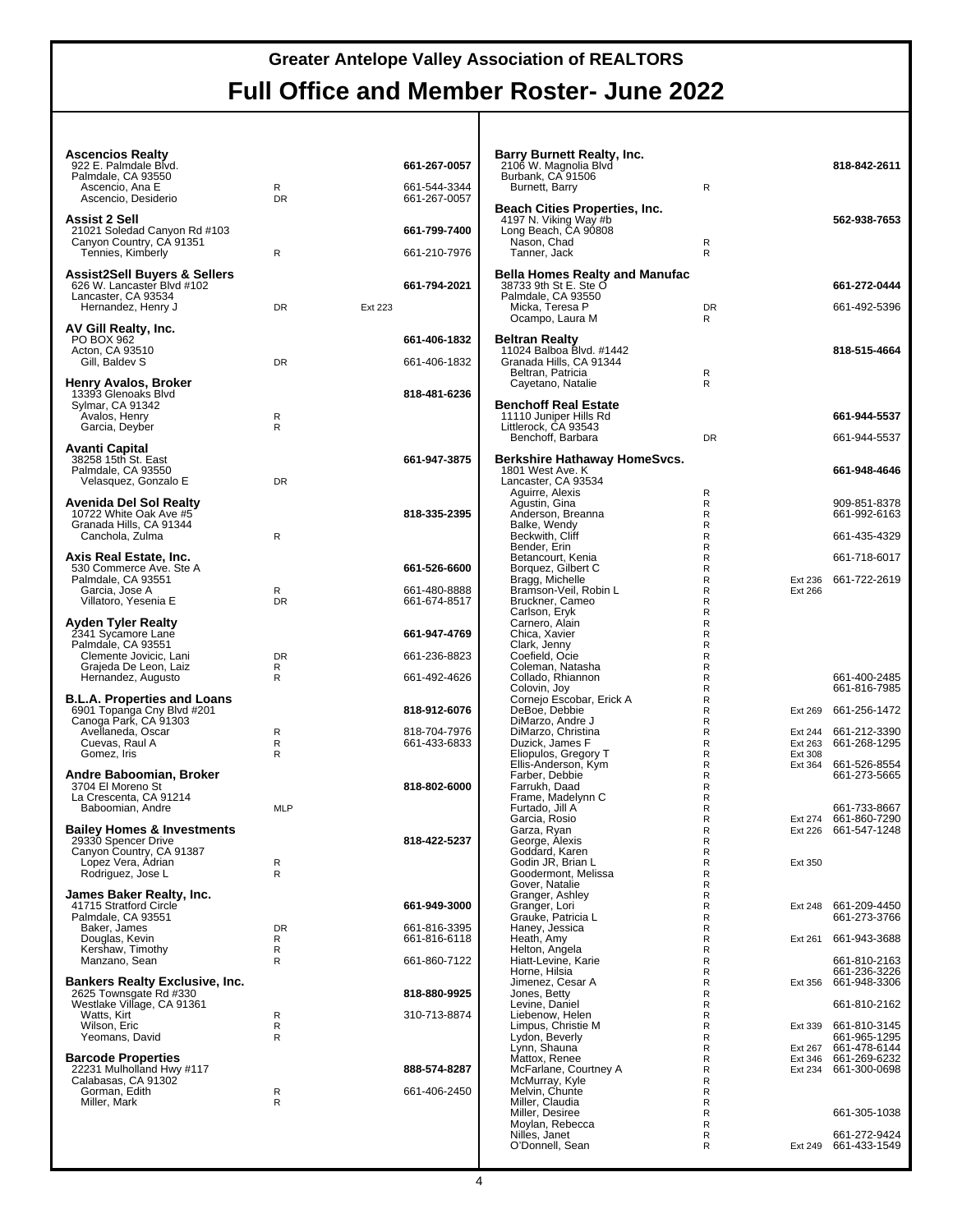#### **Berkshire Hathaway HomeSvcs.** (Cont...)

| Parsons, Kristine                                                       | R                 |                    |                              |
|-------------------------------------------------------------------------|-------------------|--------------------|------------------------------|
| Pelster, Barbara S                                                      | R                 |                    |                              |
| Pepper, Gerald<br>Purcell, Amber                                        | R<br>R            | Ext 216            | 661-435-5210                 |
| Regan, Melynn K                                                         | R                 | Ext 304            |                              |
| Rodrigues, Ginger<br>Rodriguez, Linda                                   | R<br>R            | Ext 246            | 661-285-1855<br>661-609-1220 |
| Roof, Brett                                                             | R                 |                    |                              |
| Ryan, Vickie L<br>Shepherd, Justin                                      | R<br>R            | Ext 266            | 661-810-2225<br>661-618-0817 |
| Shepherd-Troth, Jodie M                                                 | R                 |                    | 661-948-1602                 |
| Simpson, Darlene<br>Terrell, Douglas L                                  | R<br>R            |                    | 661-803-0269                 |
| Troth, Mark                                                             | <b>DR</b><br>R    |                    | 661-538-3706                 |
| Vandenberg, Shari<br>Verdi, Susanne                                     | R                 | Ext 312<br>Ext 354 | 661-810-0854<br>661-965-1391 |
| Wauls, Riginal<br>Willis, Erin                                          | R<br>R            |                    |                              |
| Wrona, Guadalupe C                                                      | R                 |                    |                              |
| Zediker, Kirk                                                           | R                 |                    |                              |
| Berkshire Hathaway Crest R.E<br>4005 Foothill Blvd.                     |                   |                    | 818-248-9100                 |
| La Cresenta, CA 91214                                                   |                   |                    |                              |
| De Leon, Eldar<br>Marles, Nathalie                                      | R<br>R            |                    |                              |
|                                                                         |                   |                    |                              |
| <b>Berkshire Hathaway HomeService</b><br>9003 Reseda Blvd. # 105        |                   |                    | 818-993-8900                 |
| Northridge, CA 91324<br>Alvarez, Marta                                  | R                 |                    | 818-701-9819                 |
| Carter, Miriam                                                          | R                 |                    | 213-393-9923                 |
| Morehouse, Anna M<br>Oganesyan, Angela                                  | R<br>R            |                    |                              |
| Rubalcaba, Maria                                                        | R                 |                    |                              |
| Berkshire Hathaway Home Servic                                          |                   |                    |                              |
| 12770 El Camino Real, Suite 10<br>San Diego, CA 92130                   |                   |                    | 310-777-7800                 |
| Stalter, Dean                                                           | R                 |                    |                              |
| <b>Berkshire Hathaway Homeservice</b>                                   |                   |                    |                              |
| 787 W Tehachapi Blvd. Ste B                                             |                   |                    | 661-822-3500                 |
| Tehachapi, CA 93561<br>Finley Blackburn, Wendy                          | R                 |                    | 661-472-9058                 |
|                                                                         |                   |                    |                              |
| Ghorbani, Adriana                                                       | R                 |                    |                              |
| Riley, Joshua<br>Stanchi, Yvonne                                        | R<br>$\mathsf{R}$ |                    | 760-382-8331                 |
|                                                                         |                   |                    |                              |
| <b>Berkshire Hathaway HomeService</b><br>25060 Avenue Stanford. Ste 150 |                   |                    | 661-702-0188                 |
| Valencia, CA 91355                                                      | R                 |                    | 661-607-7537                 |
| Dobrowsky, Diana<br>Elliott, James                                      | $\mathsf{R}$      |                    | 661-297-6883                 |
| Engle, Paquita<br>Hanlin, Holly                                         | R<br>R            |                    | 661-924-0295                 |
| Roy, Stan                                                               | R                 | Ext 204            | 661-478-0912                 |
| Sosa, Ysabel<br>Woltman, Alexander                                      | R<br>R            |                    |                              |
|                                                                         |                   |                    |                              |
| <b>Berkshire Hathaway HomeService</b><br>16911 Bell Flower Blvd         |                   |                    | 562-461-0233                 |
| Bellflower, CA 90706<br>Lopez, Tony                                     |                   |                    | 562-762-7403                 |
|                                                                         |                   |                    |                              |
| <b>Berkshire Hathaway Home Servic</b><br>Suie #G-1                      |                   |                    | 805-987-3734                 |
| 350 N. Lantana St<br>Camarillo, CA 93010                                |                   |                    |                              |
| Majorino, Robert                                                        | R                 |                    |                              |
| Thorkildsen, Brian                                                      | R                 |                    |                              |
| Berkshire Hathaway Crest R.E.<br>1501 W. Magnolia Blvd                  |                   |                    | 818-248-9100                 |
| Burbank, CA 91506                                                       |                   |                    |                              |
| Gonzalez, Max<br>Gonzalez, Maximo                                       | R<br>R            |                    |                              |
| Mirzakhanian, Ray                                                       | R                 |                    | 818-248-9100                 |
| <b>Berkshire Hathaway HomeService</b>                                   |                   |                    |                              |
| 23530 Hawthorne Blvd #100<br>Torrance, CA 90505                         |                   |                    | 310-373-0021                 |
| Li, AiLin                                                               | R                 |                    |                              |
| Short, Bruce                                                            | R                 |                    |                              |
| <b>Berkshire Hathaway HomeService</b><br>16218 E. Whittier Blvd         |                   |                    | 562-943-7266                 |
| Whittier, CA 90603<br>Rosas, Dennis                                     | R                 |                    | 562-942-0586                 |

| <b>Berkshire Hathaway HomeService</b><br>9836 Atlantic Ave<br>South Gate, CA 90280<br>Garcia Jr, Carlos<br>Rosales, Werner M | R<br>R              | 323-563-8813                 |
|------------------------------------------------------------------------------------------------------------------------------|---------------------|------------------------------|
| Best Realty & Investment, Inc.<br>17057 Chatsworth St.<br>Granada Hills, CA 91344<br>Kim, Steve                              | R                   | 818-366-3200<br>818-366-1800 |
| Better Real Estate California,<br>2201 Broadway, 3rd Floor<br>Oakland, CA 94612<br>Huston, Alberta                           | R                   | 510-495-6795                 |
| Beverly & Company, Inc.<br>Bldg B, Ste 315<br>15301 Ventura Blvd<br>Sherman Oaks, CA 91403<br>Alvarez, Javier                | R                   | 818-382-4160                 |
| Cuevas, Angel<br>Mauer, Michelle J<br>Padilla, Estella                                                                       | R<br>R<br>R         | 661-674-9743                 |
| <b>BEX Realty, Inc.</b><br>216 South Citrus St. Ste 357<br>West Covina, CA 91791<br>Maldonado, Israel                        | R                   | 800-700-9806                 |
| <b>BGA Properties Inc.</b><br>38345 30th St. E # B-1<br>Palmdale, CA 93550<br>Arevalo, Barbara                               | R                   | 866-768-2616<br>661-370-6470 |
| Ayala, Analia<br>Lopez, Raquel<br>Orellana, Carlos                                                                           | R<br>R<br><b>DR</b> | 818-388-2082<br>661-916-0328 |
| Orellana, Sonia<br>Ortiz, Alma Rosa<br>Pena, Blanca L                                                                        | R<br>R<br>R         | 661-860-3993<br>661-205-8538 |
| <b>BGA Properties Inc.</b><br>445 W. Palmdale Blvd. Ste O<br>Palmdale, CA 93551-4510<br>Deleon, Raul                         | R                   | 866-768-2616                 |
| Guzman, Blanca L<br>Leon-Moncada, Norma<br>Mares Aguilar, Christine M<br>Mejicanos, Ana E                                    | R<br>R<br>R<br>R    | 661-492-0752<br>818-399-4235 |
| <b>Big Block Realty North</b><br>550 Howe Ave. Ste 200<br>Sacramento, CA 95825<br>Markarian, Kevin                           | R                   | 415-420-5522                 |
| Big Block Realty, Inc.<br>2820 Camino Del Rio S. Ste 314<br>San Diego, CA 92108<br>Brown, Michelle M<br>McKeag, Kimberly     | R<br>R              | 619-393-6633                 |
| <b>Big Valley Real Estate</b><br>P.O. Box 900910<br>Palmdale, CA 93590                                                       |                     | 661-267-6007                 |
| Foster, Alan B<br>Mastin, Karmen<br>Winkelstein, Glenn M                                                                     | R<br><b>DR</b><br>R | 805-732-9164<br>661-722-2222 |
| <b>Big West Corp</b><br>8124 Great Circle Drive<br>California City, CA 93505                                                 |                     | 951-545-7294                 |
| Twohig, Dana<br><b>Block Properties, Inc.</b><br>604 W. Avenue L, Ste#113                                                    | <b>DR</b>           | 951-545-7294<br>661-622-7145 |
| Palmdale, CA 93534<br>Bartlett, April                                                                                        | DR                  | 661-622-7145                 |
| <b>Blue Diamond Capital Realty</b><br>2390 Crenshaw Blvd #506<br>Torrance, CA 90501<br>Young, Melvin                         | R                   | 562-208-0233                 |
| <b>Blue Ribbon Realty</b><br>190 Sierra Ct. Ste B202                                                                         |                     | 310-701-1789                 |
| Palmdale, CA 93550<br>Ali, Mohammad M<br>Ejaz, Salman<br>Williams, Rodney                                                    | R<br>R<br>DR        | 661-576-1629<br>661-733-8426 |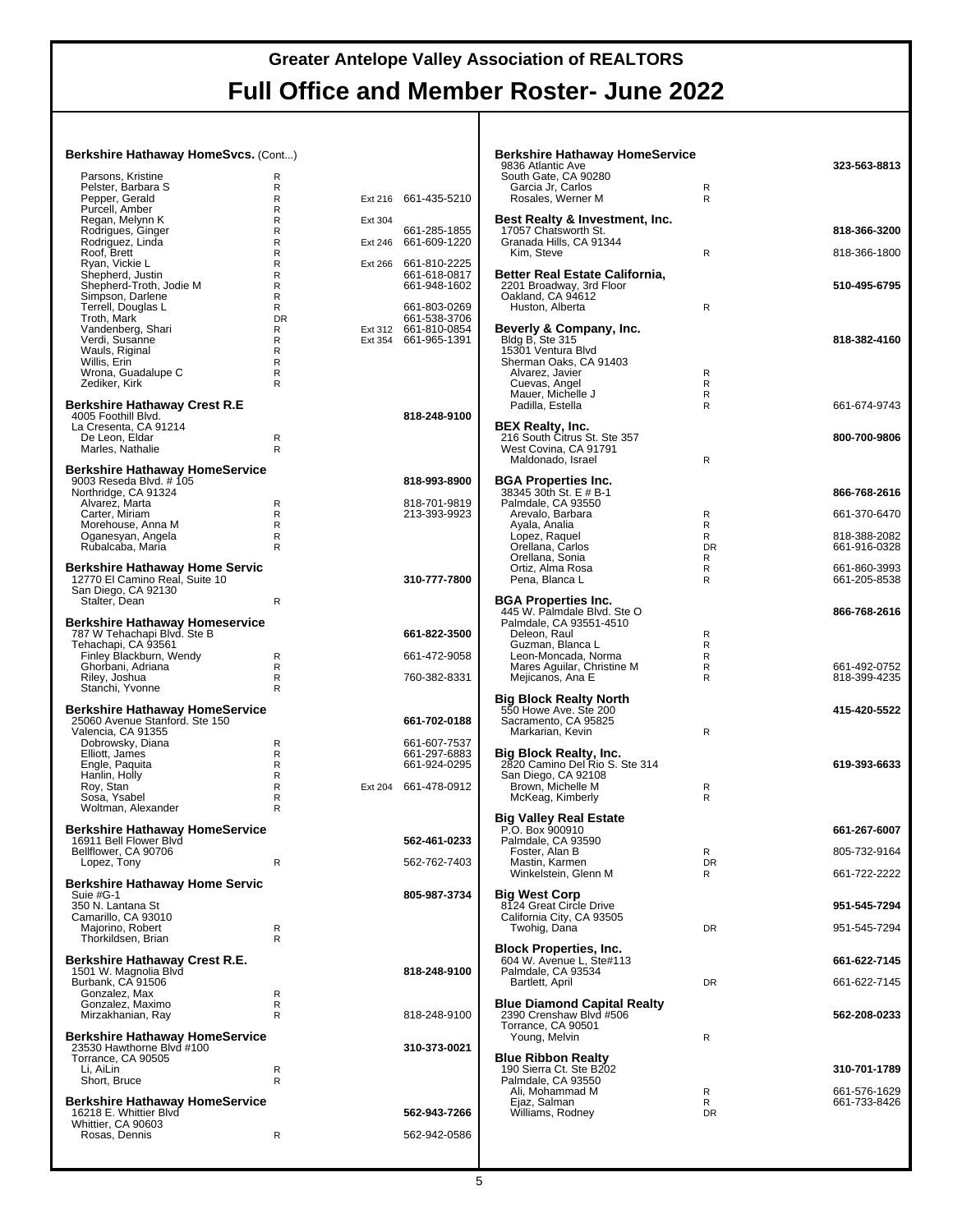| Diana Blum, Broker<br>44320 Palo Verde St<br>Lancaster, CA 93536<br>Blum, Diana                                          | DR.                        | Ext 100 | 661-917-1222<br>661-943-5644                 | Guillerr<br>1601 S<br>Manhat<br>Bruns                                 |
|--------------------------------------------------------------------------------------------------------------------------|----------------------------|---------|----------------------------------------------|-----------------------------------------------------------------------|
| <b>Bob Boog Realty</b><br>23916 Lyons Ave.<br>Newhall, CA 91321                                                          |                            |         | 661-259-9723                                 | Tammi<br>12551<br>Marana                                              |
| Boog, Robert                                                                                                             | R                          |         | 661-755-1520                                 | Billing                                                               |
| <b>Deanne Boublis-Broker</b><br>16162 Lost Canyon Road<br>Canyon Country, CA 91387<br>Boublis, Deanne                    | R                          |         | 661-755-5420                                 | Burne<br>Cook.<br>Hailst<br>Perry                                     |
| <b>Boulevard Estate Properties, I</b><br>9301 Oakdale Ave. Ste 115<br>Chatsworth, CA 91311                               |                            |         | 818-477-6464                                 | Tom Bเ<br>P.O.Bo:<br>Rosamo<br>Burns                                  |
| Aragon, Marisol<br>Cruz, Guillermo<br>Estrada, Elizabeth<br>Martinez, Yessenia<br>Reynoso, William<br>Villagomez, Karina | R<br>R<br>R<br>R<br>R<br>R |         | 818-339-3034<br>661-406-0561                 | <b>BuyMel</b><br>Kamal <i>I</i><br>380076<br>Palmda<br>Al-Kh<br>Al-Kh |
| <b>Boulevard Estate Properties AV</b><br>38420 5th St W. Ste E<br>Palmdale, CA 93551                                     |                            |         | 661-234-4585                                 | Saleh<br>Tabla                                                        |
| Hernandez, Heather<br>Lopez, Emily                                                                                       | R<br>R                     |         |                                              | Califorr<br>44241 \$<br>Lancast                                       |
| <b>Boulevard Real Estate</b><br>2521 E. Palmdale Blvd<br>Palmdale, CA 93550                                              |                            |         | 661-274-7724                                 | Llano<br>Mark,<br>Califorr                                            |
| Alvarez, Olivia<br>Brooks, James<br>Celis, Christian<br>Figueroa, Raul O<br>Herrera, Angelica                            | R<br>R<br>R<br>R<br>R      |         | 661-944-5575<br>661-435-9447<br>661-266-1124 | 4153 R<br>Quartz<br>Carar                                             |
| Juarez, Fernan<br>Sanchez, Sally                                                                                         | <b>DR</b><br>R             |         | 818-416-9089                                 | Califorr<br>29314 S                                                   |
| Slade, Lawrence<br>Trejo, Willie<br>Winberg, Delmy                                                                       | R<br>R<br>R                |         | 661-273-7460                                 | Rancho<br>Bradk                                                       |
| <b>Bourgoyne Realty</b><br>26100 Newport Rd. Ste A12-401<br>Meniffee, CA 92584<br>Bourgoyne, Bernetta                    | R                          |         | 951-712-8191                                 | Callowa<br>PO BO.<br>Winnetl<br>Calloy<br><b>Stewa</b>                |
| <b>Bridgeport Real Estate/ econdo</b><br>6911 Topanga Canyon BI #206<br>Canoga Park, CA 91303                            |                            |         | 818-719-9948                                 | Cambre<br>336 W.<br>Inglewo                                           |
| Barton, Jeff                                                                                                             | R                          |         | 818-719-9901                                 | Morris                                                                |
| <b>Bright Star Real Estate</b><br>8632 Archibald Ste 209<br>Rancho Cucamonga, CA 91730<br>Escobedo, Esther               | R                          |         | 909-941-7419                                 | Capitol<br>231 N V<br>Visalia,<br>Escot<br>Salaz                      |
| <b>Brightstone Estate Properties</b><br>20201 Shermay Way # 102                                                          |                            |         | 818-773-7200                                 | Casa A                                                                |
| Canoga Park, CA 91306<br>Cruz, Romeo                                                                                     | R                          |         | 818-430-4210                                 | 2728 E.<br>Palmda                                                     |
| Broadenax R.E.Properties, Inc.<br>1012 E Ave J #317<br>Lancaster, CA 93535<br>Broadenax, Cheryl F                        | <b>DR</b>                  |         | 661-317-6553                                 | Pania<br>ا Castle<br>303 E.I<br>Tehach                                |
| White, Sylvia K                                                                                                          | R                          |         | 661-722-0051                                 | Harbi:                                                                |
| <b>Broadnax Properties, Inc.</b><br>1752 E. Ave. J Ste # 350<br>Lancaster, CA 93535                                      |                            |         | 661-674-9635                                 | Castles<br>602 Cor<br>Palmda                                          |
| Ingram, Tanykea<br><b>Brokenin Trust Real Estate-M.</b>                                                                  | <b>DR</b>                  |         | 661-674-9635                                 | Karns<br>Meste<br>Meste                                               |
| 9440 Reseda Blvd., Ste 200<br>Northridge, CA 91324<br>Vincent, M. Dean                                                   | R                          |         | 818-802-8856                                 | Meste<br><b>CBC/Va</b>                                                |
| <b>Elizabeth Brubaker</b>                                                                                                |                            |         |                                              | 42402 1<br>Lancast                                                    |
| 43759 North 15th St. West #104<br>Lancaster, CA 93534-1915                                                               |                            |         | 805-338-9658                                 | Fidyk.<br>Holloy                                                      |
| Brubaker, Elizabeth                                                                                                      | <b>DR</b>                  |         | 661-722-7758                                 | Mend<br>Toner                                                         |
| <b>James R. Bruns</b><br>1528 Los Amigos Avenue<br>Simi Valley, CA 93065                                                 |                            |         | 805-796-1019                                 | Jose Cı<br>37423 L                                                    |
| Bruns, James                                                                                                             | R                          |         | 805-796-1019                                 | Palmda<br>Cecer                                                       |

| Guillermo Brunstein-Broker<br>1601 Sepulveda Blvd. Ste 129<br>Manhattan Beach, CA 90266<br>Brunstein, Guillermo                                                      | R                             |        | 818-261-3313<br>818-261-3313 |
|----------------------------------------------------------------------------------------------------------------------------------------------------------------------|-------------------------------|--------|------------------------------|
| Tammie L.Burnes, Broker<br>12551 N. Blondin Dr.<br>Marana, AZ 85653<br>Billingsley, Karla<br>Burnes, Tammie L<br>Cook, Lisa M<br>Hailstone, Denise<br>Perry, Royetta | R<br><b>DR</b><br>R<br>R<br>R |        | 661-992-3347                 |
| <b>Tom Burns Realty</b><br>P.O.Box 1435<br>Rosamond, CA 93560<br>Burns, Tom                                                                                          | <b>DR</b>                     |        | 661-400-2742<br>661-400-2742 |
| BuyMeHome.com, Inc.<br>Kamal Al-Khatib.<br>38007 6th St. East                                                                                                        |                               |        | 661-575-1600                 |
| Palmdale, CA 93550<br>Al-Khatib, Kamal M<br>Al-Khatib, Shadi K<br>Saleh, Dalal                                                                                       | DR.<br>R<br>R                 |        | 661-810-6990                 |
| Tablas, Carlos A                                                                                                                                                     | R                             |        | 661-816-3770                 |
| <b>California Premier Real Estate</b><br>44241 Soft Ave.<br>Lancaster, CA 93536                                                                                      |                               |        | 661-618-7310                 |
| Llanos, Marianne<br>Mark, Joyce                                                                                                                                      | DR<br>R                       |        | 661-618-7310<br>661-478-3662 |
| <b>California Prudential Real Est</b><br>4153 Rainer Pl                                                                                                              |                               |        | 818-588-5728                 |
| Quartz Hill, CA 93536<br>Caram, Anwar                                                                                                                                | <b>DR</b>                     |        | 818-588-5728                 |
| <b>California Realty &amp; Associates</b>                                                                                                                            |                               |        |                              |
| 29314 Stadia Hill Ln<br>Rancho Palos Verdes, CA 90275<br>Bradley, Jonathan                                                                                           | R                             |        | 360-921-9483                 |
| <b>Calloway Real Estate</b>                                                                                                                                          |                               |        |                              |
| PO BOX 3274<br>Winnetka, CA 91396<br>Calloway, Frederick<br>Stewart, Vincent                                                                                         | R<br>R                        |        | 818-390-7807                 |
| <b>Cambree Realty Advisors</b><br>336 W. Hillcrest Blvd<br>Inglewood, CA 90301<br>Morrison, Kenneth                                                                  | R                             |        | 310-345-7096                 |
| Capitol Real Estate Group, Inc.<br>231 N West Street<br>Visalia, CA 93291                                                                                            |                               |        | 888-764-8232                 |
| Escobedo, Isaias<br>Salazar, Karla                                                                                                                                   | R<br>R                        |        | 661-916-2380                 |
| Casa America Real Estate<br>2728 E. Palmdale Blvd. Ste 121                                                                                                           |                               |        | 818-913-6348                 |
| Palmdale, CA 93550<br>Paniagua, Juan                                                                                                                                 | MLP                           |        | 818-913-6348                 |
| <b>Castle Oak Homes</b><br>303 E. H Street<br>Tehachapi, CA 93561                                                                                                    |                               |        | 661-238-3136                 |
| Harbison, Nathanael                                                                                                                                                  | R                             |        |                              |
| <b>Castlestone Properties, Inc.</b><br>602 Commerce Ave. Ste F<br>Palmdale, CA 93551                                                                                 |                               |        | 818-993-0099                 |
| Karnstedt, Lauren E<br>Mestepey, Mark<br>Mestepey, Mathew<br>Mestepey, Robert                                                                                        | R<br>R<br>R<br><b>DR</b>      |        | 310-508-0606<br>818-624-0099 |
| <b>CBC/Valley Realty</b>                                                                                                                                             |                               |        |                              |
| 42402 10th St. West, Ste. E<br>Lancaster, CA 93534<br>Fidyk, John                                                                                                    | R                             |        | 661-948-2644                 |
| Holloway, Harvey<br>Mendez, Jonathan<br>Toneman, Seffi                                                                                                               | <b>DR</b><br>R<br>R           | Ext 10 | 661-943-2929                 |
| Jose Cecena, Broker<br>37423 Lilacview Ave                                                                                                                           |                               |        | 818-522-4269                 |
| Palmdale, CA 93550<br>Cecena, Jose                                                                                                                                   | DR                            |        |                              |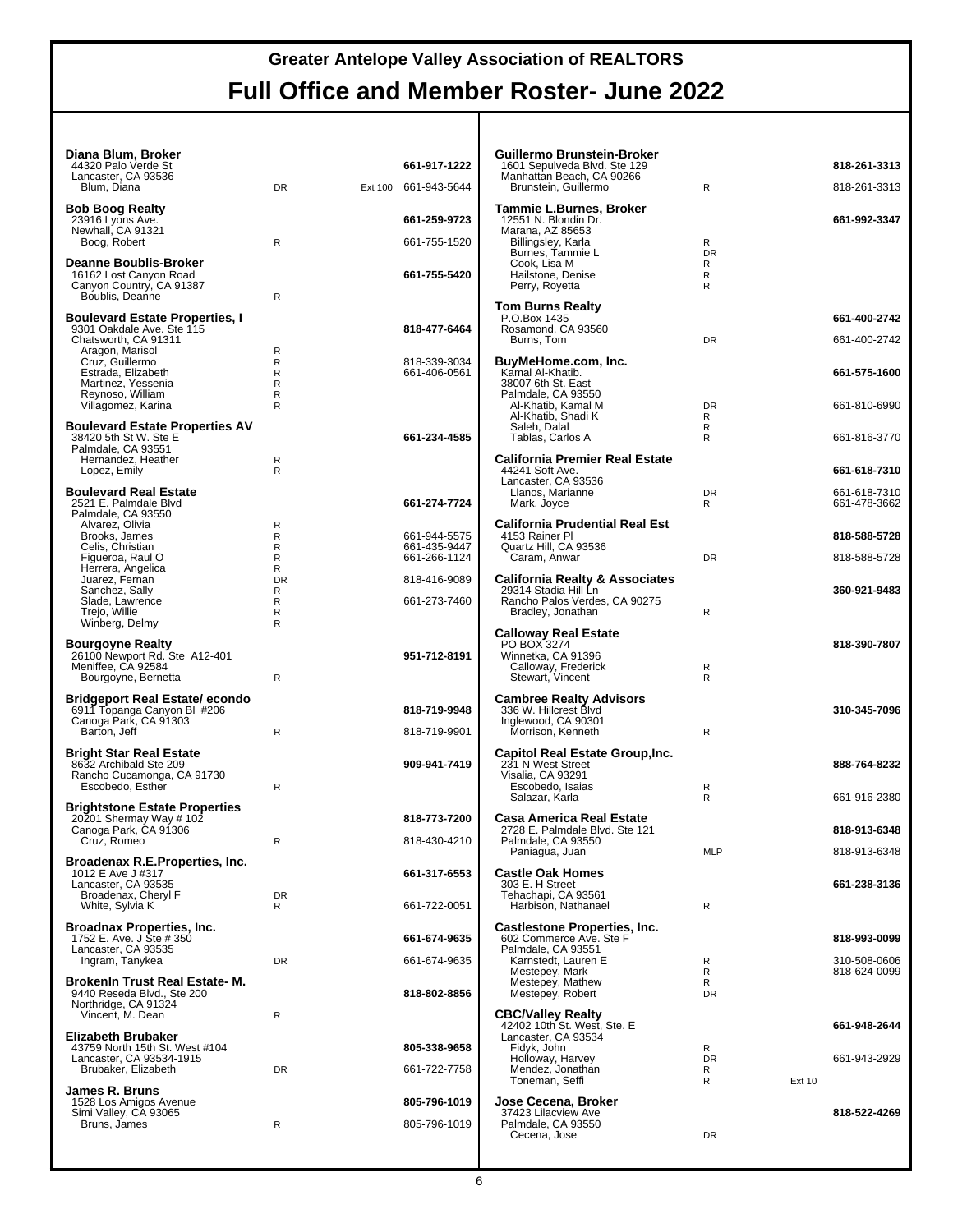| <b>Centennial Realty</b>                            |                   |                           |                                      | Century 21 Doug Anderson (Cont)                           |                             |                |                                      |
|-----------------------------------------------------|-------------------|---------------------------|--------------------------------------|-----------------------------------------------------------|-----------------------------|----------------|--------------------------------------|
| 28001 Smyth Dr #1205<br>Valencia, CA 91355          |                   |                           | 661-607-6166                         | Walsh, Glenda                                             | R                           |                | Ext 205 661-478-4308                 |
| Calderon GRI, Cesar E<br>Mansfield, Scott           | R<br>R            |                           | 661-992-2439<br>661-607-6166         | Wells, Lynda                                              | R                           |                | 661-713-7878                         |
| Terry, Kathy                                        | R                 |                           | 661-609-9800                         | <b>Century 21 Everest</b>                                 |                             |                | 661-705-0700                         |
| Century 21 Amigo                                    |                   |                           |                                      | 23822 Valencia Blvd. #101<br>Valencia, CA 91355           |                             |                |                                      |
| 950 E. Palmdale Blvd., Ste. B<br>Palmdale, CA 93550 |                   |                           | 661-575-9500                         | Emerson, Michael<br>Masood, Tom                           | R<br>R                      |                |                                      |
| Araujo, Jose L                                      | R                 |                           | 661-718-6307                         | Ramos, Andres                                             | $\mathsf{R}$                |                |                                      |
| Barboza, Briana<br>Barrett, Olga                    | R<br>R            |                           | 661-247-7393                         | Sehic, Jean I<br>Taff, Stanley                            | R<br>R                      |                | 661-755-2597                         |
| Borja, Grace<br>Caro, Rosario                       | R<br>R            |                           | 661-860-7796                         | Tazartes, Frederick                                       | R                           |                | 661-296-5988                         |
| Ceballos, Valerie                                   | R                 |                           |                                      | <b>Century 21 Everest</b>                                 |                             |                |                                      |
| Corrales, Sandy<br>De Jesus Corona, Jose            | R<br>R            |                           |                                      | 159 Parrot Lane<br>Simi Valley, CA 93065                  |                             |                | 805-581-3200                         |
| Duarte, Francisco                                   | R                 |                           | 818-849-4830                         | Ruiz, Angela                                              | R                           |                | 661-802-1376                         |
| Escobar, Erick<br>Gomez, Jose                       | R<br>R            |                           |                                      | Siemon, Charlene                                          | $\mathsf{R}$                |                |                                      |
| Gutierrez, Alicia V<br>Gutierrez, Cathy             | R<br>R            |                           | 661-466-8306<br>661-256-2207         | <b>Century 21 Everest</b><br>1190 S Victoria Ave. Ste 100 |                             |                | 805-650-0555                         |
| Henriquez, Marco                                    | <b>DR</b>         |                           |                                      | Ventura, CA 93003                                         |                             |                |                                      |
| Huerta, Jeanna<br>Kosareff, Deborah L               | R<br>R            |                           | 661-547-8549                         | Wallis II, Kenneth M                                      | R                           |                |                                      |
| Lew-Finney, Angela                                  | R                 |                           | 661-951-7823                         | <b>Century 21 Peak</b>                                    |                             |                |                                      |
| Martinez, Natalia M<br>Medina, Maria G              | R<br>$\mathsf{R}$ |                           | 661-317-8450                         | 11011 Balboa Blvd<br>Granada Hills, CA 91344              |                             |                | 818-363-1717                         |
| Navarette, Natalie<br>Nieves, Miriam                | R<br>R            |                           |                                      | Bonafede, Jefferey                                        | R<br>R                      |                |                                      |
| Nunez, Ana M                                        | $\mathsf{R}$      |                           |                                      | Crockford, Candice<br>Garcia, Ruby F                      | $\mathsf{R}$                |                |                                      |
| Nunez, Martha N<br>Palomino, Juan G                 | R<br>R            |                           | 661-947-4704<br>661-974-0414         | Gerber, Michael<br>Gomez, Erika                           | R<br>R                      |                |                                      |
| Richardson, Lenora                                  | $\mathsf{R}$      |                           | 661-285-7723                         | Gomez. Rodolfo                                            | $\mathsf{R}$                |                | 818-693-9908                         |
| Sandoval, Juan<br>Schultz, Remy                     | R<br>R            |                           | 661-209-9360                         | Guzman, Steven P<br>Martinez, Guille                      | R<br>R                      |                |                                      |
| Vargas, Hernan                                      | R                 |                           | Ext 205 661-816-8971                 | Munoz, Sandra                                             | $\mathsf{R}$                |                |                                      |
| Ventura, Debbie<br>Zavala, Guillermo                | R<br>R            |                           | 661-269-3931<br>661-319-2372         | Nathan, Pathma<br>Zepeda, Maria                           | R<br>R                      |                |                                      |
| <b>Century 21 Citrus Realty</b>                     |                   |                           |                                      | Century 21 Plaza                                          |                             |                |                                      |
| 1100 Via Verde                                      |                   |                           | 909-592-8500                         | 15650 Devonshire St. #102                                 |                             |                | 818-892-9314                         |
| San Dimas, CA 91773<br>McKelvey, Rowena             | R                 |                           |                                      | Granada Hills, CA 91344<br>Alcazar, Veronica              | R                           |                | 818-472-2168                         |
| Rodriguez, Oscar                                    | R                 |                           |                                      | Armas, Francisco                                          | R<br>$\mathsf{R}$           |                | 818-765-2464<br>661-257-8138         |
| <b>Century 21 Cornerstone</b>                       |                   |                           |                                      | Campos, Enrique<br>Campos, Jorge L                        | R                           |                | 818-266-2627                         |
| 15819 Conoy Rd<br>Whittier, CA 90603                |                   |                           | 562-698-0348                         | Centeno, Francisco<br>Cruz, Claudia                       | R<br>$\mathsf{R}$           |                | 818-979-5712<br>818-892-8783         |
| Archuleta, Dominck                                  | R                 |                           |                                      | Federovsky, Esteban                                       | R                           |                |                                      |
| De La Fuente, Johanna                               | R                 |                           |                                      | Frausto, Angel<br>Fukunaga, Juan                          | $\mathsf R$<br>$\mathsf{R}$ |                |                                      |
| <b>Century 21 Doug Anderson</b><br>1727 W. Avenue K |                   |                           | 661-945-4521                         | Galdamez, Francisco<br>Granados, Elizabeth                | R<br>R                      |                |                                      |
| Lancaster, CA 93534                                 |                   |                           |                                      | Mariscal, Bertha                                          | R                           |                |                                      |
| Anderson, Jennifer<br>Barraza, Selina               | R<br>R            |                           | Ext 217 661-609-4434                 | Mariscal, Roberto<br>Ponce, Roxana                        | R<br>R                      |                | 818-535-6599<br>818-744-1881         |
| Boucher, J.C.                                       | R                 |                           | Ext 237 661-948-3039                 | Ramirez, Juan J                                           | R                           |                |                                      |
| Bruce, Jason P<br>Case, Lilia                       | R<br>R            | Ext 281                   | Ext 219 661-317-2843<br>661-478-8964 | Ramirez, Lissette<br>Ramirez, Veronica                    | R<br>R                      |                | 661-775-8660                         |
| Case, Maxi<br>Case, Melissa                         | R<br>R            | Ext 258                   | 661-802-9701                         | Sandoval, Jesus<br>Vazquez, Stephanie                     | R<br>R                      |                | 818-968-6065                         |
| Casper, Frank                                       | R                 |                           |                                      |                                                           |                             |                |                                      |
| Coppola, Carol A<br>Fults, Rebecca                  | R<br><b>DR</b>    | Ext 239                   | 661-816-7663<br>661-273-7668         | Century 21 Plaza<br>445 W Palmdale Blvd Ste P             |                             |                | 661-349-7444                         |
| Gatling, Warren W                                   | R                 | Ext 209                   | 661-816-4944                         | Palmdale, CA 93551<br>Centeno. Jose S                     |                             |                |                                      |
| Gilner, Terry<br>Hamill, Diane                      | R<br>R            | <b>Ext 222</b><br>Ext 274 | 661-400-4610                         | Davicco, Cecilia                                          | R<br>R                      |                | 818-200-3183                         |
| Hayes, Yvonne A<br>Hernandez, Agustin A             | R<br>R            | Ext 238                   | 661-305-2111                         | <b>Century 21 Yarrow &amp; Associates</b>                 |                             |                |                                      |
| Liland, Eva B                                       | R                 | Ext 235                   |                                      | 44143 20th St. West                                       |                             |                | 661-942-3703                         |
| Lizama, Josue<br>Lizotte, Diane D                   | R<br>R            |                           | 661-418-0831                         | Lancaster, CA 93534<br>Alvarez, Edith S                   | $\mathsf{R}$                |                | 661-618-8324                         |
| Mai, Christie T                                     | R                 |                           | 661-471-0077                         | Bailey, Tiona<br>Banuelos, Claudia                        | R                           |                |                                      |
| Muro, Maria<br>Obeso, Erik                          | R<br>R            |                           |                                      | Barcelona, Shawny                                         | R<br>$\mathsf{R}$           |                | 661-943-3999                         |
| Ordaz, Susan<br>Orellana, Nancy L                   | R<br>R            | Ext 280                   | 661-400-5192                         | Barris, John<br>Blair, Jeanne                             | R<br>R                      |                | Ext 551 661-450-8024<br>661-305-8471 |
| Quiroz, Joseph<br>Rice, Steven                      | R                 |                           |                                      | Bradford, Rosalyn                                         | R                           |                |                                      |
| Rincon, Rocio                                       | R<br>R            | Ext 369                   | 661-305-0561                         | Breen, Terri C<br>Bui, Steven V                           | R<br>R                      | <b>Ext 288</b> | 661-816-3213<br>661-992-7122         |
| Roberts, Promise A                                  | R                 |                           |                                      | Byrd, LaTaz                                               | $\mathsf{R}$                |                |                                      |
| Rodriguez, Selene<br>Sanchez, Israel                | R<br>R            |                           |                                      | Caballero, Joni<br>Cadle, Sherette                        | R<br>R                      |                |                                      |
| Saucedo, Ralph<br>Seitz, Debi                       | R<br>R            |                           | 661-406-4959<br>661-265-7355         | Calderon, Arnold B<br>Campbell, Amalia E                  | $\mathsf{R}$<br>R           |                | 661-945-9188                         |
| Servellon Ardon, Carla                              | R                 |                           |                                      | Catanzaro, Meredith                                       | R                           |                |                                      |
| Shihady, Carlo<br>Swirczynski, Kirk                 | R<br>R            |                           | 661-722-1636<br>661-810-2165         | Cerrato Vargas, Daisy E<br>Chilin, Miguel A               | R<br>R                      |                |                                      |
| Tropp, Ian J                                        | R                 |                           |                                      | Chu, Naty                                                 | R                           |                | Ext 271 661-816-7718                 |
| Vargas, Linda                                       | R                 |                           | 661-466-6991                         | Corona, America                                           | R                           |                |                                      |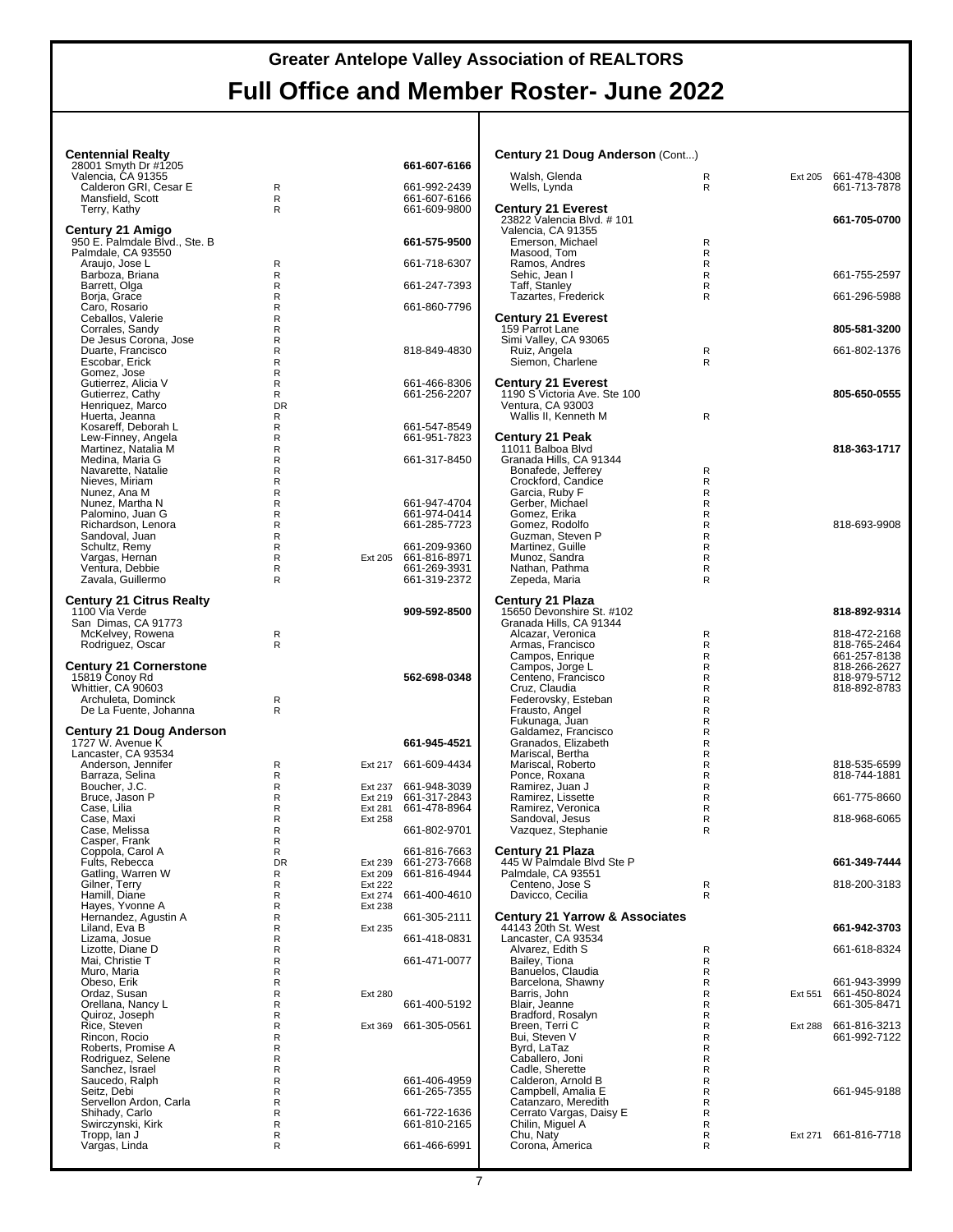#### **Century 21 Yarrow & Associates** (Cont...)

| Cruz Olais, Anabel                              | R            |         |                              |
|-------------------------------------------------|--------------|---------|------------------------------|
| Cruz, Eva G                                     | R            |         | 661-209-0593                 |
| Dalton, Linda<br>Damle, Saroj                   | R<br>R       |         | 661-992-8782                 |
| Do, Duy                                         | R            |         |                              |
| Douglas, Ronn                                   | R            |         | 661-942-3703                 |
| Esaid, Jamal I                                  | R            | Ext 205 | 661-406-7392                 |
| Espana, Carlos E<br>Felix Jr, Salvador          | R<br>R       |         | 661-202-9018<br>661-233-6143 |
| Flores, Mario A                                 | R            |         | 661-839-2552                 |
| Fox, Samaj                                      | R            |         |                              |
| Garcia, Sergio                                  | R            |         |                              |
| Garton, Sara<br>Gauthreaux, Lynne               | R<br>R       |         | 661-265-7865                 |
| Gonzalez, Elizabeth C                           | R            |         |                              |
| Goodman, Glenn                                  | R            |         |                              |
| Goodman Sr, Lance                               | R            |         | 661-547-6845                 |
| Heredia, Roberto<br>Hernandez, Edward A         | R<br>R       |         | 661-803-1736                 |
| Herrera, Joe L                                  | R            | Ext 321 |                              |
| Hicks, Mary                                     | R            |         | 661-209-4692                 |
| Ibarra Robles, Narciso                          | R            |         |                              |
| Kaneko, Edward                                  | R<br>R       |         |                              |
| Kim, Myung O<br>Klein, Eva                      | R            |         | 661-947-0546                 |
| Lopez, Vianca                                   | R            |         |                              |
| Magdaleno, Karen K                              | R            |         | 661-609-8686                 |
| Mahmood, Salim                                  | R            |         |                              |
| Manriquez, Efrain<br>Martinez, Rosa Linda       | R<br>R       | Ext 295 | 661-285-6700                 |
| McConnell-Hubert, Chaka                         | R            |         |                              |
| Mendoza, Corinne A                              | R            |         | 661-400-6875                 |
| Miller, Carrie                                  | R            |         |                              |
| Miller, Lisa<br>Mitchell, Sadie                 | R<br>R       |         | 661-674-6583                 |
| Mondragon, Sandra                               | R            | Ext 326 | 661-206-7214                 |
| Moore, Gloria                                   | R            |         |                              |
| Moore-Tillman, Annika                           | R            |         |                              |
| Myers, Debbie<br>Nabors, Bret                   | R<br>R       | Ext 363 | 661-816-5079                 |
| Newton, Donte L                                 | R            |         |                              |
| Nilsen, Soon Ok                                 | R            |         | 661-274-1905                 |
| Palazzolo, Gleda                                | R            |         | 661-609-4445                 |
| Paredes, Beatriz L<br>Patterson, Steven D       | R<br>R       | Ext 436 | 661-609-0637                 |
| Perez, Monica                                   | R            |         | 760-843-4055<br>661-361-4413 |
| Pershin, Kim                                    | R            |         |                              |
| Pierson, Mark T                                 | R            |         | 661-952-7770                 |
| Plourde, Sabrina A<br>Quinones, Stephan         | R<br>DR.     |         | 661-274-2535                 |
| Rivera, Julie                                   | R            |         |                              |
| Santamaria, Cecilia                             | R            |         | 661-609-8225                 |
| Senia Jenkins, Karen                            | R            |         | 661-400-7009                 |
| Singh, Latika<br>Slusher, Tameka                | R<br>R       |         | 661-718-1822                 |
| Soto, Christopher                               | R            |         |                              |
| Ulwelling, Jim P                                | R            |         | 661-406-3992                 |
| Vargas, Rosa                                    | R            | Ext 381 | 661-992-2586                 |
| Watts-Miller, Anna G<br>Wintermantle, Rosemarie | R<br>R       |         | 661-272-9817                 |
| Zhang-Hart, Lihua                               | R            |         |                              |
|                                                 |              |         |                              |
| Century Properties & Funding                    |              |         |                              |
| PO BOX 5382<br>North Hollywood, CA 91616        |              |         | 818-780-9304                 |
| Chavira, Ignacio                                | R            |         | 818-894-8032                 |
|                                                 |              |         |                              |
| Century Realty & Loans, Inc                     |              |         |                              |
| 7404 Fotthill Blvd<br>Tujunga, CA 91042         |              |         | 818-352-3200                 |
| Capcha, Richard                                 | R            |         |                              |
| Guemiksizian, Elizabeth                         | R            |         |                              |
|                                                 |              |         |                              |
| Champion Realty<br>13127 Van Nuys Blvd          |              |         | 818-837-3644                 |
| Pacoima, CA 91331                               |              |         |                              |
| Godinez, Candelaria                             | R            |         |                              |
| Hernandez, Henry                                | $\mathsf{R}$ |         | 818-833-0364                 |
| Ingrid Chavez, Broker                           |              |         |                              |
| 6305 Rita Ave                                   |              |         | 323-791-7378                 |
| Huntington Park, CA 90255                       |              |         |                              |
| Chavez, Ingrid                                  | R            |         |                              |
| Chivas Realty                                   |              |         |                              |
| 530 Commerce Ave, Unit A                        |              |         |                              |
|                                                 |              |         | 661-272-2323                 |
| Palmdale, CA 93551                              |              |         |                              |
| Ortega, Rigoberto                               | R            |         | 818-406-4658                 |

| <b>Choice Financial Group &amp; Realty</b><br>5000 Birch St. Ste 3000<br>Newport Beach, CA 92660<br>Setayeshi, Javad                                              | R                        |         | 949-215-7755                                                 |
|-------------------------------------------------------------------------------------------------------------------------------------------------------------------|--------------------------|---------|--------------------------------------------------------------|
| <b>Choice One Realty</b><br>44815 Beech Ave<br>Lancaster, CA 93534-3232<br>Bran, William<br>Hunter, Tangania                                                      | R<br>R                   |         | 818-453-1955                                                 |
| <b>Citiwide Realty Group</b><br>13517 Hubbard St<br>Sylmar, CA 91342<br>Iglesias, Alexander<br>Macias, Ernesto<br>Orellana Morales, Jose Pablo<br>Quezada, Alexis | R<br>R<br>R<br>R         |         | 818-632-0611                                                 |
| <b>CJ Realty</b><br>1859 W Ave J<br>Lancaster, CA 93534<br>Jun, Geeoan<br>Lee, Dongwhan                                                                           | R<br>R                   |         | 661-202-5446<br>213-477-5566                                 |
| Park, Miran                                                                                                                                                       | <b>DR</b>                |         | 661-272-9570                                                 |
| <b>Clark Realty</b><br>39785 Country Club Dr.<br>Palmdale, CA 93551<br>Clark, Bob<br>Clark, Janice H                                                              | <b>DR</b><br>R           |         | 661-947-3144<br>661-947-8173<br>661-947-8173                 |
| <b>Cobblestone Realty Inc.</b><br>445 W. Palmdale Blvd Ste. H                                                                                                     |                          |         | 661-947-0444                                                 |
| Palmdale, CA 93551<br>Alvarado, Carlos E<br>Casiano, Humberto J<br>Castaneda, Ramcez<br>Jimenez Bkr, Delia                                                        | R<br>R<br>R<br><b>DR</b> |         | 661-526-8668<br>661-202-4999<br>310-999-1401<br>661-435-4888 |
| Jimenez, Gilbert<br>Magana, Joanne M<br>Mejia, Evelyn<br>Meltzer, Preston                                                                                         | R<br>R<br>R<br>R<br>R    |         | 661-272-1610<br>661-224-1718<br>661-273-0520                 |
| Moreno Robles, Michael<br>Pacheco Jr, Jorge A<br>Ramirez GRI, Jennifer<br>Rostama, Bita<br>Teav GRI, Hunseu                                                       | R<br>R<br>R<br>R         | Ext 619 | 661-947-9747<br>661-317-5833<br>661-733-1851<br>661-723-8670 |
| <b>Coldwell Banker Realty</b><br>300 Commerce, Ste 205<br>Irvine, CA 92602<br>Papillo, Anthony<br>Parizo, Linda<br>Valencia, Rosa M                               | R<br>R<br>R              |         | 949-385-8921                                                 |
| <b>Coldwell Banker Residential</b><br>15490 Ventura Ave<br>Sherman Oaks, CA 91403<br>Avila, Ciro                                                                  | R                        |         | 818-995-2424                                                 |
| <b>Coldwell Banker Residential</b><br>12930 Ventura Blvd<br>Studio City, CA 91604<br>Vasquez, David                                                               | R                        |         | 818-788-5400                                                 |
| <b>Coldwell Banker Best Realty</b><br>765 Tucker Rd.<br>Tehachapi, CA 93561<br>Blackburn, Kari<br>Chase, Carol<br>Connolly, Bernard F<br>Peacon, Constance        | R<br>R<br>R<br>R         |         | 661-822-5553                                                 |
| Coldwell Banker Best RealtyC.C<br>8016 California City Blvd<br>California City, CA 93505<br>Brown, Beverly                                                        | R                        |         | 760-373-8636                                                 |
| Gonzalez-Aguayo, Maria C<br>Lankford, Mia<br>Rivera, Renee L<br>Satterfield, Mary L                                                                               | R<br>R<br>R<br>R         |         | 760-373-6053<br>760-373-1620                                 |
| Trejo, Eric<br>Vejtasa, Kathy<br>Weil Jr, William                                                                                                                 | R<br><b>DR</b><br>R      |         | 760-375-8078                                                 |
| Coldwell Banker Hallmark Realt<br>1625 W. Glenoaks Blvd. Ste 312                                                                                                  |                          |         | 818-476-3000                                                 |
| Glendale, CA 91201<br>Arakelyan, Gayane<br>Bonyadi, Vazrik                                                                                                        | R<br>R                   |         | 818-507-6472                                                 |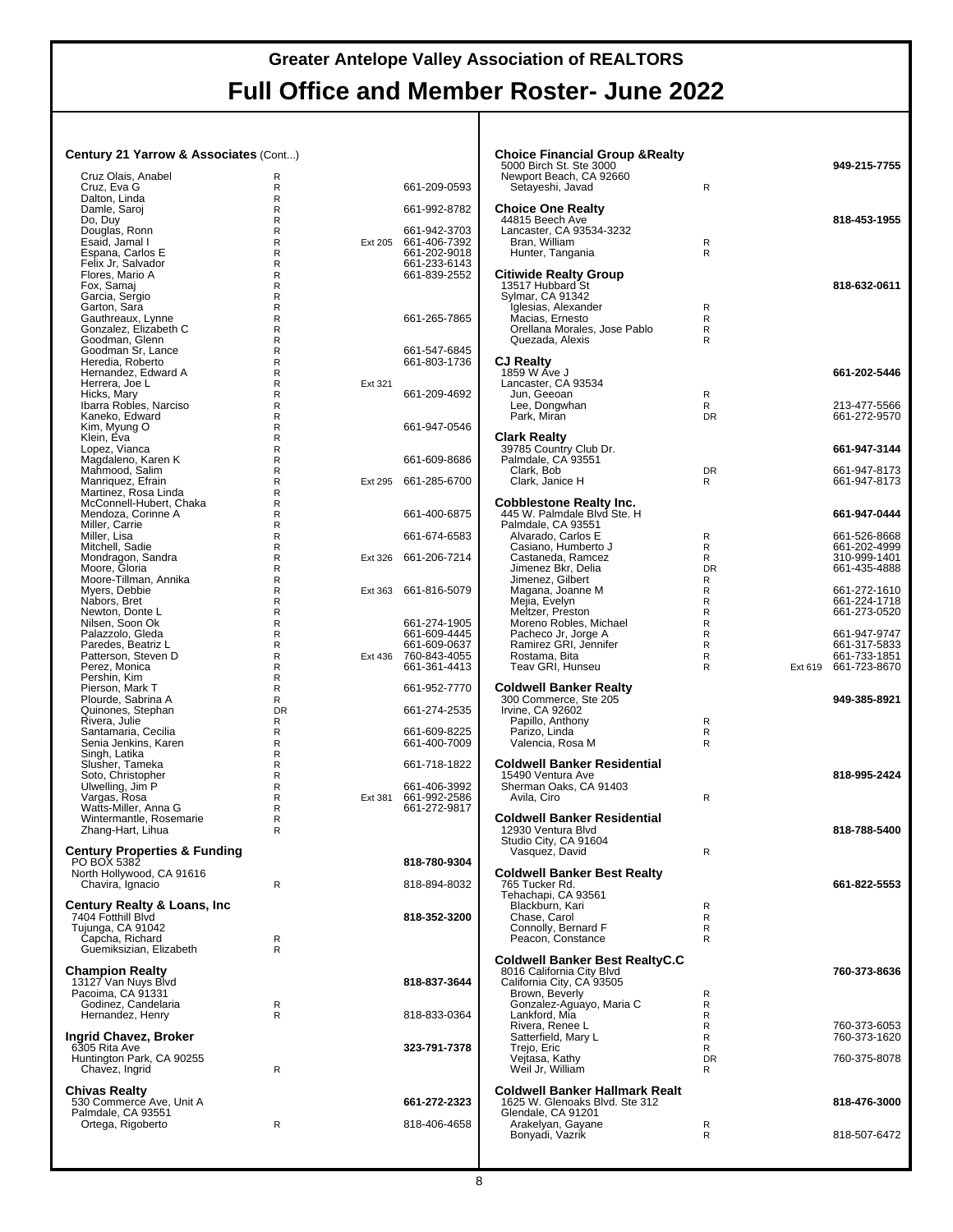| <b>Coldwell Banker Quality Prop.</b>                     |                          |         |                              | Coldwell Banker-A Hartwig Co. (Cont)                    |                              |         |                                      |
|----------------------------------------------------------|--------------------------|---------|------------------------------|---------------------------------------------------------|------------------------------|---------|--------------------------------------|
| 27451 Tourney Rd. Ste 200<br>Valencia, CA 91355          |                          |         | 661-297-1666                 | Hopkins, Jennifer                                       | R                            |         |                                      |
| Bachrach, Carol A                                        | $\mathsf{R}$             |         | 661-298-2694                 | Hughes, Holly H                                         | $\mathsf{R}$                 |         | 661-674-8425                         |
| Brunzell, Anita A                                        | R                        |         | 661-297-5749                 | Hughes Jr., Randall                                     | $\mathsf{R}$                 |         | 661-492-0166                         |
| Herrera, Elvira<br>Lal, Manju                            | R<br>R                   | Ext 247 | 661-645-7899                 | Hughes Sr., Randy J<br>Jamali, Sorayeh                  | $\mathsf{R}$<br>$\mathsf{R}$ |         | 661-305-7145                         |
| Mena, Maria                                              | R                        |         | 818-366-1482                 | Jones, Martha                                           | $\mathsf{R}$                 |         |                                      |
|                                                          |                          |         |                              | Little, Jeff                                            | $\mathsf{R}$                 |         | 661-400-2097                         |
| <b>Coldwell Banker Top Team</b><br>15348 Central Ave.    |                          |         | 909-287-2222                 | Lonergan, Blake<br>Lopez F, Norma F                     | $\mathsf{R}$<br>$\mathsf{R}$ |         | Ext 265 661-526-3818                 |
| Chino, CA 91710                                          |                          |         |                              | Maness, Terry L                                         | $\mathsf{R}$                 |         | 661-433-4394                         |
| Mendez, Ramona R                                         | $\mathsf{R}$             |         | 909-628-8818                 | Manguramas, Cristine                                    | $\mathsf{R}$                 |         | 661-478-5546                         |
| <b>Coldwell Banker Exclusive</b>                         |                          |         |                              | Manguramas, David<br>Marshall, Michael                  | $\mathsf{R}$<br>$\mathsf{R}$ |         |                                      |
| 10240 Reseda Blvd                                        |                          |         | 818-360-3430                 | McCollam, Dennis                                        | $\mathsf{R}$                 |         | 661-943-5214                         |
| Northridge, CA 91324                                     |                          |         |                              | McCoy Sr., Horace L                                     | $\mathsf{R}$                 |         | 661-341-6040                         |
| Almeida, Bryan<br>Frank, Daryt J                         | R<br>R                   |         | 818-349-2635                 | Miranda, Sonia M<br>Murnane, Joyce                      | $\mathsf{R}$<br>$\mathsf{R}$ |         | 661-713-2027<br>Ext 334 661-943-1390 |
| Iraheta, Benjamin                                        | R                        |         |                              | Northouse, Olga                                         | $\mathsf{R}$                 |         |                                      |
| Mercado, Lourdes                                         | R                        |         |                              | Noto, Angela                                            | R                            |         |                                      |
| Prado, Jose G                                            | R                        |         | 818-388-2208                 | Patterson, Burl<br>Patterson, Debra G                   | <b>DR</b><br>R               |         | 661-943-1210<br>661-718-3900         |
| <b>Coldwell Banker Quality Proper</b>                    |                          |         |                              | Patterson, Todd                                         | $\mathsf{R}$                 |         |                                      |
| 11280 Corbin Ave                                         |                          |         | 818-725-2500                 | Ramirez, Concha C                                       | $\mathsf{R}$                 |         | 661-948-8424                         |
| Northridge, CA 91326<br>Locke, Rebecca                   | R                        |         |                              | Ramirez, Erika<br>Ramirez, Maria                        | $\mathsf{R}$<br>$\mathsf{R}$ |         |                                      |
| Ramirez, Romeo R                                         | $\mathsf{R}$             |         |                              | Rogers, Hifae P                                         | $\mathsf R$                  |         |                                      |
| Sampson, Kenneth                                         | R                        |         |                              | Rouzan, Nicole M                                        | $\mathsf{R}$                 |         | 661-450-9117                         |
| <b>Coldwell Banker Home Source</b>                       |                          |         |                              | Ruiz Ponce, Bernardo<br>Salazar, Liliana L              | $\mathsf{R}$<br>$\mathsf{R}$ |         |                                      |
| 12138 Indrustrial Blvd. Ste 10                           |                          |         | 760-868-8000                 | Segura, Brandon                                         | $\mathsf{R}$                 |         |                                      |
| Victorville, CA 92395                                    |                          |         |                              | Segura, Maria Angela                                    | $\mathsf{R}$                 |         | 805-229-5748                         |
| Hart, Stacey                                             | R<br>R                   |         |                              | Seidita, Lydia                                          | $\mathsf{R}$<br>$\mathsf{R}$ |         |                                      |
| Lamoreaux, Chris                                         |                          |         |                              | Shadrick, Sean<br>Strauss, Steven                       | $\mathsf{R}$                 | Ext 343 | 661-274-1364                         |
| <b>Coldwell Banker Residential Br</b>                    |                          |         |                              | Taylor, Mary L                                          | $\mathsf{R}$                 |         |                                      |
| 6833 Quailhill Pkwy<br>Irvine, CA 92603                  |                          |         | 949-552-2000                 | Thompson, Craig<br>Torres Zverina, Lilyana              | $\mathsf{R}$<br>$\mathsf{R}$ |         | 661-789-3550<br>661-886-1781         |
| Sicam, Rowena R                                          | $\mathsf{R}$             |         |                              | Torres, Arcelia                                         | $\mathsf R$                  |         |                                      |
|                                                          |                          |         |                              | Valenzuela, Jennifer M                                  | $\mathsf{R}$                 |         | 661-406-3351                         |
| <b>Coldwell Banker Realty</b><br>1801 N. California Blvd |                          |         | 925-935-7100                 | Wallace, Kristina<br>White, Kirt A                      | $\mathsf{R}$<br>R            |         | 661-256-2414                         |
| Walnut, CA 94596                                         |                          |         |                              |                                                         |                              |         |                                      |
| Olson, Kimberly                                          | R                        |         |                              | <b>Compass California</b>                               |                              |         |                                      |
|                                                          |                          |         |                              | 9454 Wilshire Blvd. 4th Floor                           |                              |         | 310-230-5478                         |
|                                                          |                          |         |                              |                                                         |                              |         |                                      |
| <b>Coldwell Banker Preferred, REA</b>                    |                          |         | 661-616-3600                 | Beverly Hills, CA 90212                                 | $\mathsf{R}$                 |         |                                      |
| 9100 Ming Ave #100<br>Bakersfield, CA 93311              |                          |         |                              | Arslanian, Lara<br>Brandolino 1, Jeff                   | $\mathsf{R}$                 |         | 661-600-9410                         |
| Anthes, Sheri                                            | R                        |         |                              | Herrington, Gail                                        | $\mathsf{R}$                 |         |                                      |
| Steiner, Terrye                                          | R                        |         |                              | Levy, Phillip                                           | $\mathsf{R}$<br>$\mathsf{R}$ |         | 661-313-4717                         |
| <b>Coldwell Banker Realty</b>                            |                          |         |                              | Mehringer, Kathy<br>Michalski, Leonard                  | $\mathsf{R}$                 |         |                                      |
| 105 Los Altos St                                         |                          |         | 805-985-4444                 | Sattler, Jeannette                                      | R                            |         |                                      |
| Oxnard, CA 93035<br>Delgado, Michael                     | R                        |         |                              | Stein-Greene, Prudence<br>Taibi, Ronald                 | $\mathsf{R}$<br>R            |         | 310-592-3630<br>661-212-1135         |
|                                                          |                          |         |                              |                                                         |                              |         |                                      |
| Coldwell Banker-A Hartwig Co.                            |                          |         |                              | <b>Jose Contreras, Broker</b>                           |                              |         |                                      |
| 43912 N. 20th St. West<br>Lancaster, CA 93534            |                          |         | 661-948-8424                 | 11280 Corbin Ave. Ste A<br>Northridge, CA 91326         |                              |         | 818-527-2272                         |
| Abbott, Charla                                           | R                        |         | 661-943-4355                 | Contreras, Jose                                         | $\mathsf{R}$                 |         |                                      |
| Averbeck, Jessica                                        | R<br>R                   |         | 661-886-9961                 |                                                         |                              |         |                                      |
| Baker, Mandi<br>Beckett, Debbie                          | R                        |         | 661-400-3148                 | <b>Corcoran Global Living</b><br>2282 Market St         |                              |         | 415-552-9500                         |
| Bhutta, Fatima A                                         | R                        |         |                              | San Francisco, CA 94114                                 |                              |         |                                      |
| Boudreaux-Barretto, Lani M<br>Butchart. Seth D           | ${\sf R}$<br>$\mathsf R$ |         | 661-816-1163<br>661-942-5108 | Kostick, Randall N                                      | $\mathsf{R}$                 |         |                                      |
| Caldwell, Jan                                            | R                        |         | 661-940-0404                 | <b>Corcoran Global Living</b>                           |                              |         |                                      |
| Contreras. Vivian A                                      | R                        |         |                              | 38700 5th St West                                       |                              |         | 661-977-9474                         |
| Cox, Daren D<br>Cox, Nolan B                             | $\mathsf R$<br>R         |         | 661-547-4054                 | Palmdale, CA 93551<br>Acevedo, Maria                    | R                            |         |                                      |
| Creese, Bradley C                                        | R                        |         | 661-264-7743                 | Aquilar, Diana V                                        | R                            |         |                                      |
| Cruz, Jasmin                                             | $\mathsf R$              |         |                              | Aguilar, Edwin                                          | R                            |         |                                      |
| Danielsen, Patricia<br>DeHart, Dallas                    | R<br>R                   | Ext 351 | 562-640-1301                 | Amezcua, Jose A<br>Arias, Jorge O                       | $\mathsf R$<br>$\mathsf R$   |         | 661-998-8823                         |
| Drury, Rebecca J                                         | R                        |         | Ext 315 661-943-6191         | Arroyo, Miquel                                          | $\mathsf R$                  |         |                                      |
| Egoavil Clark, Elaine D                                  | R                        |         |                              |                                                         | $\mathsf R$                  |         |                                      |
| Engelhardt, Conrad<br>First, Summer M                    | R<br>$\mathsf R$         |         |                              | Banaga, Susana M<br>Bandek, Sonia M<br>Barrera, Maria A | $\mathsf{R}$<br>$\mathsf R$  |         | 818-585-5378<br>213-422-5745         |
| Fischer, Lori                                            | R                        |         | Ext 302 661-942-4197         | Benitez, Oscar R                                        | $\mathsf R$                  |         |                                      |
| Flynt, Franklin D                                        | R                        |         |                              | Boisjolie, Guadalupe                                    | $\mathsf R$                  |         |                                      |
| Gallegos, Nancy<br>Gold, Terri                           | R<br>R                   | Ext 336 |                              | Cabrera, Leidis M<br>Cardenas, Fabiola                  | $\mathsf R$<br>$\mathsf R$   |         |                                      |
| Gonzalez, Elizabeth                                      | R                        |         | 818-251-0297                 | Cardenas, Lourdes                                       | $\mathsf{R}$                 |         |                                      |
| Gonzalez, Yesenia                                        | R                        |         | 661-998-0753                 | Castro, Fernando                                        | $\mathsf R$                  |         |                                      |
| Goungo, Marina<br>Goungo, Michelle                       | R<br>R                   |         |                              | Cooper, Kevin S<br>Del Rio, Nydia                       | $\mathsf R$<br>$\mathsf R$   |         | 661-400-9778                         |
| Greer, Dennis                                            | R                        | Ext 319 | 661-618-3121                 | Del Rio, Ruben                                          | $\mathsf R$                  |         |                                      |
| Halcrow, Ron<br>Hall, Richard                            | R                        |         | Ext 362 661-722-4907         | Diaz, Virginia                                          | R<br>R                       |         | 661-400-4895                         |
| Hanson, Denice K<br>Hoffman, Lisa                        | R<br>R<br>R              |         | 661-942-3050<br>310-869-5510 | Durham, Susan<br>Flores Vergaray, Irma<br>Fox, Susan M  | R<br>R                       |         | 661-947-2534                         |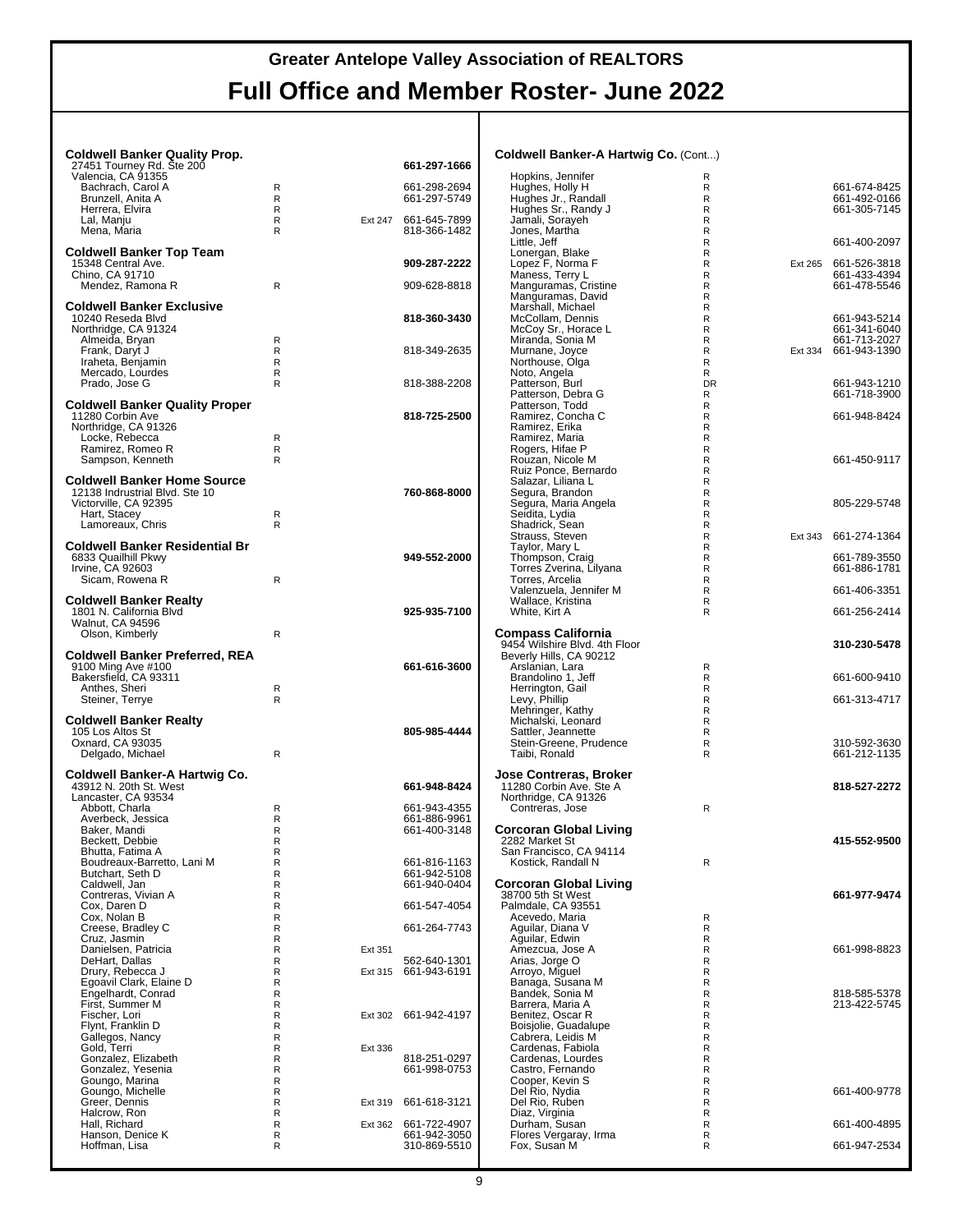| <b>Corcoran Global Living (Cont)</b>                          |                  |         |              | D. Michael Mason & Associates<br>3800 Bradford St. Spc 178 |              |         | 626-523-6989         |
|---------------------------------------------------------------|------------------|---------|--------------|------------------------------------------------------------|--------------|---------|----------------------|
| Galicia, Wendy S                                              | R                |         |              | LaVerne, CA 91750                                          |              |         |                      |
| Garcia Fierro, Jorge I<br>Garcia, Arvin                       | R<br>R           |         |              | Mason, David M                                             | AP           |         | 323-259-8817         |
| Gonzalez, Nestor<br>Harmon, Marnyke                           | R<br>R           |         |              | <b>Pete Dattilo- Broker</b><br>949 East Palmdale Blvd.     |              |         | 661-810-4659         |
| Hernandez, Jaime                                              | R                |         |              | Palmdale, CA 93550                                         |              |         |                      |
| Hernandez. Kevin<br>Hernandez, Socorro                        | R<br>R           |         | 661-947-0444 | Dattilo, Pete                                              | <b>DR</b>    |         | 661-810-4659         |
| Jimenez, Leticia                                              | R                |         | 661-273-8018 | Del Sol Investment Group                                   |              |         |                      |
| Jones, Raymond A<br>Kang, John                                | R<br>R           |         |              | 2469 Gran Ave<br>Huntington Park, CA 90255                 |              |         | 562-861-1303         |
| Kracke, Adriana                                               | R                |         |              | Arias, Cesar                                               | R            |         |                      |
| Louis, Lorraine<br>Martin, Armand                             | R<br>R           |         |              | Del Sol Realty                                             |              |         |                      |
| Martinez, Carlos<br>Martinez, Crystal I                       | R<br>R           |         |              | 662 N. Maclay Ave.<br>San Fernando, CA 91340               |              |         | 818-361-5599         |
| Martinez, Enedina                                             | R                |         | 661-285-3052 | Fajardo, Josephina                                         | $\mathsf{R}$ |         | 818-367-4010         |
| Mata, Leticia<br>Matuz, Leonardo                              | R<br>R           |         | 661-674-5948 | Roberto Deras, Broker                                      |              |         |                      |
| Mendez, Raymund                                               | R                |         | 661-478-6819 | 5711 Columbia Way. Ste 58                                  |              |         | 661-456-2253         |
| Menjivar, Mario<br>Montoya, Lidia                             | R<br>R           |         | 818-429-6133 | Lancaster, CA 93536<br>Deras, Roberto E                    | $\mathsf{R}$ |         | 661-317-0742         |
| Munoz Jr, Alvaro                                              | R                |         |              |                                                            |              |         |                      |
| Navarro, Maria V<br>Nino, Sulmery                             | $\mathsf R$<br>R |         | 661-947-8908 | Devenio Estates, Inc.<br>879 W 190th St. Ste 400           |              |         | 323-488-3265         |
| Nungaray, Yanet                                               | R<br>R           |         |              | Gardena, CA 90248                                          | $\mathsf{R}$ |         |                      |
| Paredes, Jovani<br>Pelayo, Angel                              | R                |         |              | Gillett, Lisa L                                            |              |         |                      |
| Perez. Eduardo<br>Perez, Maritza                              | R<br>R           |         |              | <b>Dilbeck Real Estate</b><br>225 E Colorado Blvd          |              |         | 661-284-6400         |
| Pineda, Wilmer                                                | R                |         |              | Pasadena, CA 91101                                         |              |         |                      |
| Rico, Analuisa<br>Rivas, Steve                                | R<br>R           |         |              | Ashdown, Anthony<br>Lech, Charles                          | R<br>R       |         |                      |
| Rivera, Maria G                                               | R                |         |              |                                                            |              |         |                      |
| Romero, Lupita<br>Rubio, Rocio                                | R<br>R           |         | 661-526-6934 | <b>Dilbeck Real Estate</b><br>Suite #100                   |              |         | 818-949-7620         |
| Ruiz, Argentina                                               | R                |         | 818-793-8548 | 1030 Foothill Blvd.                                        |              |         |                      |
| Tooman, Sandy<br>Valladares, Hugo                             | R<br>R           |         |              | La Canada Flintridge, CA 91011<br>Scott, Portia            | $\mathsf{R}$ |         |                      |
| Villatoro, Julio<br>Williams, Miquel                          | R<br>R           |         |              | Diplomat Realty                                            |              |         |                      |
| Woosley-Santoyo, Donna                                        | R                |         |              | 829 W. Palmdale Blvd #116                                  |              |         | 661-810-3323         |
| Zavalza, Jose                                                 | $\mathsf{R}$     |         |              | Palmdale, CA 93551<br>Wyche, Ralph H                       | <b>DR</b>    |         | 661-810-3323         |
| <b>Corcoran Global Living</b>                                 |                  |         |              |                                                            |              |         |                      |
| 10641 Church St<br>Rancho Cucamonga, CA 91730                 |                  |         | 909-212-0329 | <b>DMR Mortgage</b><br>626 West Lancaster Blvd             |              |         | 661-361-2492         |
| Allen, Vanessa                                                | R                |         |              | Lancaster, CA 93534                                        |              |         |                      |
| Antimo, Susana                                                | $\mathsf{R}$     |         |              | Brown, Dwayne E                                            | <b>MLP</b>   |         | Ext 404 661-270-0101 |
| <b>Corcoran Global Living</b><br>1934 Hillhurst, Second Floor |                  |         | 310-788-0700 | Do All Realty<br>18000 Studebaker Rd. Ste 700              |              |         | 877-333-2737         |
| Los Angeles, CA 90027                                         |                  |         |              | Cerritos, CA 90703                                         |              |         |                      |
| Ehlers, Christian                                             | R                |         |              | Drouineaud, Patrick                                        | R            |         |                      |
| <b>Coronado Realty</b>                                        |                  |         |              | <b>Dominguez Realty Group</b>                              |              |         |                      |
| 18273 Soledad Canyon Road<br>Canyon Country, CA 91387         |                  |         | 661-810-3283 | 2851 West Ave L. # 247<br>Lancaster, CA 93536              |              |         | 661-206-9587         |
| Coronado, George A                                            | DR               | Ext 102 |              | Dominguez, Claudia G                                       | <b>DR</b>    |         | 661-265-5021         |
| <b>Country Real Estate</b>                                    |                  |         |              | Gil Dominguez, Broker                                      |              |         |                      |
| 107 E. Tehachapi Blvd.<br>Tehachapi, CA 93561                 |                  |         | 661-822-9093 | 27201 Tourney Rd. Ste 201<br>Valencia, CA 91355            |              |         | 661-360-9000         |
| Bandy, Eileen                                                 | R                |         |              | Dominguez, Gilbert F                                       | ${\sf R}$    |         |                      |
| Devlin, Jeannette<br>Isom, LaLena                             | R<br>R           |         |              | <b>Dominion Properties</b>                                 |              |         |                      |
| Orrantia, Joshua                                              | R                |         |              | 38609 Erika Lane<br>Palmdale, CA 93551                     |              |         | 661-723-8400         |
| <b>CP Real Estate Company</b>                                 |                  |         |              | Evenson, Daniel                                            | R            |         |                      |
| 2608 Bellevue Way<br>Palmdale, CA 93550                       |                  |         | 661-466-8504 | Haynes, John E                                             | <b>DR</b>    | Ext 101 | 661-816-4448         |
| Perez, Claudia                                                | DR               |         | 661-466-8504 | Donna Lea Brown- Broker                                    |              |         |                      |
| Cribsee, Inc.                                                 |                  |         |              | 9023 E. Palmdale Blvd.<br>Palmdale, CA 93591               |              |         | 661-714-2744         |
| 4079 Governor Dr. #329                                        |                  |         | 619-246-3509 | Brown, Donna                                               | <b>MLP</b>   |         | 661-944-5880         |
| San Diego, CA 92122<br>Montano, Richard                       | R                |         |              | Dream Homes of LA                                          |              |         |                      |
|                                                               |                  |         |              | 18017 Chatsworth St #684                                   |              |         | 818-256-5776         |
| Cynthia Hernandez, Broker<br>564 Lancaster Blvd               |                  |         | 661-916-8092 | Granada Hills, CA 91344<br>Gonzalez, Marlon                | $\mathsf{R}$ |         | 818-256-5776         |
| Lancaster, CA 93534<br>Gonzalez, Evelin                       | R                |         |              | <b>Dream Realty Pro's</b>                                  |              |         |                      |
| Hernandez, Cynthia                                            | DR               |         | 661-916-8092 | 24330 Lorenzo Ln                                           |              |         | 562-500-2578         |
| D & S Realty                                                  |                  |         |              | Valencia, CA 91355<br>Hodson, Paul                         | MLP          |         |                      |
| 957 East Avenue Q-9                                           |                  |         | 661-274-9480 |                                                            |              |         |                      |
| Palmdale, CA 93550<br>Urbina, Danny O                         | DR               |         | 661-733-9770 |                                                            |              |         |                      |
|                                                               |                  |         |              |                                                            |              |         |                      |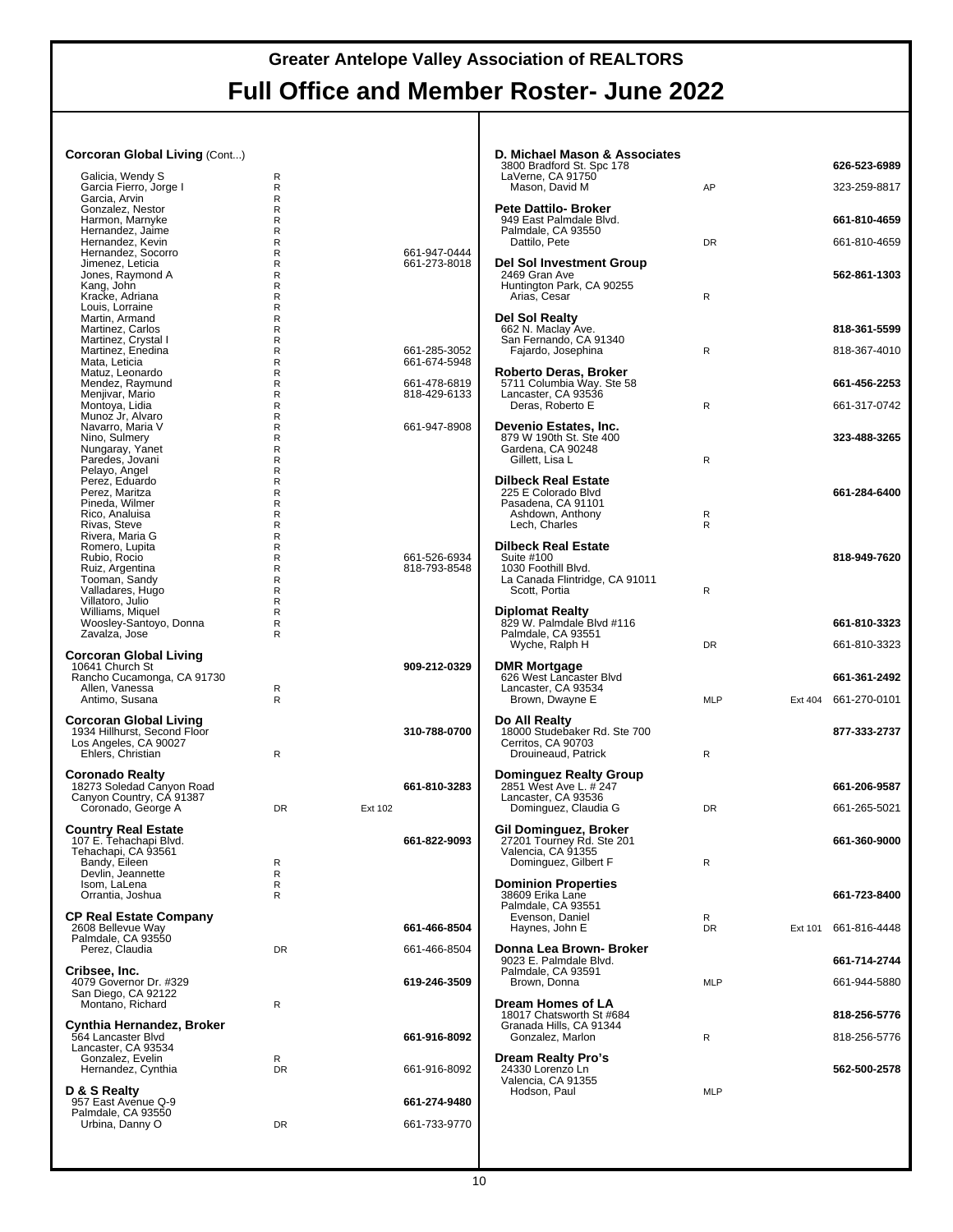| Drt Pddlr/DP Comm Bkrg<br>38839 N. 20th St. E., Ste. A.<br>Palmdale, CA 93550<br>Clark Brown, Rosalie                           | <b>DR</b>                       | 661-273-2664<br>661-273-2664                                                                         | Equity Ur<br>16820 Ver<br>Encino, C<br>Fiorella,                     |
|---------------------------------------------------------------------------------------------------------------------------------|---------------------------------|------------------------------------------------------------------------------------------------------|----------------------------------------------------------------------|
| Flanagan, Michelle<br>Dwell California Real Estate &<br>22144 Clarendon St. Ste 200                                             | R                               | 818-451-9912                                                                                         | Lugo, Cy<br>Narang,<br>Navarret<br>Salarpou                          |
| Woodland Hills, CA 91367<br>DeBruno, Christopher<br>Johnson Jr., Ronald G                                                       | R<br>R                          | 661-718-0525                                                                                         | Equity Ur<br>13400 Ver<br>Sherman (                                  |
| <b>Dynamic Realty Inc.</b><br>2531 Olive Drive, Ste D<br>Palmdale, CA 93550                                                     |                                 | 661-538-1080                                                                                         | Mitchell,<br>eRealty L                                               |
| Gevargis, Linda<br>Zerounian Jr., Paul<br>Zerounian, Maria                                                                      | R<br>R<br>R                     | 661-567-0770<br>818-832-9227                                                                         | 12715 Vic<br>North Holl                                              |
| <b>E</b> H Realty<br>PO BOX 16442<br>Encino, CA 91416                                                                           |                                 | 818-357-1081                                                                                         | Diaz, Sta<br>Essence  <br>1008 W.A<br>Palmdale,                      |
| Johnson, Robert<br>East Valley R.E.<br>40303 170th Street East<br>Palmdale, CA 93591<br>Crawford, Deborah                       | R<br>R                          | 661-264-2007                                                                                         | Corado,<br>Reina, F<br>Reina, S<br>Rico, Ca<br>Simmon<br>Tapia, R    |
| Crawford, John D<br>Gagne, Darlene J<br>Howard, Mary<br>Jacobs, Deborah<br>LeFebvre, Amanda<br>Rivera, Marcie<br>Schmidt, Yunhe | R<br>R<br>R<br>R<br>R<br>R<br>R | 661-400-1126<br>661-350-6008<br>760-662-3209<br>661-609-3598<br>661-726-2667<br>Ext 119 661-264-4571 | <b>Jerry Ess</b><br>7374 High<br>Moorpark,<br>Esses, J<br>Etheline 1 |
| <b>EB Properties</b><br>18625 Sherman Way Ste 205<br>Reseda, CA 91335                                                           |                                 | 818-636-1699                                                                                         | 3143 Coyo<br>Palmdale,<br>Taylor, E                                  |
| Burgos, Eric<br>Michel, Roberto                                                                                                 | R<br>R                          | 661-250-0140<br>818-359-3405                                                                         | Ethos Inte<br>190 Sierra<br>Palmdale,                                |
| <b>Edey Realty</b><br>4142 Edgehill Drive<br>Los Angeles, CA 90008<br>Edey, Junior                                              | R                               | 310-505-3114                                                                                         | Aguirre,<br>Carranza<br>Cervant<br>Chavez,                           |
| <b>Edgestone Real Estate, Inc.</b><br>4344 Fountain Ave. Ste G<br>Los Angeles, CA 90029<br>Stofenmacher, Matias                 | R                               | 213-273-4845                                                                                         | Contrera<br>Cruz, Ab<br>Diaz, An<br>Garcia V<br>Gomez I<br>Henley A  |
| <b>EDL Properties</b><br>2211 West Avenue K-14                                                                                  |                                 | 661-726-7055                                                                                         | Omeira,<br>Ranish,                                                   |
| Lancaster, CA 93536<br>Luman, Edward                                                                                            | <b>DR</b>                       | 661-726-7055                                                                                         | Serrano.<br>Toledo,                                                  |
| Elev8 Group<br>21550 Oxnard St 3rd Floor<br>Woodland Hills, CA 91367<br>Constante, Linda M                                      | R                               | 818-470-4007                                                                                         | <b>Eurtacia &amp;</b><br>43001 40t<br>Lancaster.<br>Bodle, E         |
| <b>Elevate Real Estate Group</b><br>445 W. Palmdale Blvd. Ste B<br>Palmdale, CA 93551<br>Jones, Alicia<br>McDonald, Nicholas    | R<br>R                          | 661-480-5055                                                                                         | <b>Evolve RI</b><br>559 Count<br>Simi Valle<br>Elalami,<br>Rafeh, S  |
| Ordonez, Lesny A<br>Pinon, Martha L                                                                                             | R<br>R                          | 661-733-3388                                                                                         | <b>Excellend</b><br>5207 Rose                                        |
| <b>Elite Class Realty</b><br>2272 Colorado Blvd Ste 1362<br>Los Angeles, CA 90041                                               |                                 | 626-765-6585                                                                                         | Pico River<br>Oyoque,                                                |
| Isaza, Maria<br><b>Elite Premier Properties</b>                                                                                 | R                               | 323-627-8902                                                                                         | <b>Exclusive</b><br>Kenneth C<br>3053 Rano                           |
| Suite 650<br>100 Spectrum Center Drive<br>Irvine, CA 92618                                                                      |                                 | 310-640-7701                                                                                         | Palmdale,<br>Collins S                                               |
| Benjamin, Victor R<br><b>Endless Dreams Realty</b>                                                                              | R                               | 949-679-0437                                                                                         | Executive<br>18520 Sol<br>Santa Clar                                 |
| P.O.Box 9525<br>Lancaster, CA 93539<br>Mitchell, Angela                                                                         | <b>DR</b>                       | 661-547-0211<br>661-945-4458                                                                         | Bizzy, M<br>Trevillya                                                |
| <b>Equity Partners Realty</b><br>1335 San Luis Rey Dr<br>Glendale, CA 91208                                                     |                                 | 818-426-1700                                                                                         | <b>Exit Diam</b><br>44217 10t<br>Lancaster.<br>Babane                |
| Bottema, Erik                                                                                                                   | R                               |                                                                                                      | Deaville.<br>Flovd-W                                                 |

| <b>Equity Union</b>                                                                       |                   |                              |
|-------------------------------------------------------------------------------------------|-------------------|------------------------------|
| 16820 Ventura Blvd<br>Encino, CA 91436<br>Fiorella, Veronica                              | R                 | 818-989-2000                 |
| Lugo, Cynthia<br>Narang, Sunny                                                            | $\mathsf{R}$<br>R |                              |
| Navarrette Mercado, Barbara<br>Salarpour, Arezou                                          | R<br>R            | 818-288-2089                 |
| <b>Equity Union</b><br>13400 Ventura Blvd                                                 |                   | 818-989-2000                 |
| Sherman Oaks, CA 91423<br>Mitchell, Cole                                                  | R                 |                              |
| eRealty Leaders<br>12715 Victory Blvd                                                     |                   | 310-691-3100                 |
| North Hollywood, CA 91606<br>Diaz, Stanley                                                | $\mathsf{R}$      | 310-691-3100                 |
| Essence Real Estate Consultant                                                            |                   |                              |
| 1008 W. AVe M-14. Ste F<br>Palmdale, CA 93551                                             |                   | 661-575-9000                 |
| Corado, Rodrigo<br>Reina, Felipe                                                          | R<br>R            |                              |
| Reina, Suzann L<br>Rico, Carmen                                                           | R<br>R            |                              |
| Simmons, Barb<br>Tapia, Ray                                                               | <b>DR</b><br>R    | 661-575-9000<br>661-944-1206 |
| Jerry Esses-Broker<br>7374 Hightop Street                                                 |                   | 661-609-2860                 |
| Moorpark, CA 93021<br>Esses, Jerry                                                        | DR                | 661-274-1100                 |
| Etheline Taylor Realty & Assoc                                                            |                   |                              |
| 3143 Coyote Road<br>Palmdale, CA 93550                                                    |                   | 661-538-1927                 |
| Taylor, Etheline                                                                          | DR                | 661-265-7760                 |
| <b>Ethos International Real Estat</b><br>190 Sierra Court Unit A316<br>Palmdale, CA 93550 |                   | 949-572-7743                 |
| Aguirre, Roxanne N<br>Carranza, Cesia C                                                   | R<br>R            |                              |
| Cervantes, Aaron<br>Chavez, Andy                                                          | R<br>R            | 661-839-4931                 |
| Contreraz, J.D.                                                                           | R                 |                              |
| Cruz, Abraham<br>Diaz, Anthony                                                            | R<br>R            |                              |
| Garcia Valenzuela, Juan<br>Gomez Diaz, Nelson E                                           | R<br>R            |                              |
| Henley Anderson, Margo                                                                    | R                 |                              |
| Omeira, Hash<br>Ranish, David                                                             | R<br>R            |                              |
| Serrano, Jenny<br>Toledo, Laura                                                           | R<br>R            |                              |
| <b>Eurtacia &amp; Associates</b>                                                          |                   |                              |
| 43001 40th St East<br>Lancaster, CA 93535                                                 |                   | 661-816-7042                 |
| Bodle, Eurtacia T<br>Evolve RE Inc.                                                       | DR                | 661-816-7042                 |
| 559 Country Club Dr.                                                                      |                   | 805-579-1116                 |
| Simi Valley, CA 93065<br>Elalami, Zeyad                                                   | R                 | 805-304-2113                 |
| Rafeh, Said                                                                               | R                 |                              |
| <b>Excellence RE Real Estate</b><br>5207 Rosemead Blvd                                    |                   | 562-948-4553                 |
| Pico Rivera, CA 90660<br>Ovoque, Mike                                                     | R                 |                              |
| Exclusive Estate Properties Re                                                            |                   |                              |
| Kenneth C Collins Sr<br>3053 Rancho Vista Blvd. #H264                                     |                   | 800-613-4056                 |
| Palmdale, CA 93551<br>Collins Sr., Kenneth C                                              | R                 | 818-208-6276                 |
| <b>Executive Homes</b>                                                                    |                   |                              |
| 18520 Soledad Canyon Rd. Ste K<br>Santa Clarita, CA 91351                                 |                   | 661-250-9060                 |
| Bizzy, Mary<br>Trevillyan, Christian                                                      | R<br>R            |                              |
|                                                                                           |                   |                              |
| <b>Exit Diamond Realty</b><br>44217 10th St. West                                         |                   | 661-860-9810                 |
| Lancaster, CA 93534<br>Babane Dekay, Gabriella                                            | R                 |                              |
| Deaville, Alma<br>Floyd-Wines, Ellen                                                      | R<br>R            | 051-051-8051                 |
| Grupi, Kamae                                                                              | R                 | 661-992-2051                 |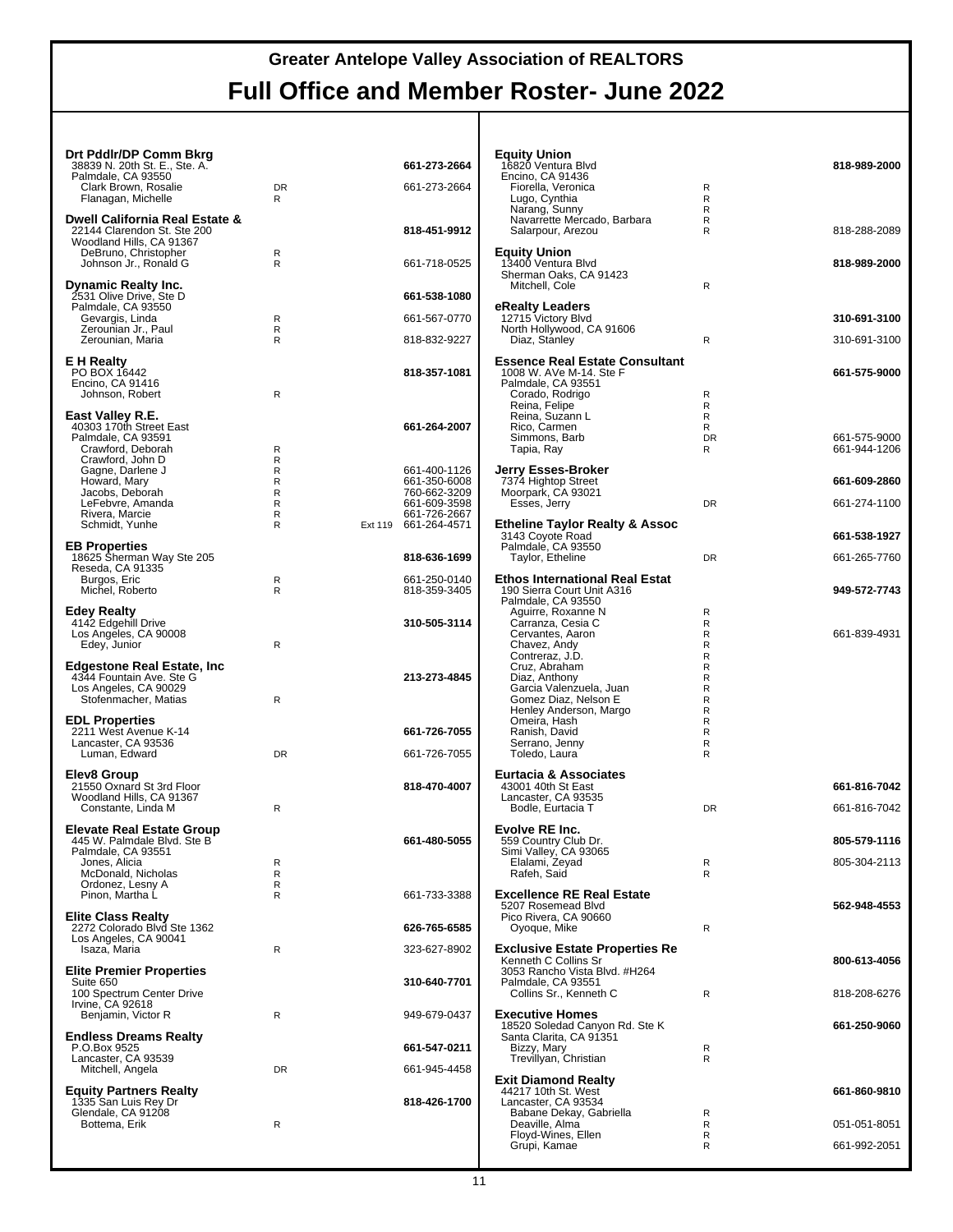#### **Exit Diamond Realty (Cont...)**

| Exit Diamond Realty (Cont)                      |                              |          |                              | eXp Realty of California, Inc. (Cont)                 |  |
|-------------------------------------------------|------------------------------|----------|------------------------------|-------------------------------------------------------|--|
| Harris, Kimberly                                | R                            |          | 661-234-4220                 | Jones, Tangela D                                      |  |
| Hill, Cherokee                                  | R<br>$\mathsf{R}$            |          | 310-383-9934<br>661-948-7320 | Kendrix Jr. Datron T<br>King. Brandon                 |  |
| Johnson, LaJoyce<br>Orantes, Latrice A          | R                            |          | Ext 689 661-945-1241         | Knight, Camden                                        |  |
| Spann, Lee Ann                                  | $\mathsf{R}$                 |          | 661-722-0138                 | Knox, Robert                                          |  |
| Townsend, Ashley                                | R                            |          |                              | La Torre, Diego                                       |  |
| Ward, John M                                    | DR.                          |          | 661-860-9810                 | LaVau, Jessica M                                      |  |
| eXp Realty of California, Inc.                  |                              |          |                              | Lewis, Patricia R<br>Linder, Cynthia                  |  |
| 2603 Camino Ramon Ste 200                       |                              |          | 888-832-7179                 | Linder, Eric                                          |  |
| San Ramon, CA 94583                             |                              |          |                              | MacIvor, Connor                                       |  |
| Acevedo, Estela                                 | R                            | Ext 363  |                              | Magruder, Connie                                      |  |
| Akopyan, Arevik<br>Aquino, Cintia               | R<br>R                       |          |                              | Maldonado, Margie R<br>Maldonado, Richard<br>Б        |  |
| Arqueta, Silvia M                               | R                            |          | 661-538-9089                 | Marquez, Angie A                                      |  |
| Armstrong, Deanna                               | R                            |          |                              | Marshall, Diana J                                     |  |
| Armstrong, Jenifer L                            | R                            |          |                              | Martinez, Amanda                                      |  |
| Avalos, Edwin<br>Avelar, Miquel                 | R<br>R                       |          | 661-032-111                  | Martinez Jr, Julio<br>Martinez, Noemi                 |  |
| Bailon, Eduardo                                 | $\mathsf{R}$                 |          |                              | McAnallen, Barbara<br>Б                               |  |
| Bayard, Kathi                                   | $\mathsf R$                  |          | 661-339-2285                 | McCoy, Catherine                                      |  |
| Bechahed, Nicole G                              | R                            |          |                              | McIntosh, Rod                                         |  |
| Becker, George J<br>Bedard, Bethany A           | $\mathsf{R}$<br>$\mathsf{R}$ |          | 661-233-3899                 | McMicken, Robert<br>Mendez, Javier                    |  |
| Bockness, Glen                                  | R                            |          |                              | Mendoza, Katarina                                     |  |
| Brashears, Felicia                              | $\mathsf{R}$                 | Ext 5285 |                              | Monroe, Michael<br>Б                                  |  |
| Burnell, Tammy                                  | $\mathsf R$                  |          | 661-220-0784                 | Montalvo, Paul<br>Mony, Shantha                       |  |
| Butcher, Nathan<br>Cacciacarne, Ashlee          | R<br>R                       |          |                              | Mortimer. Monica                                      |  |
| Cacciacarne, Christina                          | $\mathsf{R}$                 |          | 661-675-9530                 | Mosman, Desirea                                       |  |
| Capko, Anthony                                  | R                            |          |                              | Navarro, Evelyn Y                                     |  |
| Cassal, Daniella                                | $\mathsf{R}$<br>$\mathsf{R}$ |          |                              | Navarro-Villasana, Kelli Anne<br>Newman Jr. Johnny    |  |
| Castellano, Manuel<br>Charles, Erin             | R                            |          | 661-802-9984                 | Oates, Tara                                           |  |
| Charles, Laura D                                | $\mathsf{R}$                 |          |                              | Orellana, Carla                                       |  |
| Cisneros, Grecia P                              | R                            |          |                              | Ounkumuang Portugal, Luna C                           |  |
| Clark, Daryll<br>Clearwater, Willow             | R<br>$\mathsf{R}$            |          | 661-825-6903                 | Penny, Debbie<br>Perdomo, Claudia<br>F                |  |
| Cole, Alba N                                    | R                            |          | 661-272-4910                 | Pereira, Maria                                        |  |
| Cole, Lak'Breyuna                               | R                            |          |                              | Perez, Michael                                        |  |
| Crawford, Tammy                                 | R                            |          | Ext 207 661-478-9526         | Rafeh, Daniel                                         |  |
| Day-Fowler, Odel<br>De Jesus Diaz Cruz, Rodolfo | R<br>R                       |          |                              | Rafeh, Rima<br>Razzeto Guerra, Brigitte               |  |
| Delgado, Guadalupe                              | R                            |          |                              | Reifenstahl, Mark<br>Б                                |  |
| Devoto, Rebecca                                 | R                            |          |                              | Reza Ramirez, Rocio                                   |  |
| DeYoung, Michael                                | R                            |          | 661-305-0453                 | Rivera, Deborah L<br>F                                |  |
| Douglas, Michael<br>Duterte Abad, Edward T      | R<br>R                       |          | 661-202-7635                 | Robertson, Lindsay<br>F<br>Rodriguez, David           |  |
| Economu, Kyle                                   | R                            |          |                              | Rosales, Valerie R<br>F                               |  |
| Egstrom, Leonard                                | $\mathsf{R}$                 |          | 661-802-2895                 | Rosendahl, Monique<br>F                               |  |
| Egstrom, Shari                                  | $\mathsf{R}$<br>R            |          |                              | Rothgery, Laura<br>Б<br>Roy, Joe                      |  |
| Elias-Lopez, Elizabeth<br>Ellis, Jennifer       | R                            |          |                              | Б<br>Roycroft, Dawn                                   |  |
|                                                 | R                            |          |                              | Scarborough, Marc A                                   |  |
| Escobar, Luis<br>Estrada Castaneda, Ligia       | R                            |          |                              | Schiff, Siranoush K<br>Б                              |  |
| Estrada, Hervi E<br>Evans. Aaron M              | R<br>R                       |          |                              | Shannon, Anthony<br>Б<br>Shannon, Jeri                |  |
| Fitzgerald-Harris, Anna                         | R                            |          | 661-948-1550                 | Shaw, Kelvin                                          |  |
| Fleischman, Lawrence                            | R                            |          |                              | Shaw, Mary J                                          |  |
| Flores, Julio                                   | R                            |          |                              | Sheppard, Robin                                       |  |
| Fojas, Edward<br>Foster, Wilma K                | R<br>R                       |          |                              | Sheridan, Jason<br>F<br>Shmaeff, Michael<br>Б         |  |
| Freeman, Lisa M                                 | R                            |          | 661-400-1857                 | Silver, Samuel                                        |  |
| Galloway, Robert                                | R                            |          |                              | Skultety, Sandra                                      |  |
| Gant, Angelo<br>Garcia, Patricia                | R                            |          | 661-313-8864                 | Smith, Anthony<br>Smith, Robert                       |  |
| Ghapryelian, Meghdi                             | R<br>R                       |          |                              | Smith, Tiphani L                                      |  |
| Glancy, Nicole                                  | R                            |          |                              | Stacher, Howard                                       |  |
| Gonzales, Pete                                  | $\mathsf R$                  | Ext 237  |                              | Stafford, Paula                                       |  |
| Guenther, Jacob<br>Guerrero, Javier             | R<br>R                       |          |                              | Stewart, Jennifer<br>Stinson, Dexter                  |  |
| Halajyan, Kristine                              | R                            |          | 661-361-5314                 | Stokes, LaChell                                       |  |
| Hale, Rebeca                                    | R                            |          |                              | Suira, Emy                                            |  |
| Hanley, Rebecca L                               | $\mathsf{R}$                 |          |                              | Tarazi II, Farris E                                   |  |
| Hanson, Robin D<br>Harrison, Anita              | $\mathsf R$<br>R             |          | 661-917-8308                 | Tausig, Felicia<br>Tobin, Carrie                      |  |
| Hartley, Kirk                                   | R                            |          | 805-490-3867                 | Tomlinson, Kristin                                    |  |
| Hawley, Linda<br>Heltzel, Kayla                 | R                            |          |                              | Torres, Mari                                          |  |
| Henderson. Khalil                               | R<br>$\mathsf{R}$            |          |                              | Toso, Cathy<br>Urban, Sam                             |  |
| Hepburn, Sunsherrae                             | $\mathsf R$                  |          | 661-227-0485                 | Valencia, Robert                                      |  |
| Hernandez, David                                | R                            |          |                              | Valle, Veronica                                       |  |
| Hernandez, Harold F                             | R                            |          | 818-979-5070                 | Vallejo, Victor                                       |  |
| Hersey, Mandi                                   | R<br>R                       |          | 661-618-9283                 | Van Wormer, Brandon<br>Vazquez Cabrera, Kevin         |  |
| Hoffman, Cherie<br>Holguin, Sandra              | R                            |          |                              | Vejar, Elizabeth                                      |  |
| Hurtado, Rosa M                                 | R                            |          | 661-714-2966                 | Walker, Elgin P                                       |  |
| Jimenez, Jackquelynne                           | R                            |          |                              | Williams, Deanna                                      |  |
| Johnson Jr., Andrew J<br>Jones, Erica           | R<br>R                       |          | 661-816-3173                 | Wilson-Roberts, La Donna R<br>Б<br>Younger, Cole<br>Б |  |
|                                                 |                              |          |                              |                                                       |  |

| Jones, Tangela D                           | R            |         |                              |
|--------------------------------------------|--------------|---------|------------------------------|
| Kendrix Jr, Datron T                       | R            |         |                              |
| King, Brandon<br>Knight, Camden            | R<br>R       |         | 661-313-4284<br>661-317-6644 |
| Knox, Robert                               | R            |         |                              |
| La Torre, Diego                            | R            |         | 661-916-6842                 |
| LaVau, Jessiča M                           | R            |         | 661-618-8947                 |
| Lewis, Patricia R                          | $\mathsf{R}$ |         |                              |
| Linder, Cynthia<br>Linder, Eric            | R<br>R       |         | 661-361-9023                 |
| MacIvor, Connor                            | $\mathsf{R}$ |         | 661-400-1720                 |
| Magruder, Connie                           | R            |         | 661-874-9795                 |
| Maldonado, Margie R                        | R            |         |                              |
| Maldonado, Richard                         | R            |         |                              |
| Marquez, Angie A<br>Marshall, Diana J      | R<br>R       |         |                              |
| Martinez, Amanda                           | R            |         |                              |
| Martinez Jr, Julio                         | R            |         | 661-435-1148                 |
| Martinez. Noemi                            | R            |         |                              |
| McAnallen, Barbara                         | R<br>R       |         |                              |
| McCoy, Catherine<br>McIntosh, Rod          | R            |         | 661-974-2518<br>661-259-1100 |
| McMicken, Robert                           | R            |         | 661-364-6471                 |
| Mendez, Javier                             | R            |         |                              |
| Mendoza, Katarina                          | R            |         |                              |
| Monroe, Michael                            | R            |         |                              |
| Montalvo, Paul<br>Mony, Shantha            | R<br>R       |         |                              |
| Mortimer, Monica                           | R            |         |                              |
| Mosman, Desirea                            | R            |         | 661-810-7986                 |
| Navarro, Evelyn Y                          | R            |         | 661-341-0145                 |
| Navarro-Villasana, Kelli Anne              | $\mathsf{R}$ |         | 661-384-8543                 |
| Newman Jr, Johnny<br>Oates, Tara           | R<br>R       |         | 818-335-8053                 |
| Orellana, Carla                            | $\mathsf{R}$ |         |                              |
| Ounkumuang Portugal, Luna C                | R            |         |                              |
| Penny, Debbie                              | R            |         | 661-297-5583                 |
| Perdomo, Claudia                           | $\mathsf{R}$ |         | 661-236-6523                 |
| Pereira, Maria<br>Perez, Michael           | R<br>R       |         | 323-817-8977                 |
| Rafeh, Daniel                              | R            |         |                              |
| Rafeh, Rima                                | R            |         | 661-236-8899                 |
| Razzeto Guerra, Brigitte                   | R            |         |                              |
| Reifenstahl, Mark                          | R            |         |                              |
| Reza Ramirez, Rocio                        | R            |         |                              |
| Rivera, Deborah L<br>Robertson, Lindsay    | R<br>R       |         | 818-602-1620<br>661-220-9282 |
| Rodriguez, David                           | R            |         |                              |
| Rosales, Valerie R                         | R            |         |                              |
| Rosendahl, Monique                         | R            |         |                              |
| Rothgery, Laura                            | R            |         |                              |
| Roy, Joe                                   | R<br>R       |         | 661-492-4605                 |
| Roycroft, Dawn<br>Scarborough, Marc A      | R            |         |                              |
| Schiff, Siranoush K                        | R            |         | 310-713-1768                 |
| Shannon, Anthony                           | R            |         |                              |
| Shannon, Jeri                              | R            |         |                              |
| Shaw, Kelvin                               | R            |         |                              |
| Shaw, Mary J<br>Sheppard, Robin            | R<br>R       |         | 661-471-9175                 |
| Sheridan, Jason                            | R            |         |                              |
| Shmaeff, Michael                           | R            |         |                              |
| Silver, Samuel                             | $\mathsf{R}$ |         |                              |
| Skultety, Sandra                           | к            |         |                              |
| Smith, Anthony                             | R            |         |                              |
| Smith, Robert<br>Smith, Tiphani L          | R<br>R       |         | 661-361-0257<br>661-492-1345 |
| Stacher, Howard                            | R            |         |                              |
| Stafford, Paula                            | R            |         |                              |
| Stewart, Jennifer                          | R            |         |                              |
| Stinson, Dexter                            | R            |         |                              |
| Stokes, LaChell<br>Suira, Emy              | R<br>R       |         | 0 -0 -0                      |
| Tarazi II, Farris E                        | R            |         | 661-388-0575                 |
| Tausig, Felicia                            | R            |         |                              |
| Tobin, Carrie                              | R            |         |                              |
| Tomlinson, Kristin                         | R            |         |                              |
| Torres, Mari                               | R            |         | 661-317-0668                 |
| Toso, Cathy<br>Urban, Sam                  | R<br>R       | Ext 285 | 661-622-4277                 |
| Valencia, Robert                           | R            |         |                              |
| Valle, Veronica                            | R            |         | 323-387-2601                 |
| Vallejo, Victor                            | R            |         |                              |
| Van Wormer, Brandon                        | R            |         |                              |
| Vazquez Cabrera, Kevin<br>Vejar, Elizabeth | R<br>R       |         |                              |
| Walker, Elgin P                            | R            |         | 661-347-6248                 |
| Williams, Deanna                           | R            |         |                              |
| Wilson-Roberts, La Donna R                 | R            |         |                              |
| Younger, Cole                              | R            |         |                              |
|                                            |              |         |                              |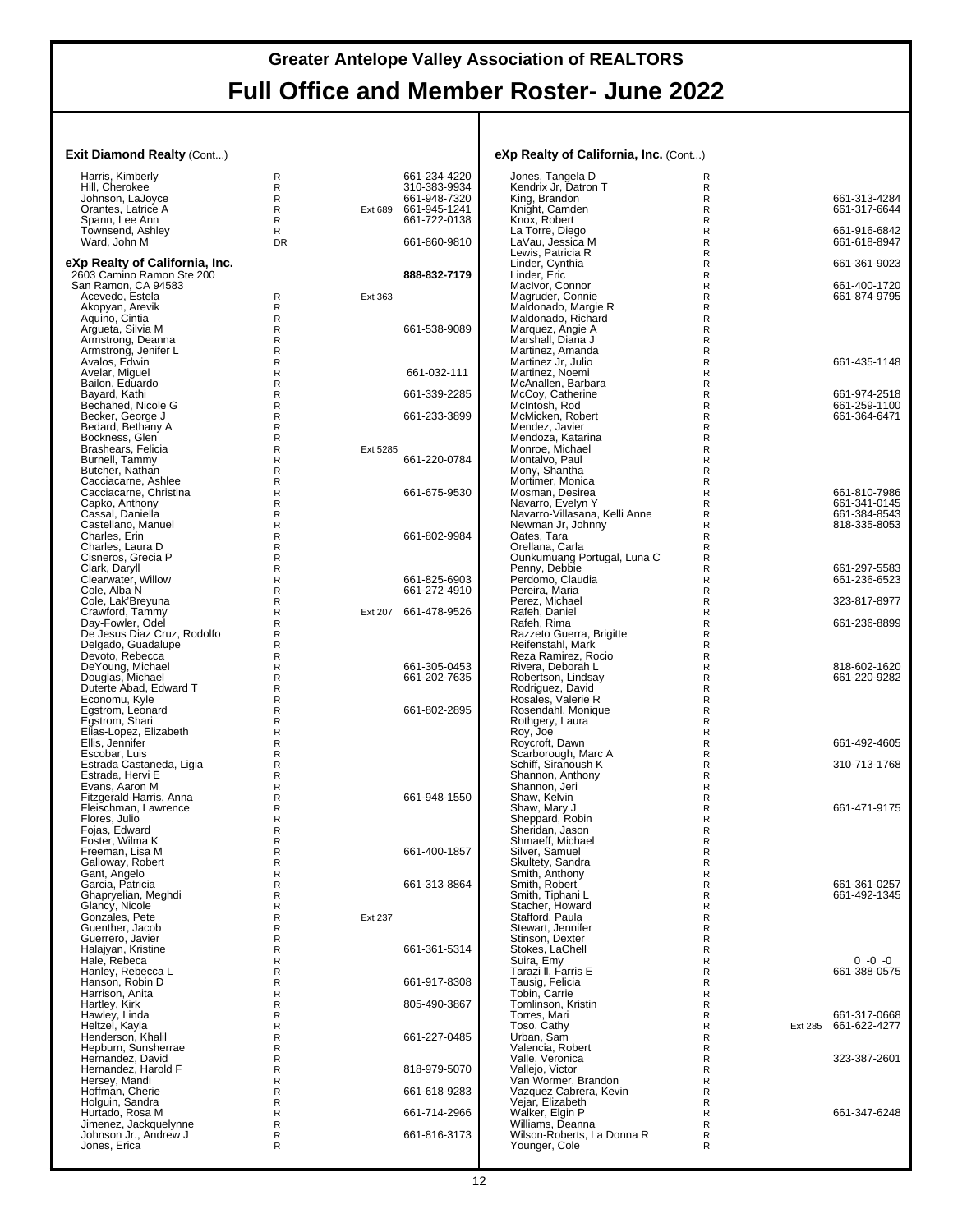#### **eXp Realty of California, Inc.** (Cont...)

| Zimmer, William                                                                                                  | R                     |                         |                                                              |  |
|------------------------------------------------------------------------------------------------------------------|-----------------------|-------------------------|--------------------------------------------------------------|--|
| eXp Realty of California Inc<br>190 Sierra Ct. Ste B209<br>Palmdale, CA 93550                                    |                       |                         | 000-000-0000                                                 |  |
| Artiga, Lily<br>Contreras, Jackie<br>Cruz, Yolanda I<br>Huerta Castillo, Elizabeth                               | R<br>R<br>R<br>R      | Ext 313                 | 661-816-3936<br>661-946-6506                                 |  |
| Hunt, Michele M<br>Hunt, Patrick J<br>Mayol, Joe<br>Mejia, Roberto V                                             | R<br>R<br>R<br>R      |                         | 661-733-5408<br>661-733-5407<br>661-456-2213<br>661-618-2599 |  |
| Meza, Pablo<br>Montoya, Celeste<br>Ramos, Oscar<br>Ruiz Ramirez, Jacquelyn<br>Sanchez GRI, Daniel                | R<br>R<br>R<br>R<br>R | Ext 14<br><b>Ext 11</b> | 661-974-5924<br>818-266-9626<br>661-718-2824                 |  |
| Trancoso, Adriana<br>Yarrow, Cynthia A                                                                           | R<br>R                |                         | 661-609-9891                                                 |  |
| <b>Exsell Realty</b><br>Suite B<br>530 Commerce Ave.                                                             |                       |                         | 661-726-5577                                                 |  |
| Palmdale, CA 93551<br>Lohman, Slade<br>Rucker, Nicole M<br>Schaeffer, Luis D                                     | <b>DR</b><br>R<br>R   |                         | 661-965-2117<br>661-718-5891                                 |  |
| <b>F&amp;L Propety Management &amp; Sales</b><br>41856 30th St West<br>Palmdale, CA 93551<br>Tocco, Frank        | <b>DR</b>             |                         | 661-965-2087                                                 |  |
| <b>Family Realty &amp; Associates</b><br>860 E Ave K. Ste A<br>Lancaster, CA 93535                               |                       |                         | 661-339-3360                                                 |  |
| Hernandez, Maricela<br>Nolasco, Wilfredo                                                                         | <b>DR</b><br>R        |                         | 818-331-1920<br>661-317-6160                                 |  |
| <b>Fierros Realty &amp; Associates</b><br>3808 West Ave N                                                        |                       |                         | 661-406-7697                                                 |  |
| Palmdale, CA 93551<br>Fierros, Dalila<br>Mendiola, Matthew                                                       | DR.<br>R              |                         | 661-406-7697                                                 |  |
| First American Realty Group<br>9400 Topanga Canyon #204<br>Chatsworth, CA 91311<br>Haddad, Maha                  | R                     |                         | 800-213-8711                                                 |  |
| <b>First Choice Mortgage</b><br>16155 Sierra Lakes Pkwy #60704<br>Fontana, CA 92336<br>McCormick, Patricia L     | R                     |                         | 909-373-1960                                                 |  |
| <b>First City Corporation</b><br>3807 Sierra Highway unit 64778<br>Acton, CA 93510<br>Nodelman, Nancy Lee        | <b>MLP</b>            |                         | 213-891-1717                                                 |  |
| <b>First Home Realty &amp; Loans</b><br>3017 Santa Monica Blvd #201<br>Santa Monica, CA 90404<br>Vasquez, Luis E | R                     |                         | 310-489-8095                                                 |  |
| <b>First Look Realty</b><br>36546 El Camino Dr.                                                                  |                       |                         | 661-478-1189                                                 |  |
| Palmdale, CA 93551<br>Wehunt, Charles                                                                            | <b>DR</b>             |                         | 661-478-1189                                                 |  |
| <b>First Team Real Estate</b><br>20100 Brookhurst St.<br>Huntington Beach, CA 92646<br>Colbert. John M           | R                     |                         | 949-503-8916<br>661-722-7287                                 |  |
| First Team Real Estate<br>32451 Golden Lantern<br>Laguna Niguel, CA 92677<br>Roknich, Mary C                     | R                     |                         | 949-240-7979                                                 |  |
| <b>First Team Real Estate</b><br>108 Pacifica Suite 300<br>Irvine, CA 92618<br>Wagner, Thomas                    | R                     |                         | 949-988-3000                                                 |  |
|                                                                                                                  |                       |                         |                                                              |  |

| 42035 12th St West, Suite 102<br>Lancaster, CA 93535                      |                |         | 661-471-9210                 |
|---------------------------------------------------------------------------|----------------|---------|------------------------------|
| Gutierrez, George<br>Mondragon, Patricia                                  | R<br>R         |         | 646-801-3564                 |
| Moreno, Octavio M<br>Moulding, Thomas K                                   | R<br>R         |         | 661-860-3983<br>831-426-3800 |
| Sanchez, Nadia<br>Tran Ly, Danny                                          | R<br>R         |         | 661-902-3767                 |
| Found It Homes, Inc.                                                      |                |         |                              |
| 2 Carlson Pkwy #420<br>Plymouth, MN 55447                                 |                |         | 661-233-4256                 |
| Carlton, James                                                            | DR             |         |                              |
| Found It Homes, Inc.<br>146 San Miguel Dr                                 |                |         | 209-518-6324                 |
| Camarillo, CA 93010<br>Girley, Marlinda                                   | R              |         |                              |
| <b>Fowler Realty</b>                                                      |                |         |                              |
| 16714 Jubilee Trail<br>Palmdale, CA 93551                                 |                |         | 661-264-0891                 |
| Fowler III, Charles E                                                     | MLP            |         | 661-264-0891                 |
| <b>Franklin Realty &amp; Investments</b><br>5022 West Avenue N Ste 102-76 |                |         | 661-579-4712                 |
| Palmdale, CA 93551<br>Franklin, Sherman                                   | DR             |         | 818-266-1808                 |
| Frehn Realty                                                              |                |         |                              |
| 2807 Dearborn Ave.<br>Palmdale, CA 93551                                  |                |         | 661-265-8000                 |
| Frehn, John L                                                             | <b>MLP</b>     |         | 661-265-8000                 |
| Front Row R, Inc.<br>33321 Santiago Rd                                    |                |         | 661-714-8708                 |
| Acton, CA 93510<br>Maestri, Jennifer                                      | R              |         |                              |
| Thomas-Row, Teresa                                                        | R              | Ext 301 | 661-714-8708                 |
| Frontier Brokers, Inc.<br>#222                                            |                |         | 909-354-8000                 |
| 2151 E. Convention Center Way<br>Ontario, CA 91764                        |                |         |                              |
| Del Salto, Nancy E<br>Rugg, Steven                                        | R<br>R         |         |                              |
| Zaragoza, Adriana                                                         | R              |         |                              |
| G&K Realty<br>19946 1/2 Ventura Blvd.                                     |                |         | 213-413-4598                 |
| Woodland Hills, CA 91364                                                  |                |         |                              |
|                                                                           |                |         |                              |
| Burga, George L<br>Ceballos, Ismael                                       | <b>DR</b><br>R |         | 818-632-9935                 |
| Gaile Spalione, Appraiser                                                 |                |         |                              |
| 23226 Maple St<br>Newhall, CA 91321                                       |                |         | 661-733-0350                 |
| Spalione, Gaile                                                           | AP             |         |                              |
| Gannon Realty Group, Inc.<br>1137 West Ave. M-14, Ste. #103               |                |         | 661-522-3177                 |
| Palmdale, CA 93551<br>Gannon, Scott                                       | DR             |         |                              |
| Gate Realty and Mortgage Servi                                            |                |         |                              |
| 4145 Pinewood Lake Dr<br>Bakersfield, CA 93309                            |                |         | 818-303-4770                 |
| Johnson, Chephren                                                         | R              |         |                              |
| <b>Gately Properties</b><br>28103 Vista View Dr                           |                |         | 661-220-5506                 |
| Santa Clarita, CA 91351<br>Gately, Christopher A                          | R<br>R         |         | 661-917-8412                 |
| Gately, Earl S                                                            |                | Ext 702 | 661-400-8334                 |
| General Realty Group, Inc<br>14914 Burbank Blvd.                          |                |         | 818-778-1112                 |
| Van Nuys, CA 91411<br>Dana, Dean                                          | R              |         | 818-571-5230                 |
| Rodriguez, Juan Ramon<br>Tokatlyan, Flora                                 | R<br>R         |         | 818-404-2064<br>818-730-2484 |
| <b>GHRE Services</b>                                                      |                |         |                              |
| PO BOX 901754<br>Palmdale, CA 93590-1754<br>Edwards, Cheryle D            | MLA            |         | 661-433-2981                 |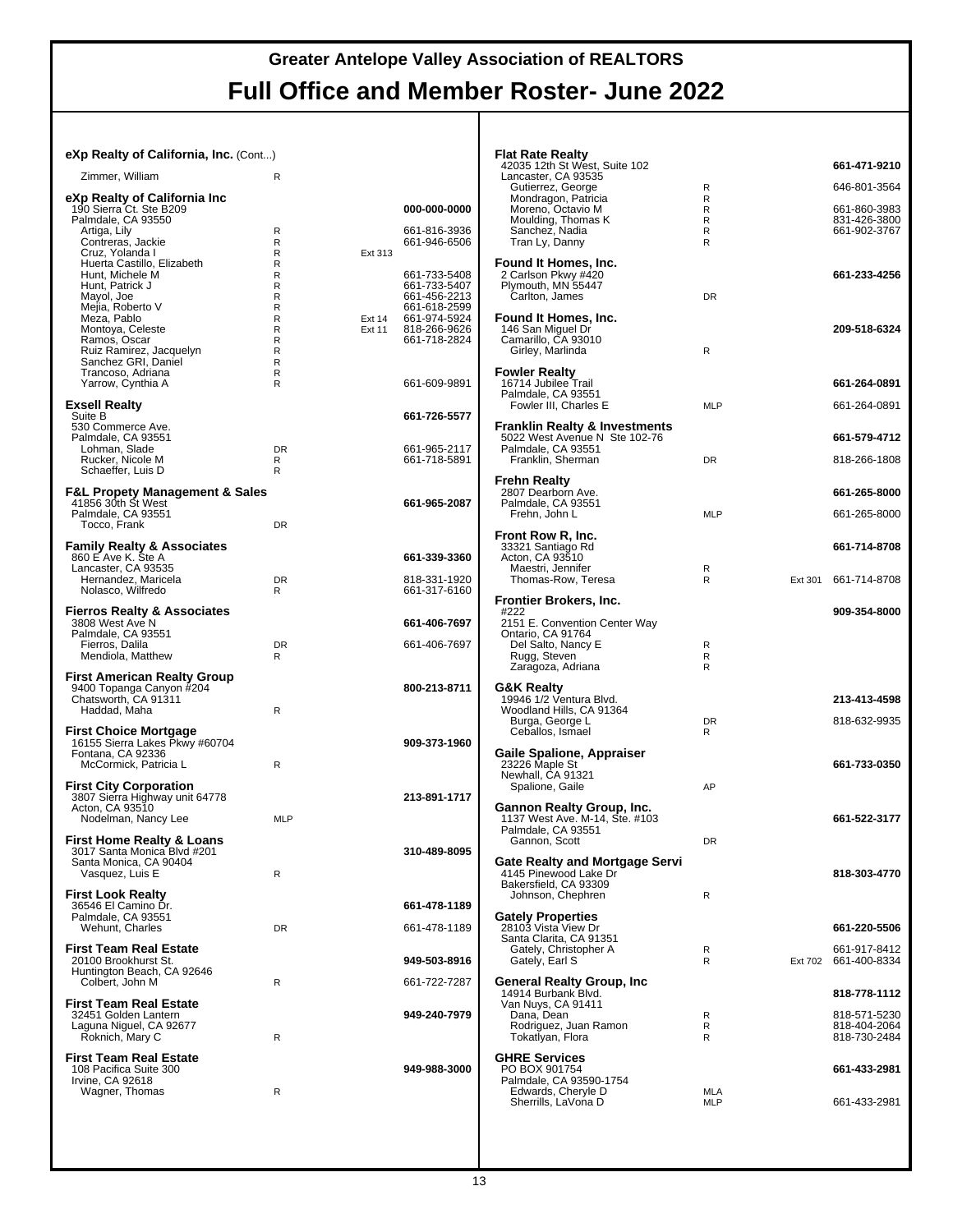| <b>Global Executive Investment</b><br>9564 Sundance St        |                | 818-262-1013                 | <b>M. Green Realty &amp; Investments</b><br>17037 Chatsworth St. Ste. 201 |                   | 818-832-3610 |
|---------------------------------------------------------------|----------------|------------------------------|---------------------------------------------------------------------------|-------------------|--------------|
| Arleta, CA 91331<br>Galaviz, Horacio                          | R              |                              | Granada Hills, CA 91344<br>Green. Michael                                 | R                 | 818-773-0133 |
| <b>Global Premier Properties, Inc.</b>                        |                |                              | <b>Gregory Real Estate Group</b>                                          |                   |              |
| 15545 Devonshire St #103<br>Mission Hills, CA 91345           |                | 818-891-3016                 | 25350 Magic Mountian Pkwy #300<br>Valencia, CA 91355                      |                   | 661-713-4799 |
| Guzman, Jesse<br>Solorio, Jonathan I                          | R<br>R         |                              | Gregory, Matthew                                                          | R                 |              |
| Globe and Anchor Realty, Inc.                                 |                |                              | Guy Herod, Broker<br>3109 Dearborn Ave                                    |                   | 661-810-0937 |
| 10722 White Oak #5                                            |                | 818-825-0546                 | Palmdale, CA 93551                                                        |                   |              |
| Granada Hills, CA 91344<br>Dhaliwal, Jesse                    | $\mathsf{R}$   | 661-236-6424                 | Herod, Guy                                                                | <b>MLP</b>        |              |
| Guardado, Franklin                                            | R              |                              | Kathy J. Hahn, Broker<br>P.O.Box 221538                                   |                   | 661-259-4829 |
| Gloria Gene Carmona-Broker<br>10965 Glenaoks Blvd #6          |                | 818-355-1533                 | Newhall, CA 91322<br>Hahn, Kathy                                          | R                 |              |
| Arleta, CA 91331<br>Carmona, Gloria                           | $\mathsf{R}$   | 818-355-1533                 | <b>Hal Wheatley Real Estate Servi</b>                                     |                   |              |
|                                                               |                |                              | 28383 Stanfield Ln                                                        |                   | 661-313-3848 |
| <b>Gold Mine Group</b><br>44349 Lowtree Ave #116              |                | 213-388-4350                 | Santa Clarita, CA 91350<br>Chiavassa, Laura A                             | R                 | 661-313-3848 |
| Lancaster, CA 93534<br>Mendoza, Mauricio                      | R              |                              | <b>Harcourts Beverly Hills</b>                                            |                   |              |
| <b>Gold Star Realty</b>                                       |                |                              | 409 Canon Dr<br>Beverly Hills, CA 90210                                   |                   | 424-245-9700 |
| 17815 Ventura Blvd. #205<br>Encino, CA 91316                  |                | 818-757-4567                 | Farris, Michael<br>Macpherson, Arlene                                     | R<br>$\mathsf{R}$ |              |
| Leon, Rudy                                                    | R              | 818-887-0647                 | Parong, Marla                                                             | R                 |              |
| Schebeck, William E                                           | R              | 818-884-5083                 | <b>Harcourts Prime Properties</b>                                         |                   |              |
| Golden Atlas Realty<br>829 W Palmdale Blvd Ste 131            |                | 661-265-1922                 | 3 Monarch Bay Plaza. Ate 103<br>Dana Point, CA 92629                      |                   | 949-599-1700 |
| Palmdale, CA 93551-4261<br>Lofton, Deon                       | R              |                              | Sanchez, Kevin                                                            | R                 |              |
| Ratliff, Patricia                                             | R              |                              | David Harmer, Broker                                                      |                   |              |
| Villagran, Jorge                                              | R              |                              | 2064 West Ave J #146<br>Quartz Hill, CA 93536                             |                   | 661-441-5873 |
| <b>Golden Foundation Realty</b><br>445 W. Palmdale Blvd Ste Q |                | 661-265-1031                 | Harmer, David J                                                           | <b>DR</b>         | 818-206-8700 |
| Palmdale, CA 93551<br>Chang, Keny                             | R              |                              | <b>Harris &amp; Associates Inc.</b><br>42306 10th St West. Ste B          |                   | 661-945-1175 |
| Godinez, Salvador<br>Ramos, Ana P                             | R<br>R         |                              | Lancaster, CA 93534<br>Harris, Anna Lori                                  | R                 |              |
|                                                               |                |                              | Harris, Howard                                                            | <b>DR</b>         | 661-942-0942 |
| Golden Properties & Investment<br>38279 6th St. East          |                | 661-265-8136                 | Keegan-Velarde, Alissa                                                    | R                 | 661-942-0942 |
| Palmdale, CA 93550<br>Ayala, Edwin F                          | R              | 660-285-3924                 | Warren M. Harrison, Broker<br>PO BOX 230                                  |                   | 661-224-2067 |
| Duarte, Mario L<br>Hernandez, David A                         | <b>DR</b><br>R | 661-265-8136                 | Sun City, CA 92586<br>Harrison, Mike                                      | <b>DR</b>         | 661-224-2057 |
| Jacobo, Jason                                                 | R              |                              | <b>Havens Realty</b>                                                      |                   |              |
| <b>Golden Real Estate Investments</b>                         |                |                              | 4605 Jewel Dr                                                             |                   | 818-674-7523 |
| 40015 Sierra Hwy. Ste B 270<br>Palmdale, CA 93550             |                | 818-462-5676                 | Quartz Hill, CA 93536<br>Havens, Tyler                                    | DR                |              |
| Campos, Gilma L<br>Jaghasbanian, Michael                      | R<br>R         | 323-422-1190<br>818-886-5430 | Schumacher, Lisa                                                          | R                 |              |
| Medrano, Emilio<br>Reyes, Pablo                               | R<br><b>DR</b> | 661-802-2851<br>323-493-6424 | <b>Help U Sell Julian Team</b><br>21405 Indain Wells Dr                   |                   | 661-483-8322 |
|                                                               |                |                              | Tehachapi, CA 93561                                                       |                   |              |
| <b>Golden Real Estate Investments</b><br>42035 12th St W #102 |                | 818-462-5676                 | Julian, Gary                                                              | DR                |              |
| Lancaster, CA 93534<br>Laguna, Sandra                         | R              | 661-816-2845                 | Dean Henderson, Broker<br>41130 Heights Dr.                               |                   | 661-726-9000 |
| <b>Golden Valley Real Estate</b>                              |                |                              | Palmdale, CA 93551<br>Henderson, Dean                                     | DR                | 661-726-9000 |
| 2030 West Ave O4<br>Palmdale, CA 93551                        |                | 661-273-0202                 | John Hengel Real Estate                                                   |                   |              |
| Smith, Debra                                                  | DR             | 661-877-8128                 | 6717 Granada Dr.                                                          |                   | 818-645-2428 |
| Smith, Richard J                                              | R              | 661-803-7610                 | Palmdale, CA 93551<br>Hengel, John H                                      | DR                | 661-943-9002 |
| <b>GoldView Realty</b><br>PO BOX 13644                        |                | 818-799-0060                 | Juan Jose Hernandez, Broker                                               |                   |              |
| Torrance, CA 90503<br>Dye, David                              | $\mathsf{R}$   |                              | 703 W. Lancaster Blvd<br>Lancaster, CA 93534                              |                   | 661-339-3360 |
| GoPro Realty, Inc.                                            |                |                              | Hernandez, Juan J                                                         | DR                |              |
| 1605 E Palmdale Blvd. Ste F                                   |                | 661-339-4447                 | The Hier Advantage                                                        |                   |              |
| Palmdale, CA 93550<br>Cardona, Maria L                        | R              |                              | Unit A/D 168<br>1008 West Ave M-14                                        |                   | 661-400-0705 |
| Chiquillo-Rubio, Lorena<br>Elmehy, Shady                      | R<br>R         | 661-200-8089                 | Palmdale, CA 93551<br>Hier, Michael                                       | R                 |              |
| Gonzalez, Adrianna<br>Gonzalez, Gerardo                       | R<br>R         |                              | Hier, Ron<br>Labella, Edgar-Alan                                          | <b>DR</b><br>R    |              |
| Gonzalez, Manny                                               | DR             | 661-860-7292                 | Vigil, Joshua R                                                           | R                 |              |
| Loya, Casey<br>Miranda, Oscar                                 | R<br>R         |                              |                                                                           |                   |              |
| Santacruz, Tatiana P                                          | R              |                              |                                                                           |                   |              |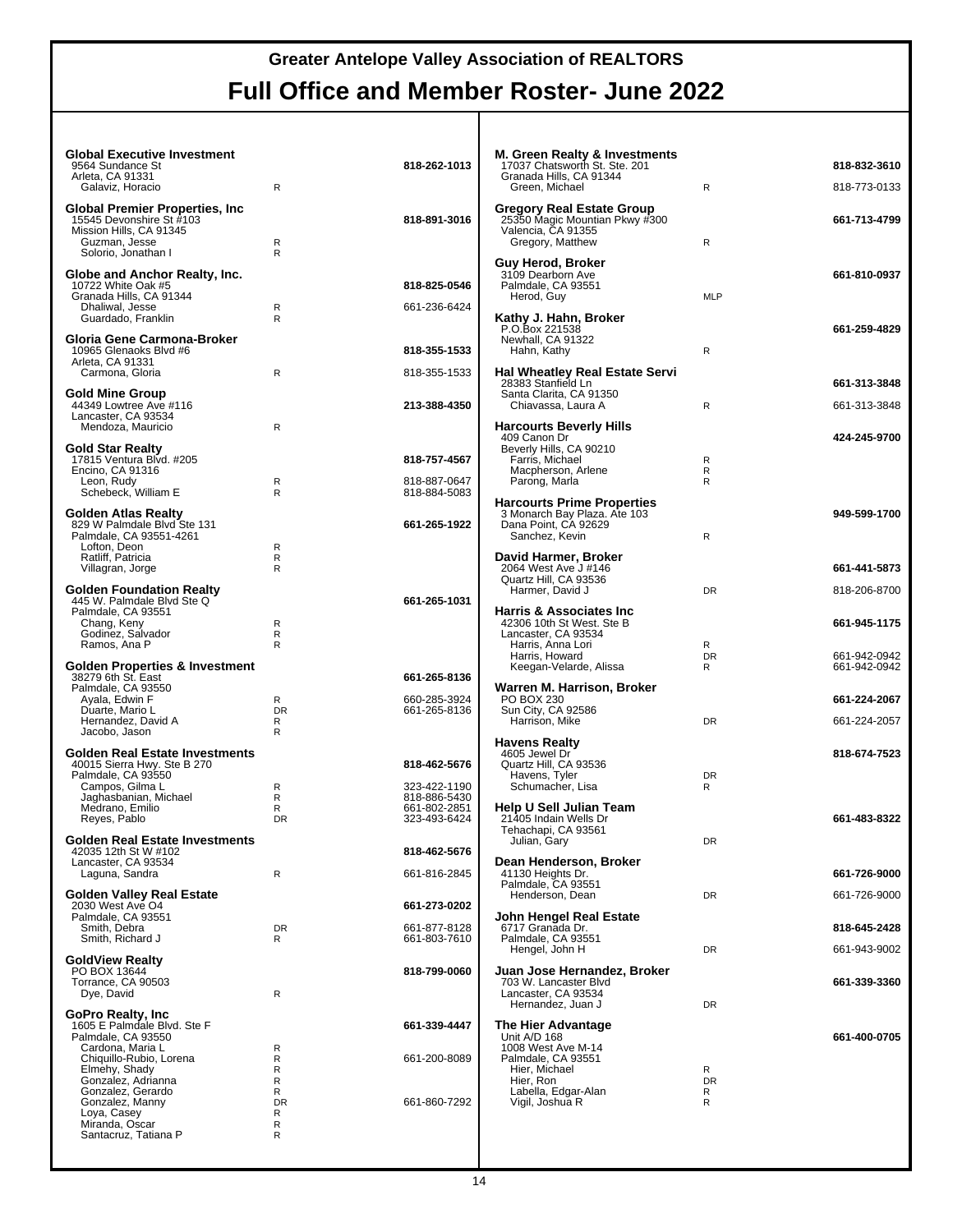#### **Hill View Real Estate**

| PO BOX 1806                                                                                                             |                |                    | 661-722-1710                                 |
|-------------------------------------------------------------------------------------------------------------------------|----------------|--------------------|----------------------------------------------|
| Lancaster, CA 93539<br>Hvolboll, Alan                                                                                   | <b>DR</b>      |                    | 661-722-0500                                 |
| <b>Himlin Realty &amp; Investments</b><br>41770 12th St. West Ste. E                                                    |                |                    | 661-948-8596                                 |
| Palmdale, CA 93551<br>Himlin GRI, Marvin<br>Himlin, Matthew L                                                           | <b>DR</b><br>R |                    | 661-947-7951                                 |
| <b>HK Lane Real Estate</b><br>74199 El Paseo Ste 101A<br>Palm Desert, CA 92260<br>Babineaux, Joseph<br>Katofsky, Harvey | R<br>R         |                    | 760-834-7500                                 |
| <b>HML Investments</b><br>15931 Chatsworth St.<br>Granada Hills, CA 91344                                               |                |                    | 818-308-4443                                 |
| Anaya, Nidya<br>Raz, Yanni                                                                                              | R<br>R         |                    | 818-934-3025                                 |
| <b>HNT Realty</b><br>7251 Owensmouth                                                                                    |                |                    | 818-999-6769                                 |
| Canoga Park, CA 91303<br>Nguyen, Hai Thi V                                                                              | <b>MLP</b>     |                    | 805-579-7345                                 |
| <b>Hollywood Realty</b><br>4084 East Ave. R-6                                                                           |                |                    | 661-533-6000                                 |
| Palmdale, CA 93552<br>Hollywood, Jerry                                                                                  | R              |                    | 661-533-6000                                 |
| Home Ace Realty<br>503 Lakeview Drive                                                                                   |                |                    | 661-485-6454                                 |
| Palmdale, CA 93551<br>Garcia, Hector                                                                                    | <b>DR</b>      |                    | 818-605-5163                                 |
| Home Pacific Real Estate<br>701 Palomar Airport Rd.Ste 300<br>Carlsbad, CA 92011<br>Holliday, Andrew B                  | R              |                    | 760-580-2657                                 |
| Steward, Glen                                                                                                           | R              |                    |                                              |
| <b>Home Stand Realtor</b><br>6814 Granada Drive                                                                         |                |                    | 661-212-1696                                 |
|                                                                                                                         |                |                    |                                              |
| Palmdale, CA 93551<br>Cobos, Patricia                                                                                   | DR             |                    | 661-212-1696                                 |
| <b>Home Traditions Realty</b><br>14232 Fruitdale Rd                                                                     |                |                    | 661-266-2100                                 |
| Valley Center, CA 92082<br>Manriques, Art<br>Perez, Rosendo V                                                           | <b>DR</b><br>R |                    | 661-946-7882                                 |
| HomeBased Realty<br>42402 10th St. West, Suite J                                                                        |                |                    | 800-568-8922                                 |
| Lancaster, CA 93534<br>Allen, Angela M                                                                                  | R              |                    | 661-317-0176                                 |
| Allen, Carl D<br>Allison, Shari L                                                                                       | R<br>R         |                    |                                              |
| Arrietta, Cynthia<br>Barcelona, Henry                                                                                   | R<br>R         | Ext 205<br>Ext 202 | 661-269-7190<br>661-609-4422                 |
| Berg, Linda                                                                                                             | R<br>R         |                    | 661-312-2605<br>818-233-6987                 |
| Breul, Debi<br>Brooks, Tina A<br>Brown, Karen T                                                                         | R<br>R<br>R    |                    | 661-857-1603<br>661-992-8016                 |
| Calvo, Lauren<br>Caputo, Taliah<br>Carrasquillo, Jahni                                                                  | R<br>R         | Ext 259            | 661-722-2999                                 |
| Colfer, Rebecca<br>Collins, Tim                                                                                         | R<br>R         | Ext 252<br>Ext 237 | 661-272-5673                                 |
| Cooper, Mishele L<br>Cordova, Luz                                                                                       | R<br>R         |                    | 661-533-1950<br>661-406-3684                 |
| Cummings, Fatasha<br>Escobar, Debbie                                                                                    | R<br>R         | Ext 208            | 661-406-2580                                 |
| Genz, Chris W<br>Genz, Christine                                                                                        | R<br>R         | Ext 213<br>Ext 214 | 661-722-6294<br>661-722-6294                 |
| Gideon, Bart<br>Gideon, Jennifer                                                                                        | R<br>R         | Ext 215            | 661-943-5952                                 |
| Gideon, Michael<br>Ginn CRS, Cherie                                                                                     | R<br>R         | Ext 294<br>Ext 324 |                                              |
| Granger, Bonnie                                                                                                         | R<br>R         | Ext 108            | 661-273-9277                                 |
| Harriš, Prosie S<br>Haskell, Jared B<br>Haskell, Karin                                                                  | R<br>R         | Ext 219            | 661-400-2238                                 |
| Hernandez, Gisela<br>Holmes, Robert L                                                                                   | R<br>R<br>R    | Ext 276            | 661-965-7360<br>661-723-2901<br>661-270-9653 |
| Howe, Kathleen M<br>Humphrey, Valerie<br>Imperial, Lorraine A<br>Jauregui, Juan                                         | R<br>R         | Ext 285            | 661-722-4860<br>661-810-3231                 |

#### **HomeBased Realty** (Cont...)

| Linn, Chuck                                                        | R         | Ext 279 | 661-466-6591                 |
|--------------------------------------------------------------------|-----------|---------|------------------------------|
| Lipe, Darlene<br>Lundin, Patricia                                  | R<br>R    |         | 661-940-5159<br>661-305-3969 |
| Mammos, Mary Ann                                                   | R         |         | 661-274-9382                 |
| Manzano II, Frank A                                                | R         | Ext 231 | 661-265-0401                 |
| Marshall, Vicki                                                    | R         | Ext 232 | 661-816-1054                 |
| Moore, Brenda<br>Morales, Ian J                                    | R<br>R    | Ext 218 | 661-802-6697<br>661-513-9066 |
| Morales, Joe A                                                     | <b>DR</b> |         | 800-568-8922                 |
| Nevarez, Veronica                                                  | R         | Ext 235 | 661-878-5821                 |
| Noriega, Veronica                                                  | R         |         |                              |
| Nunez, Felixnando<br>Perkins, Marilyn                              | R<br>R    | Ext 265 | 661-944-0889<br>661-965-7774 |
| Prada, Anna                                                        | R         |         | 661-400-5935                 |
| Praster, Naomi                                                     | R         | Ext 115 | 661-965-1223                 |
| Quinones, Shauna                                                   | R         | Ext 233 | 661-270-9819                 |
| Quintero, Claudette                                                | R         |         | 661-993-6089                 |
| Schreiber, Michelle<br>Schroeder, Kristofer                        | R<br>R    |         | 661-622-7142<br>661-264-7311 |
| Serrano, Viannette                                                 | R         | Ext 233 |                              |
| Snedigar, Michelle                                                 | R         |         |                              |
| Sotelo, Sussan                                                     | R         |         |                              |
| Stamsek, Eleanor                                                   | R         |         | 661-586-0380                 |
| Sweet, John M<br>Trussell, Ann                                     | R<br>R    | Ext 248 | 661-713-2358                 |
| Velasquez, Juan J                                                  | R         |         | 661-886-5381                 |
|                                                                    | R         | Ext 252 | 661-948-0760                 |
| Wang, Sabrina<br>Watts, Teri M                                     | R         |         | 661-860-5297                 |
| White, Cheryl                                                      | R         |         |                              |
| Yanow, Dory                                                        | R<br>R    |         | 661-860-1740                 |
| Yu, Janet Y<br>Zitkus, Beverly                                     | R         |         |                              |
| Zuchowski, Collene                                                 | R         |         |                              |
|                                                                    |           |         |                              |
| <b>Homebridge Real Estate</b>                                      |           |         |                              |
| 21045 Erwin St Ste A                                               |           |         | 818-722-3322                 |
| Woodland Hills, CA 91367<br>Hairapetian, Anthony                   | R         |         |                              |
| Rivera, David A                                                    | R         |         |                              |
| Rivera, Irma                                                       | R         |         | 661-400-5759                 |
|                                                                    |           |         |                              |
| <b>HomeDash Realty</b><br>3705 W.Pico Blvd. Ste 800                |           |         |                              |
|                                                                    |           |         | 855-846-6332                 |
| Los Angeles, CA 90019                                              |           |         |                              |
|                                                                    |           |         |                              |
| Lira Kusuma, Endy                                                  | R         |         |                              |
| Homeland Realty                                                    |           |         |                              |
| 1450 Sutter St. Ste 503                                            |           |         | 650-771-5947                 |
| San Francisco, CA 94109                                            |           |         |                              |
| Byrne, Neil                                                        | DR        |         | 415-867-2596                 |
|                                                                    |           |         |                              |
| HomeQuest Real Estate Corp.<br>14772 Pipeline Ave. Ste#c           |           |         | 909-606-0888                 |
| Chino Hills, CA 91709                                              |           |         |                              |
| Gutierrez, Carolina                                                | R         |         | 626-228-8077                 |
| Kellerman, Luz M                                                   | R         |         | 661-674-6940                 |
|                                                                    |           |         |                              |
| HomeSmart Evergreen Realty<br>515 S Myrtle Ave                     |           |         | 626-239-1700                 |
| Monrovia, CA 91016                                                 |           |         |                              |
| Rostami, Alina                                                     | R         |         | 818-427-0092                 |
|                                                                    |           |         |                              |
| <b>HomeSmart Evergreen Realty</b><br>28361 Constellation Rd. Ste A |           |         | 661-295-1000                 |
| Valencia, CA 91355                                                 |           |         |                              |
| Anderson, Ingrid                                                   | R         |         |                              |
| Bazan, Monica                                                      | R         |         |                              |
| Brito, William U                                                   | MLA       |         |                              |
| Burdian, Jacqueline                                                | R<br>R    |         |                              |
| Fregoso, Francisco R                                               | R         |         | 661-860-8086                 |
| Garay, Sharon<br>Miranda, Julie                                    | R         |         |                              |
| Pardo, Ricardo                                                     | R         |         | 818-216-4136                 |
| Peraza, Desire                                                     | R         |         | 661-390-5803                 |
| Schulz, Lisa                                                       | R         |         |                              |
| Sioussat, Jennifer<br>Smith, Anita                                 | R<br>R    | Ext 718 | 661-803-8498                 |
|                                                                    | R         |         |                              |
| Soria, Victor<br>Stachowski, Maksymilian                           | R         |         |                              |
| Vlaming, Matthew                                                   | R         |         |                              |
|                                                                    |           |         |                              |
| HomeSmart Evergreen Realty<br>445 West Palmdale Blvd., Ste B       |           |         | 661-295-1000                 |
| Palmdale, CA 93551                                                 |           |         |                              |
| Ballesteros, Christian G                                           | R         |         | 661-544-6535                 |
| Consuegra, Carol                                                   | R         |         | 661-441-0227                 |
| Jackson-Brady, Lorrie T                                            | R         |         |                              |
| Mesbahi, Benjamin<br>Ortiz-Ledesma, Vicenta                        | R<br>R    |         | 818-812-0280<br>818-298-0477 |
| Rodriguez, Amparo                                                  | R         |         |                              |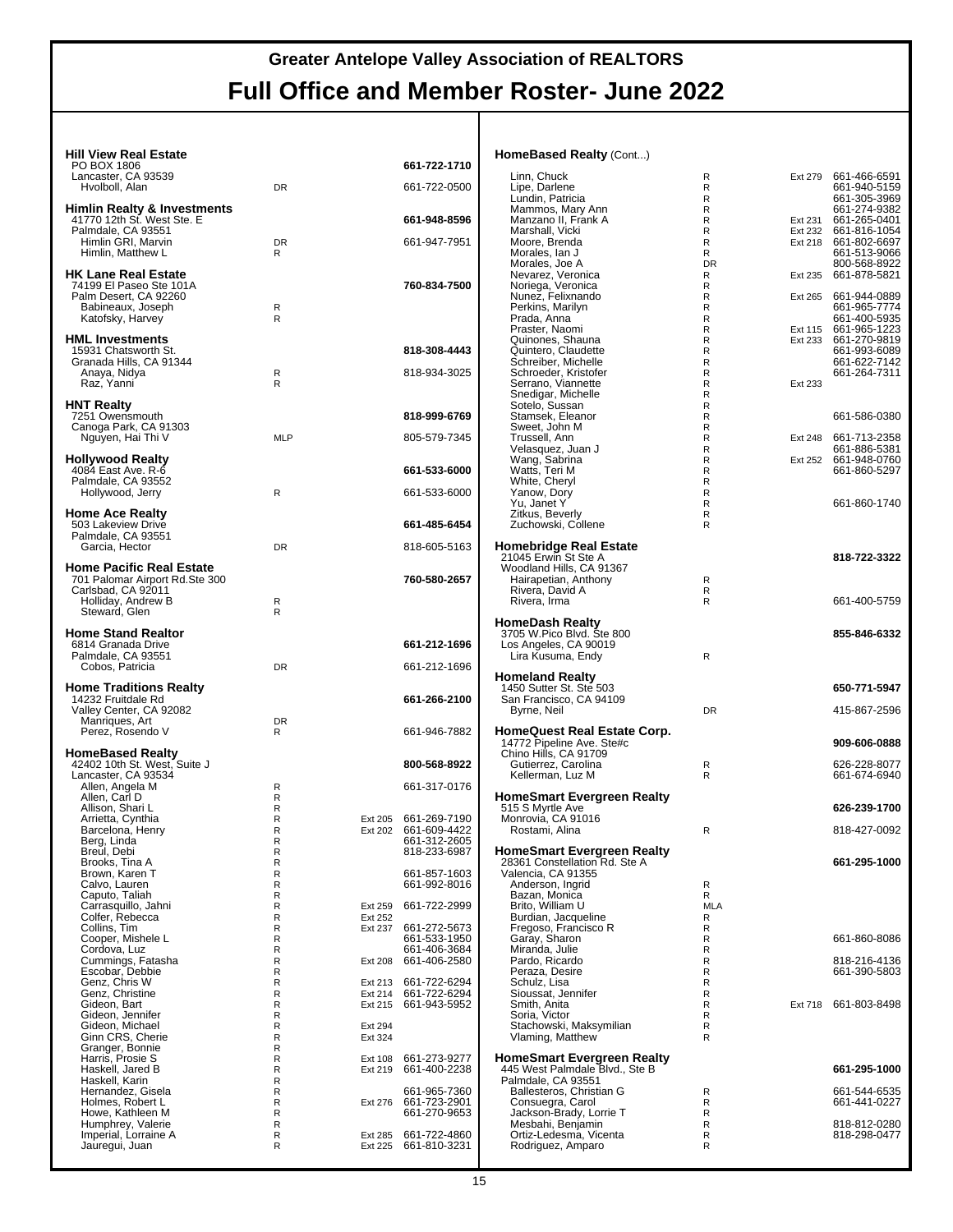#### **HomeSmart Evergreen Realty** (Cont...) Shamburger, Danida R Silva Jr., Roger R 661-436-0263 Soto, Evelia R 661-878-8038 Wasson, Larissa R **HomeSmart Evergreen Realty** 28361 Constellation Drive **661-295-1000** Valencia, CA 91355 Aguilar, Yanira R 661-234-4477 Camacho, Antonio R Collette, Kelly R 818-438-4827 DeLeon, Israel R 818-974-6754 Menjivar, Joanna R R 818-674-1867 **HomeSmart Evergreen Realty** 27802 Vista Del Lago. Ste E2 **949-365-1888** Mission Viejo, CA 92692 Emmons, Davin R **Homesmart Realty Group**<br>Ste 101 Ste 101 **562-912-7769** 3880 Kilroy Airport Way Long Beach, CA 90806 Daniele, Shannon R Zavala, Cruz R **HomeSmart Realty West** 16769 Bernardo Center Dr.#K-28<br>San Diego, CA 92128<br><sup>D</sup> Daum, Jeremy R Lee, Roger **Reserves Homevana** 12463 Rancho Bernardo Rd #117<br>San Diego, CA 92128<br>· Good, Alexander Rancho Rancho R **Homeworks Realty** 23504 Lyons Ave 103B **818-557-6221** Santa Clarita, CA 91381 Uribe, Laura B **R** 661-255-8487 **Hope Realty Services** 15417 Marilla St **818-988-8537** North Hills, CA 91343 Garcia, Andres I R 818-606-7155 Garcia, Carmen **Houze Real Estate Services** 24881 Railroad Ave #203 **661-731-3634** Newhall, CA 91321 Houze, Monte Roughly Roughly **HueyRich Real Estate Group** 190 Sierra Ct. Ste B 102 **661-434-5797** Palmdale, CA 93550 Knight, Bridget DR 661-722-2371 Richards Jr., Cecil R **IET Real Estate** 8542 Florence Ave **562-353-4483** Downey, CA 90240 Colangeli, Robert R Nicolas, Mischa B DR Ext 101 **IMC Real Estate & Loans** 9049 California City Blvd. **760-373-1800** California City, CA 93505 Stanford, Cheryl MLA 760-373-8779 Whitney, Fred MLP MLP 858-354-4033 **Independent Properties** 39918 Alpine Union St. Unit A **951-452-1000** Murrieta, CA 92563 Bragg, Joanne R Leisher, Deborah A R R 951-265-8032 **Integrity Realty & Funding** 37521 Persimmon Lane **661-878-5569** Palmdale, CA 93551 Dakwa, Sam O DR 661-878-5569 **iRealty Valencia, Inc.** 28005 Smyth Dr. Ste 207 **800-269-4513** Valencia, CA 91355 Frieders, Bryan R 661-513-4550 Gurwell, Ken R 661-350-6069 McLaughlin, Lisa R Metro, Teresa D R R 661-513-2054 **J&V Real Estate Group Inc.** 21220 Devonshire St. Ste 202A **818-522-4481** Chatsworth, CA 91311 Meza, Virginia<br>Rodriguez, Jorge A moles, virginia<br>Rodriguez, Jorge A R R 818-209-5383 **J.P. Realty & Assoc.** 5605 Woodman Ave Suite 206 **818-363-8120** Van Nuys, CA 91401 Escamilla, Jose P R **James Settle Realty** 43545 17th St West **909-816-2821** Lancaster, CA 93534 Betancourt, Selene R<br>Settle James M<br>R Settle, James M R 809-816-2821 **Jarrin Realty Group, Inc.** 5850 Canoga Ave #400 **818-929-1761** Woodland Hills, CA 91367 Jarrin, Luis R **JAS Realty, Inc.** 813 W. Whittier Blvd. Ste 201 **323-303-3964** Montbello, CA 90640 Sanchez, Jorge A R 213-595-1179 **Jason Mitchell Real Estate** 444 Hermosa Ave #101 **480-725-0117** Hermosa Beach, CA 90254 Mancuso, Michael R<br>
Suttles. Diana R Suttles, Diana R Vickers, Leslie Ann **JHK Realty Group** 26416 Kipling Pl **818-633-4600** Santa Clarita, CA 91381 Karabian, Hovig **Reserves Access 1818-633-4600**<br>Pineda Liliana R Pineda, Liliana **JJ REal Estate & Assocaites** 8310 Requa Ave. Ste 6 **760-347-1487** Indio, CA 92201 Magana, Hilda<br>Sanchez, Nichole R Sanchez, Nichole **JohnHart Real Estate** 3115-B Rancho Vista Blvd. **818-246-1099** Palmdale, CA 93551 Cardenas, Heber R<br>Costello, Christine J<br>R Costello, Christine J<br>Costello, Christine J<br>Dakessian, Raffi Dakessian, Raffi Raffi Raffi Raffi Raffi Raffi Raffi Raffi Raffi Raffi Raffi Raffi Raffi Raffi Raffi Raffi Raf<br>Duncan, Lilly Raffi Raffi Raffi Raffi Raffi Raffi Raffi Raffi Raffi Raffi Raffi Raffi Raffi Raffi Raffi Raffi Duncan, Lilly Report of the Report of the Report of the G61-878-2586<br>
Gibson, Johnnie W Report of Report of the G61-965-3536 Gibson, Johnnie W R 661-965-3536 Ivory, Shonda R Ivory, Shonda<br>Keuroghlian, Harout R<br>Maldonado, Ashley R R<br>R<br>R Marquez, Christina R R McClellan, James R Miles, Janice Render American Render Andre Render 818-259-1518<br>Morales, Manuel Render Render Render 861-343-9835<br>Partamian. Koko Morales, Manuel<br>Partamian, Koko Partamian, ER<br>
Partamian, ER<br>
Partamian, ER<br>
Partamian, ER<br>
Partamian, ER<br>
Partamian, ER<br>
Partamian, ER<br>
Partamian, ER<br>
Partamian, ER<br>
Partamian, ER<br>
Partamian, ER Petikyan, David R 818-394-0012 Ross, Aimee R Smith, Brenda K R 626-665-9257 Testa, Jennifer<br>Testa, Jennifer<br>Torres, Hector R Torres, Hector Trang, Hue R Uribe Gonzales, Giovana Y **JohnHart Real Estate** #100 **661-208-4638** 24200 Magic Mountain Parkway Valencia, CA 91355 Colocho Quintanilla, Geovanni R Delgado, Brian R Escobar, Diego R 818-929-4557 Garcia, Phil R Inocente, Kimberly R Karam, Nesrin R **JohnHart Real Estate** 19524 Nordhoff St. Ste 4 **818-246-1099** Northridge, CA 91324 Arriaga, Carlos W R 818-335-7870 Cruz III, Raymond R Godinez, Jesse R Martinez, Felix R Padilla Marquez, Luis R Salazar, Suly Research Research Research Research Research Research Research Research Research Research Research R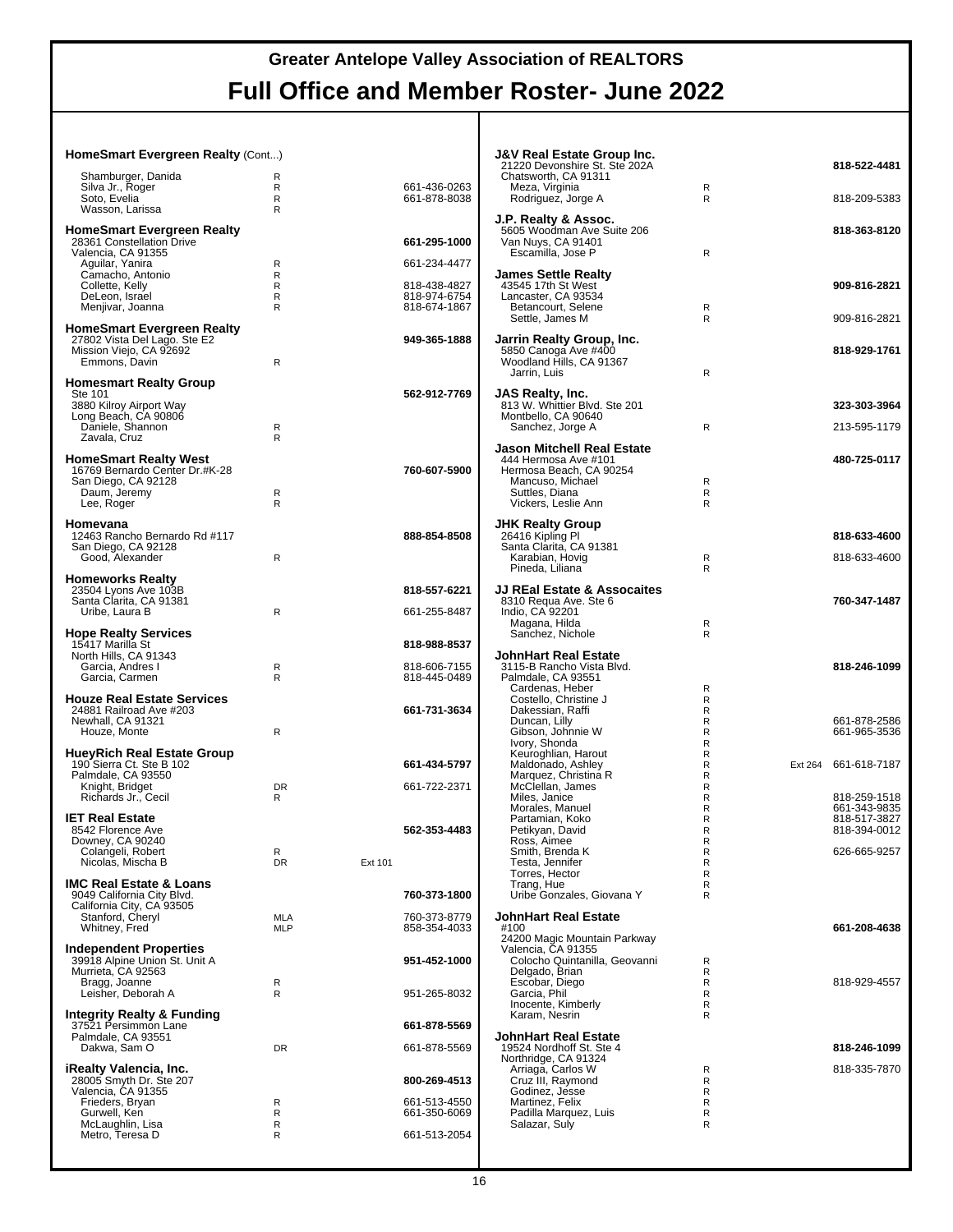| <b>JohnHart Real Estate</b>                        |                   |                              | Keller Williams Realty A.V. (Cont)               |                                            |
|----------------------------------------------------|-------------------|------------------------------|--------------------------------------------------|--------------------------------------------|
| 330 N. Brand Blvd #130                             |                   | 818-246-1099                 |                                                  |                                            |
| Glendale, CA 91203<br>Sandhu. Mohammad A           | $\mathsf{R}$      |                              | Alonso, Isidro<br>Alvarado, Mirna                | R<br>818-776-8245<br>R                     |
| <b>JohnHart Real Estate</b>                        |                   |                              | Alvarado, Nelson<br>Alvarenga, Brittney          | $\mathsf{R}$<br>R                          |
| 15233 Ventura Blvd #150                            |                   | 818-246-1099                 | Alvarez Yepez, Viviana                           | 661-916-3040<br>R                          |
| Valencia, CA 91355<br>Bowen, Berry                 | R                 |                              | Amado Duarte, Lisa<br>Andrino, Zoila             | R<br>661-886-4500<br>R<br>661-943-4648     |
|                                                    |                   |                              | Arciniega, Jasmin                                | 818-940-4745<br>R                          |
| Join Realty & Investment<br>33000 106th St. E      |                   | 213-479-2854                 | Argyris, Andrew<br>Arklin, Dustin                | R<br>661-400-4899<br>R                     |
| Juniper Hills, CA 93543                            |                   |                              | Arnold, Rhonda                                   | 661-810-0376<br>R                          |
| Pak, Young                                         | <b>MLP</b>        | 213-479-2854                 | Arsenian, Harrv<br>Arsenian, Norig               | R<br>661-609-3134<br>R                     |
| jpBroker.com                                       |                   |                              | Atchley, Warren                                  | R                                          |
| <b>JIM PATTON</b><br>P.O.Box 3453                  |                   | 661-943-8090                 | Atuahene-Barrie, Nannette<br>Avalos, Jesus       | R<br>510-978-5270<br>R                     |
| Quartz Hill, CA 93586                              |                   |                              | Avila, Joseph                                    | R                                          |
| Patton, Jim<br>Ware Patton, Jennifer               | DR<br>R           | 661-943-8090                 | Ballou, Tara<br>Barco, Ashley                    | R<br>R                                     |
|                                                    |                   |                              | Bargeman, Cornelia V                             | 661-266-4301<br>R                          |
| JSL Realty, Inc.<br>28001 Smyth Dr. Ste #101       |                   | 661-917-2224                 | Barnes, Tammy<br>Bebko, Stephanie                | R<br>661-874-7957<br>R                     |
| Valencia, CA 91355                                 |                   |                              | Benitez, Rolando R                               | 661-445-5168<br>R                          |
| Baker, Daniel<br>Stelnick, Steffanie               | R<br>R            |                              | Bennewitz, Michael<br>Bequer, Cecilia            | R<br>661-943-7786<br>R                     |
|                                                    |                   |                              | Bernal, Aroon                                    | 818-899-9911<br>R                          |
| <b>JWL Investments</b><br>40916 Woodshire Drive    |                   | 323-394-9906                 | Blackwell, Wendell<br>Blanco, Nanette            | R<br>661-723-6864<br>R                     |
| Palmdale, CA 93551                                 |                   |                              | Boyle, Leslie A                                  | R<br>661-478-4647                          |
| Jordan, Willie                                     | DR                | 661-943-5814                 | Bradley, Logan L<br>Braidman, John J             | R<br>R<br>760-701-0122                     |
| Kaiser & Associates                                |                   |                              | Briones, Andrew G                                | $\mathsf{R}$                               |
| P.O. BOX 485<br>Santa Paula, CA 93061              |                   | 805-402-5049                 | Brown, Chyna<br>Brown, Curtis L                  | R<br>661-533-3746<br>R                     |
| Kaiser, William                                    | AP                |                              | Buckley, Janet                                   | R<br>661-940-4922                          |
| Kalie VanMeter, Broker                             |                   |                              | Burroughs, Angel<br>Burton, Alicia M             | R<br>661-390-1142<br>R<br>661-265-0066     |
| PO Box 1411                                        |                   | 661-878-5865                 | Burton, Ashlee                                   | $\mathsf{R}$                               |
| Littlerock, CA 93543<br>VanMeter, Kalie            | DR                | 661-878-5865                 | Burton, Steven<br>Busch, Elizabeth               | R<br>R                                     |
|                                                    |                   |                              | Cafuentes, Armando                               | R                                          |
| Kapri Realty<br>P.O.Box 2075                       |                   | 661-209-9370                 | Cardenas, Gustavo<br>Cardenas, Marissa           | R<br>661-492-7340<br>R                     |
| Lancaster, CA 93539<br>Elasaad, M.                 | DR                |                              | Carrillo, Nicholas<br>Carroll, Tikar             | R<br>R                                     |
|                                                    |                   |                              | Carter, Queen                                    | R                                          |
| Kellar - Davis, Inc.<br>16670 Soledad Cyn. Rd.     |                   | 661-299-5570                 | Castano, Desiree L<br>Castillo, Tanya M          | R<br>R<br>626-825-5508                     |
| Canyon Country, CA 91387                           |                   |                              | Castro, Marilem                                  | R                                          |
| Griesel, Angel<br>Higby, Bobbe                     | R<br>R            | 818-383-8149<br>661-251-4527 | Catalan, Francisco<br>Chamoun, Sam               | 661-816-8557<br>R<br>R<br>661-496-2646     |
| Wood, Jacob                                        | R                 | 661-264-8550                 | Chapman, Jason B                                 | R<br>Ext 1047 661-209-2375                 |
| Wood, Suzie                                        | R                 | 661-266-9991                 | Chappell, Mark<br>Chavez, Jaime                  | R<br>661-435-0281<br>R                     |
| <b>Keller Williams VIP Properties</b>              |                   |                              | Chen, Judy                                       | 661-270-6838<br>R                          |
| 26650 The Old Rd. Ste 350<br>Valencia, CA 91355    |                   | 661-290-3700                 | Chinnery, Patricia<br>Chirino, Anabel            | R<br>R<br>661-733-2451                     |
| Alvarado, Gus R                                    | R                 |                              | Chirino, Carlos                                  | R<br>661-998-9103                          |
| Avalos, Carlos<br>Baxter, Corey                    | R<br>R            | 818-540-6198                 | Coats, Anna<br>Colbert, Heather                  | 661-339-0566<br>R<br>R                     |
| Beltran, Carlos L                                  | R                 | Ext 489 661-251-3598         | Constantine, Amy                                 | R<br>Ext 1054 661-733-1969                 |
| Bradner, Johanna<br>Christiansen, Kathryn          | R<br>$\mathsf{R}$ | 661-295-0887                 | Contreras, Yosselin B<br>Cordtz, Jennifer        | 818-298-7617<br>R<br>R<br>661-492-3510     |
| Cooper, Scott                                      | DR                |                              | Craft, Zavon                                     | R                                          |
| Durazo, Carolyn M<br>Humphries, Paul E             | R<br>R            | 661-810-5940                 | Cross, Jocelyn M<br>Cussimonio, Eric             | 661-285-9611<br>R<br>R                     |
| Kim, Jin S                                         | R                 |                              | Dame, Laurie L                                   | R<br>661-947-6333                          |
| Labellarte, Antonio<br>Lane, Jessica K             | R<br>$\mathsf{R}$ |                              | Daoud, Charly<br>Davidson, Erica                 | R<br>R<br>661-916-7829                     |
| Lichen, Cheryl J                                   | R                 | 661-505-8102                 | DeHemmer, Gayle R                                | R                                          |
| Mere, Bryan<br>Miller, Cynthia A                   | R<br>$\mathsf{R}$ |                              | Deleon, Blanca<br>Dempster, William              | 661-618-0785<br>R<br>R                     |
| Olivan Perez, Karla                                | R                 | 661-607-3802                 | Derryberry, Scott                                | R                                          |
| Simons Jr., Chuck<br>Stringer, Anjanette           | R<br>$\mathsf{R}$ | 661-350-1006<br>661-904-9008 | Diamond, Kesean<br>Diaz. Ivan                    | R<br>R                                     |
| Tillit, Beatrice I                                 | R                 |                              | Dietzel Jr, Robert L                             | R                                          |
| Tona, Elizabeth<br>Valentine, Denny                | R<br>$\mathsf{R}$ | 661-478-4966                 | DiPane, Irma<br>Dixon, Jessica L                 | 661-400-3740<br>R<br>R                     |
| Verma, Moe                                         | R                 |                              | Dollschnieder, Margaret R<br>Dominguez, Ileana Y | Ext 1080 661-733-2307<br>R<br>661-349-6857 |
| Wang, Nora<br>Wimmer, Lucia                        | R<br>$\mathsf{R}$ |                              | Dominguez, Oscar J                               | R<br>R                                     |
| Keller Williams Realty A.V.                        |                   |                              | Donaldson, Michael<br>Drube, Liana               | R<br>R                                     |
| Suite B                                            |                   | 661-538-2800                 | Duncan, Dejean                                   | R                                          |
| 1401 West Rancho Vista Blvd.<br>Palmdale, CA 93551 |                   |                              | Esparza, Mara<br>Espinoza, Irving                | R<br>818-915-2845<br>R                     |
| Aaker, Carol S                                     | R                 | 661-267-1321                 | Estrada, Nikko                                   | R                                          |
| Aguilar, Antonette E<br>Aquilera, Lissette         | R<br>R            | 661-860-1731                 | Ewing, Misti<br>Fernandez, Juan                  | R<br>R                                     |
| Alles, Delaila                                     | $\mathsf{R}$      |                              | Ferniza Jr, Manuel                               | R                                          |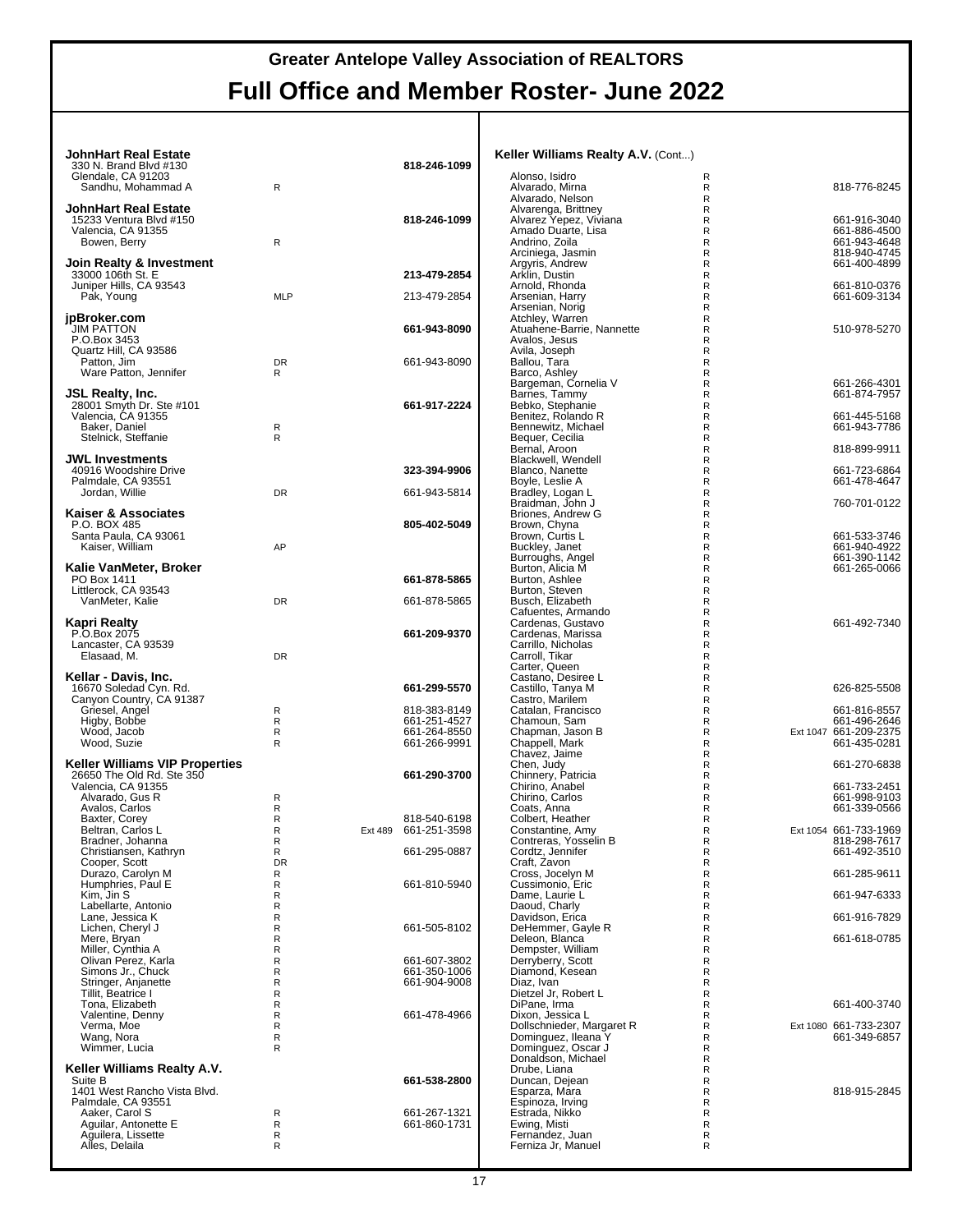#### **Keller Williams Realty A.V.** (Cont...)

| Figueroa, Jerry O<br>Flores, Fabio A                  | R<br>R<br>R       |         | 661-272-5747<br>818-997-1560          | Muhammad, Jaha<br>Murphy, Joy M                  |
|-------------------------------------------------------|-------------------|---------|---------------------------------------|--------------------------------------------------|
| Flores, Jose M<br>Fraigun, Ed<br>Gallina, Alejandra F | R<br>$\mathsf{R}$ |         | Ext 2327 661-886-5208<br>661-264-7166 | Myers, Brian<br>Obih, Andrew<br>Ocegueda, Gloria |
| Galvan, Javier<br>Gamboa, Delta M                     | R<br>R            |         |                                       | Ocegueda, Isaac<br>Olivarri, Jesus               |
| Ganeshan, Ralph                                       | R                 |         | 661-951-3624                          | Orellana, Louis J                                |
| Garcia, Joseph                                        | R                 |         | 661-305-2762                          | Osborn, Alita                                    |
| Garcia, Silvia<br>Garrison, John B                    | R<br>R            |         |                                       | Owens, Lauryn<br>Pacheco Olguin,                 |
| Gatton, Albert                                        | R                 |         |                                       | Paiz, Carlos                                     |
| Gatton, Megan<br>George, Tifany                       | R<br>R            |         | 661-528-9910                          | Paramesvaran, A<br>Parmar, Anish                 |
| Gomez, Sandra                                         | R                 |         |                                       | Parra, Linda                                     |
| Gonzales, Veronica V<br>Gonzales, Yvette L            | R<br>R            |         | 818-554-3401                          | Paulauskas, Thor<br>Pendergast, Mich             |
| Gonzalez. Lizeth A                                    | R                 |         |                                       | Peralta, Amy                                     |
| Goodrich, Lakia<br>Gorham, Sherri L                   | R<br>R            |         | 661-718-2003                          | Perez Tamayo, J<br>Perez. Esther                 |
| Gowin GRI, Leslie                                     | R                 |         | 661-478-4778                          | Perez, Hilaria                                   |
| Guerrero, William<br>Guzman, Aida V                   | R<br>R            |         | 661-317-1875<br>661-470-8769          | Perez, Jorge E<br>Perez, Juliette                |
| Hadley, MaryJane                                      | R                 | Ext 144 | 310-651-1224                          | Perez, Martin                                    |
| Haggett, Loren                                        | R<br>R            |         |                                       | Pettigrew, Rache                                 |
| Hale, Jessica<br>Halverson, Jason                     | R                 |         | 661-413-3097                          | Pimentel, Monica<br>Plascencia, Bryar            |
| Hamer, Latiffini                                      | R                 |         |                                       | Pleitez, Sonia                                   |
| Hammond, Scott<br>Hamouda, Kamal                      | R<br>R            |         | 310-849-6366                          | Porterfield, Delvir<br>Portillo, Jason           |
| Haney, Antonio                                        | R                 |         |                                       | Quijano, Delmi                                   |
| Harper, Christina<br>Hauke, Clara A                   | R<br>R            |         | 661-947-1852                          | Quispe, Paul W<br>Rafeh. Rami                    |
| Haynes, Michael T                                     | R                 |         | 843-813-9667                          | Rafeh, Shawn                                     |
| Hemme, Carly<br>Hernandez, Jacqueline                 | R<br>R            |         | 805-294-3670                          | Ramirez, Guadalı<br>Ramos, Erick                 |
| Herrera, Cedrina                                      | R                 |         |                                       | Reyes, Betty                                     |
| Herrera, Mirna M<br>Ilic. Brandon                     | R<br>R            |         | 818-825-3445                          | Rodriguez, Filem<br>Rodriguez, Nancy             |
| Izquierdo, Roland                                     | R                 |         |                                       | Rojas, Cristian                                  |
| Jackson, Michael J                                    | R<br>R            |         | 661-942-6114                          | Rojas, Julio                                     |
| Jennings, Denzel<br>Jennings, Shomari                 | R                 |         |                                       | Rojas, Margarito<br>Roman, Johanna               |
| Ji, Linda M                                           | R<br>R            |         | 213-663-9928                          | Rosales, Alejandı                                |
| Jimenez, Teresa<br>Johnson, Ashley                    | R                 |         | 661-285-3233                          | Rough, Erica<br>Rough, Garrett                   |
| Johnson, Mary                                         | R                 |         | 818-599-8477                          | Rough, Sarah                                     |
| Jones, Jennifer<br>Keil, Kimberly                     | R<br>R            |         | 661-547-5621                          | Ruelas, Crystal<br>Ruvalcaba Herna               |
| Kennedy, Angela                                       | R                 |         |                                       | Salazar, Andrea                                  |
| Keys, Mardine<br>Klommhaus, David A                   | R<br>R            |         | 661-609-0201                          | Salazar, Wendy<br>Sanchez, Netzah                |
| Knowles-Blackwell, Dorothea                           | R                 |         | 661-236-3037                          | Saridin, Eman                                    |
| Kroll-Ramos, Norita<br>Larsen, Sven V                 | R<br>R            |         | 661-433-8407                          | Scales, Imogene<br>Scott, Christian              |
| Lemus, Isabel A                                       | R                 |         | 661-943-9178                          | Shaver, Joshua                                   |
| Lemus, Lisandro R<br>Leon, Eric                       | R<br>R            |         | 818-257-1137                          | Shaver Jr., Roy A<br>Shearer, Rosa               |
| Lightner, Sharrie L                                   | R                 |         | 661-675-9969                          | Shelman, Silvia                                  |
| Lin, Cindy<br>Loa, Rebecca                            | R<br>R            |         |                                       | Silva, Jon P<br>Silva, Jonathan                  |
| Lopez, Fabiola                                        | R                 |         |                                       | Singh, Elizabeth I                               |
| Manasyan, Tigran<br>Mang, Kaitlyn                     | R<br>R            |         |                                       | Soto, Alicia<br>Spalla, Michael                  |
| Manzano, Hunter                                       | R                 |         |                                       | Speaks, Mathew                                   |
| Martin, Rav E<br>Martinez, Édin R                     | R<br>R            |         | 661-878-5306<br>661-533-7303          | Sprague, Zachary<br>Stanis, Corey                |
| Mayorga, Miguel A                                     | R                 |         |                                       | Sumbry, Anthony                                  |
| Mazariegos, Eugenia J<br>Mazon, Edith                 | R<br>R            |         | 310-753-2166<br>661-992-1657          | Sumner. Lisa M<br>Sweikow, Donna                 |
| McKinnon, Marvin J                                    | R                 |         | 661-947-3000                          | Sylvies, Marianna                                |
| Medina, Jordano                                       | R                 |         |                                       | Taghizadeh, Rou                                  |
| Mendoza, Doris<br>Mendoza, Stephanie J                | R<br>R            |         |                                       | Tecillo, Ruan<br>Tinson, Larry L                 |
| Mercado, George                                       | R                 |         |                                       | Toney, Sheena A                                  |
| Miller, Audrey T<br>Miller, Carol                     | R<br>R            | Ext 103 | 661-609-1288                          | Trujillo, Eudeli M<br>Ubaldo, Evangeli           |
| Miller, Kimberly                                      | R                 |         | 661-526-7528                          | Valenzuela, Crist                                |
| Minner, Yvonne S<br>Mitchell, Kenny L                 | R<br>R            |         | 661-406-2590                          | Valladares, Melis<br>Vanegas, Alfredo            |
| Montano, Mario                                        | R                 |         | 661-350-5581                          | Vela, Paublina                                   |
| Monteon, Daisy<br>Monterrosa, Cecilia                 | R<br>R            |         |                                       | Velasco, Sueheil<br>Velasquez Mende              |
| Moody, Fernando                                       | R                 |         |                                       | Velez, Diana P                                   |
| Moore, Howard L<br>Mora, Jimmy                        | R<br>R            |         |                                       | Velu, Rajeshni<br>Villar, Natividad A            |
| Mora, Jose                                            | R                 | Ext 270 | 661-886-8427                          | Villatoro, Sergio                                |
| Morales, Beth E<br>Morales, Luz M                     | R<br>R            |         | 661-947-7476                          | Villatoro, Yeni<br>Waasdorp, Irma                |
| Mosley-Stokes, Elaine                                 | R                 |         | 661-609-7229                          | Ware, Thomas L                                   |
|                                                       |                   |         |                                       |                                                  |

| Keller Williams Realty A.V. (Cont)       |        |         |                                       |
|------------------------------------------|--------|---------|---------------------------------------|
| Muhammad, Jahad                          | R<br>R |         |                                       |
| Murphy, Joy M<br>Myers, Brian            | R      |         |                                       |
| Obih, Andrew                             | R      |         |                                       |
| Ocegueda, Gloria                         | R      |         | 661-728-0918                          |
| Ocegueda, Isaac<br>Olivarri, Jesus       | R<br>R |         |                                       |
| Orellana, Louis J                        | R      |         |                                       |
| Osborn, Alita                            | R      |         | 661-341-7602                          |
| Owens, Lauryn                            | R<br>R |         |                                       |
| Pacheco Olguin, Hector R<br>Paiz, Carlos | R      |         |                                       |
| Paramesvaran, Anusha N                   | R      |         | 661-816-6287                          |
| Parmar, Anish                            | R      |         |                                       |
| Parra, Linda<br>Paulauskas, Thomas A     | R<br>R |         |                                       |
| Pendergast, Michelle                     | R      | Ext 106 | 661-305-7091                          |
| Peralta, Amy                             | R      |         |                                       |
| Perez Tamayo, Juan<br>Perez, Esther      | R<br>R |         |                                       |
| Perez, Hilaria                           | R      |         |                                       |
| Perez, Jorge E                           | R      |         |                                       |
| Perez, Juliette                          | R      |         |                                       |
| Perez, Martin<br>Pettigrew, Rachel       | R<br>R |         | 661-492-6091                          |
| Pimentel, Monica                         | R      |         |                                       |
| Plascencia, Bryant                       | R      |         |                                       |
| Pleitez, Sonia<br>Porterfield, Delvin    | R<br>R |         | 818-201-8790                          |
| Portillo, Jason                          | R      |         |                                       |
| Quijano, Delmi                           | R      |         | 661-305-4742                          |
| Quispe, Paul W                           | R      |         |                                       |
| Rafeh, Rami<br>Rafeh, Shawn              | R<br>R |         | 661-576-1587                          |
| Ramirez, Guadalupe                       | R      |         |                                       |
| Ramos, Erick                             | R      |         |                                       |
| Reyes, Betty                             | R      |         |                                       |
| Rodriguez, Filemon<br>Rodriguez, Nancy   | R<br>R |         | 818-335-9141                          |
| Rojas, Cristian                          | R      |         | 661-236-3015                          |
| Rojas, Julio                             | R      |         | 818-723-6296                          |
| Rojas, Margarito<br>Roman, Johanna       | R<br>R |         | Ext 110 661-236-3015                  |
| Rosales, Alejandro                       | R      |         |                                       |
| Rough, Erica                             | R      |         |                                       |
| Rough, Garrett                           | R      |         |                                       |
| Rough, Sarah<br>Ruelas, Crystal          | R<br>R |         |                                       |
| Ruvalcaba Hernandez, Nallely R           | R      |         | 661-524-3270                          |
| Salazar, Andrea                          | R      |         |                                       |
| Salazar, Wendy<br>Sanchez, Netzahualcoy  | R<br>R | Ext 178 |                                       |
| Saridin, Eman                            | R      |         | 818-404-8276                          |
| Scales, Imogene                          | R      |         | 310-995-3665                          |
| Scott, Christian                         | R      |         | 661-755-1657                          |
| Shaver, Joshua<br>Shaver Jr., Roy A      | R<br>R |         |                                       |
| Shearer, Rosa                            | R      |         |                                       |
| Shelman, Silvia                          | R      | Ext 269 |                                       |
| Silva, Jon P<br>Silva, Jonathan          | R<br>R |         | 661-917-0342                          |
| Singh, Elizabeth L                       | R      |         |                                       |
| Soto, Alicia                             | R      |         |                                       |
| Spalla, Michael                          | R      |         |                                       |
| Speaks, Mathew<br>Sprague, Zachary       | R<br>R |         |                                       |
| Stanis, Corey                            | R      |         |                                       |
| Sumbry, Anthony                          | R      |         |                                       |
| Sumner, Lisa M<br>Sweikow, Donna M       | R<br>R |         | 661-575-7277<br>Ext 6295 661-943-9374 |
| Sylvies, Marianna                        | R      | Ext 125 |                                       |
| Taghizadeh, Roudabeh                     | R      |         |                                       |
| Tecillo, Ruan                            | R      |         |                                       |
| Tinson, Larry L<br>Toney, Sheena A       | R<br>R |         | 661-266-9771                          |
| Trujillo, Eudeli M                       | R      |         | 661-860-1360                          |
| Ubaldo, Evangeline E                     | R      |         | 661-305-5221                          |
| Valenzuela, Cristian                     | R      |         |                                       |
| Valladares, Melissa<br>Vanegas, Alfredo  | R<br>R |         | 661-270-6052                          |
| Vela, Paublina                           | R      |         |                                       |
| Velasco, Sueheile                        | R      | Ext 611 | 661-874-7306                          |
| Velasquez Mendez, Rosa C                 | R      |         |                                       |
| Velez, Diana P<br>Velu, Rajeshni         | R<br>R |         | 661-435-9230                          |
| Villar, Natividad A                      | R      |         | 661-206-7900                          |
| Villatoro, Sergio                        | R      |         |                                       |
| Villatoro, Yeni<br>Waasdorp, Irma        | R<br>R |         |                                       |
| Ware, Thomas L                           | R      |         | 661-400-2422                          |
|                                          |        |         |                                       |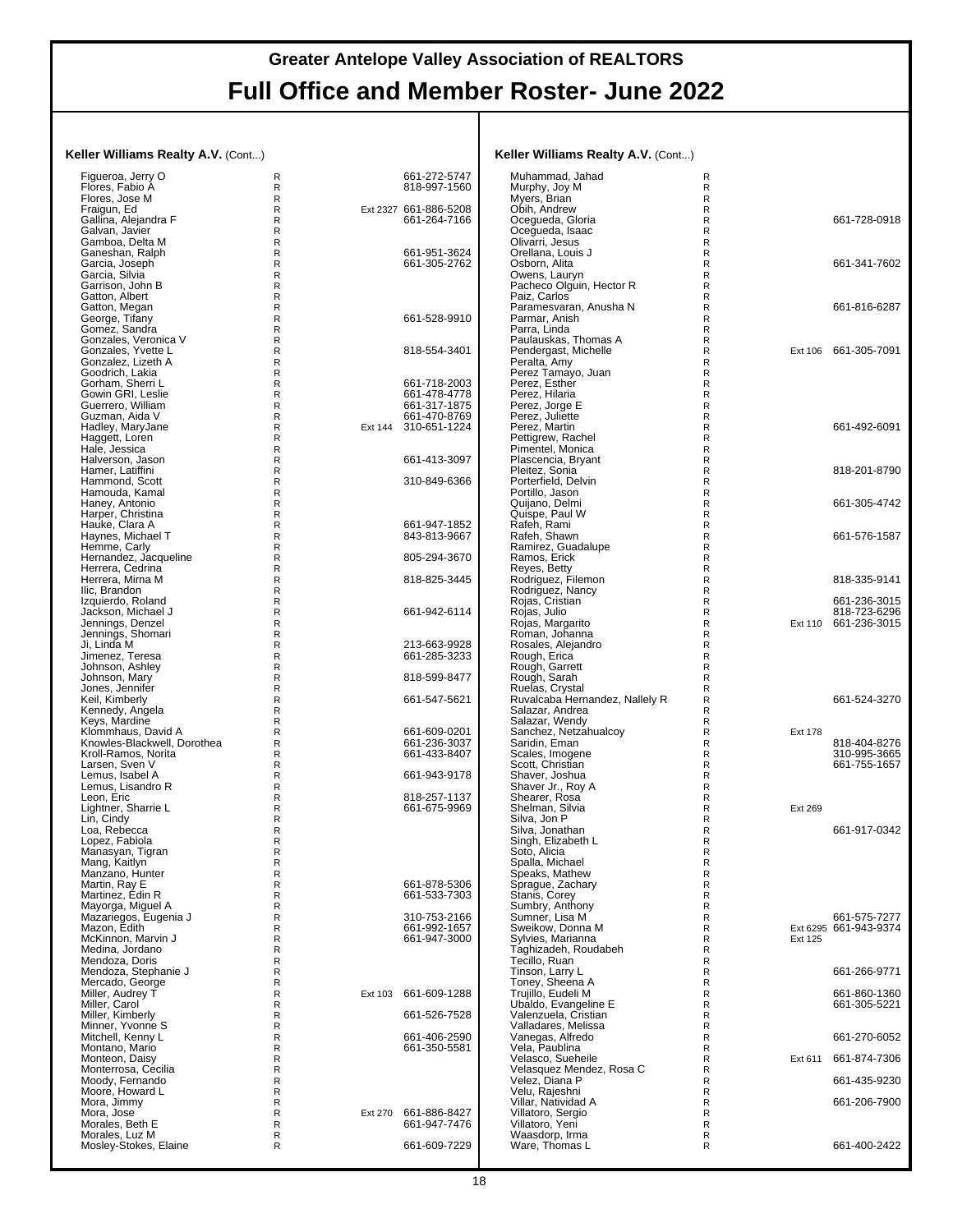#### **Keller Williams Realty A.V.** (Cont...) Watson, Michael<br>Weaver, Denise<br>Weingarten, Heather A Weaver, Denise R 661-209-0698 Weingarten, Heather A R 661-794-3781 Wells, Felicia A R Wertella, Frederick R Weser, Intef R 626-422-8506 White, Jeff Market Contract Market Contract Contract Contract Contract Contract Contract Contract Contract Contract Contract Contract Contract Contract Contract Contract Contract Contract Contract Contract Contract Contrac Wibowo, Jill A R Williams, Holly R 661-247-3355 Williams, Kimberly<br>Windom, Demery<br>Worden, Kenneth R Windom, Demery **R** 818-744-1226<br>Worden, Kenneth **R** R Ext 5672 661-202-5208 R<br>R Ext 5672 661-202-5208<br>R 661-373-0404 Wright, Angela N R 661-373-0404<br>
Ybarra Guadalupe R 661-466-7366 Ybarra, Guadalupe R 661-466-7366 Zapata, Jennelyn **Keller Williams Realty Central** 9036 Tampa Ave **818-993-1300** Northridge, CA 91324 Bogran, Carla<br>Cardoza, Chris R Cardoza, Chris (Cardoza, Chris Report of Report Report Report Report Report Report Report Report Report Report R<br>Cardoza, Chris Report Report Report Report Report Report Report Report Report Report Report Report Report Rep Caro-Marin, Luis R Chevalier, Robert R Freeman, Cynthia<br>
Luna, Jessica R<br>
Mendoza. Javier R Luna, Jessica Mendoza, Javier R Nekletsova, Veronika<br>
Nekletsova, Veronika<br>
Ortiz, Hailey R R 818-836-2388<br>
Penrose SFR, Marina R R Ortiz, Hailey R Penrose SFR, Marina R Ramos, Alberto **Reserves**<br>
Shu, Danny R Shu, Danny R 415-722-2022 Umana, Danny R Vargas Sotomayor, Luz R **Keller Williams Palos Verdes R** 550 Deep Valley Dr. 383 **310-544-6100** Palos Verdes Estates, CA 90274 Mattice, Dolores R **Keller Williams Realty** Exclusive Properties **805-777-7117** 2655 First St. Ste. # 150 Simi Valley, CA 93065 Del Santo, Janice R Harris, Robert R **Keller Williams Bakersfield** 5601 Truxtun Avenue Ste 150 **661-617-6500** Bakersfield, CA 93309 Olson, Theresa R **Keller Williams Realty Tehacha<br>1100 W. Tehachapi Blvd. Ste. E<br>Tehachapi, CA 93561** Clough, Linda S R 661-332-3191 **Keller Williams North Valley** 19300 Rinaldi St. Ste L **818-491-4500** Porter Ranch, CA 91326 Aguilar, Jesus C<br>Blae, Jenny R Blae, Jenny R<br>
Mathis, Carrie R<br>
R Mathis, Carrie R R<br>R Ext 205 818-768-8577 Posada, Gregory Research Research Research Research Research Research Research Research Research Research Research Research Research Research Research Research Research Research Research Research Research Research Research Shavalian, Jim R Siegmeth, Robert R 818-882-5149 Tinajero, Elida R **Keller Williams Hollywood Hill** 9000 W. Sunset Blvd,11th Floor **310-623-1300** Los Angeles, CA 90069 Curtis, Jeffery R Maldonado, Simon R **Keller Williams Realty World M** 111 N. First St. Ste 300 **818-239-3500** Burbank, CA 91502 Barnes, Kenneth L R 818-768-6176 Duran, Vindy R 323-514-6687 Napolitano, Michael R **Keller Williams Realty Glendal** 889 Americana Way #408 **818-432-3200** Glendale, CA 91210 Salgado Padilla, Emmanuel R **Keller Williams Realty A.V.** 723 N. China Lake Blvd **760-301-5095** Ridgecrest, CA 93555 Lyster, Christine R **Keller Williams Victor Valley** 6550 Caliente Rd **760-951-5242** Oak Hills, CA 92344 Dimmick, Steve R<br>Hollander John R Hollander, John R numan, com.<br>Malone, Jacqueline **Keller Williams Realty- Calaba** 23975 PARK SORRENTO STE 110 **818-657-6500** Calabasas, CA 91302 Caswell, Eileen R McConnell, Amanda Pisani, Richard R Rust, Errin R 661-281-5120 **Keller Williams Realty Redland** 1473 Ford St #200 **909-793-2100** Redlands, CA 92373 De Franco, Aaron M R Hilgenberg, Michael R **Keller Williams Realty** 23670 Hawthorne Blvd. #100 **310-375-3511** Torrance, CA 90505 Alvarez, Anthony R Cazares, Simon R Haynes, Stephanie R 661-400-2215 **Keller Williams Realty SELA** 8255 **562-334-1511** Downey, CA 90241 Bonilla, Edward R Jones, Brandie R **Keller Williams Corona** 4160 Temescal Cyn Rd #500 **951-271-3000** Corona, CA 92883 Baldwin, Vince R<br>Manucci Jason R Manucci, Jason R **Keller Williams Costal Propert** Ste 150<br>6621 E Pacific Coast Hwy<br>Long Beach, CA 90803 Marshall, Joan R **Keller Williams Realty-Studio** 4061 Laurel Canyon Blvd **818-432-1500** Studio City, CA 91604 Carrillo, Dennis R Dhillon, Nina R Diego, Alfredo<br>Hernandez, Carolina Ramandez, Carolina<br>Hernandez, Geribeth R Hernandez, Carolina R Hernandez, Geribeth R Lastre, Juan Princesson, I. R. (R. 1987)<br>Lizarraga Requejado, Lorena (R. 1988)<br>Montes, Jeannette (R. 1988) Lizarraga Requejado, Lorena Montes, Jeannette R<br>Rapaport, Adam C R Rapaport, Adam C R 818-652-4244 Stark, Gavriel **Kemet Investments Realty** 15173 Sandstone Ln. **909-912-1969** Fontana, CA 92336 Crawford, Keith Research Research Research Research Research Research Research Research Research Research Research R<br>Rasco Kevin Rasco, Kevin **Kemetan Real Estate** 815 West Ave L #177 **661-492-3574** Lancaster, CA 93534 White, John G R R **Kennedy Real Estate Management** P.O.Box 2947 **661-945-8888** Lancaster, CA 93539 Kennedy, Diane R Ext 118 Kennedy, Jonathan L DR **Kennedy Wilson, Inc.** 151 S. El Camino Drive **310-887-6446** Beverly Hills, CA 90210 Winchell, Rhett R 818-222-5535 **Keys Capital Management Inc.** 16027 Ventura Blvd. Ste 301 **310-756-7498** Encino, CA 91436 Keys, Reuben DR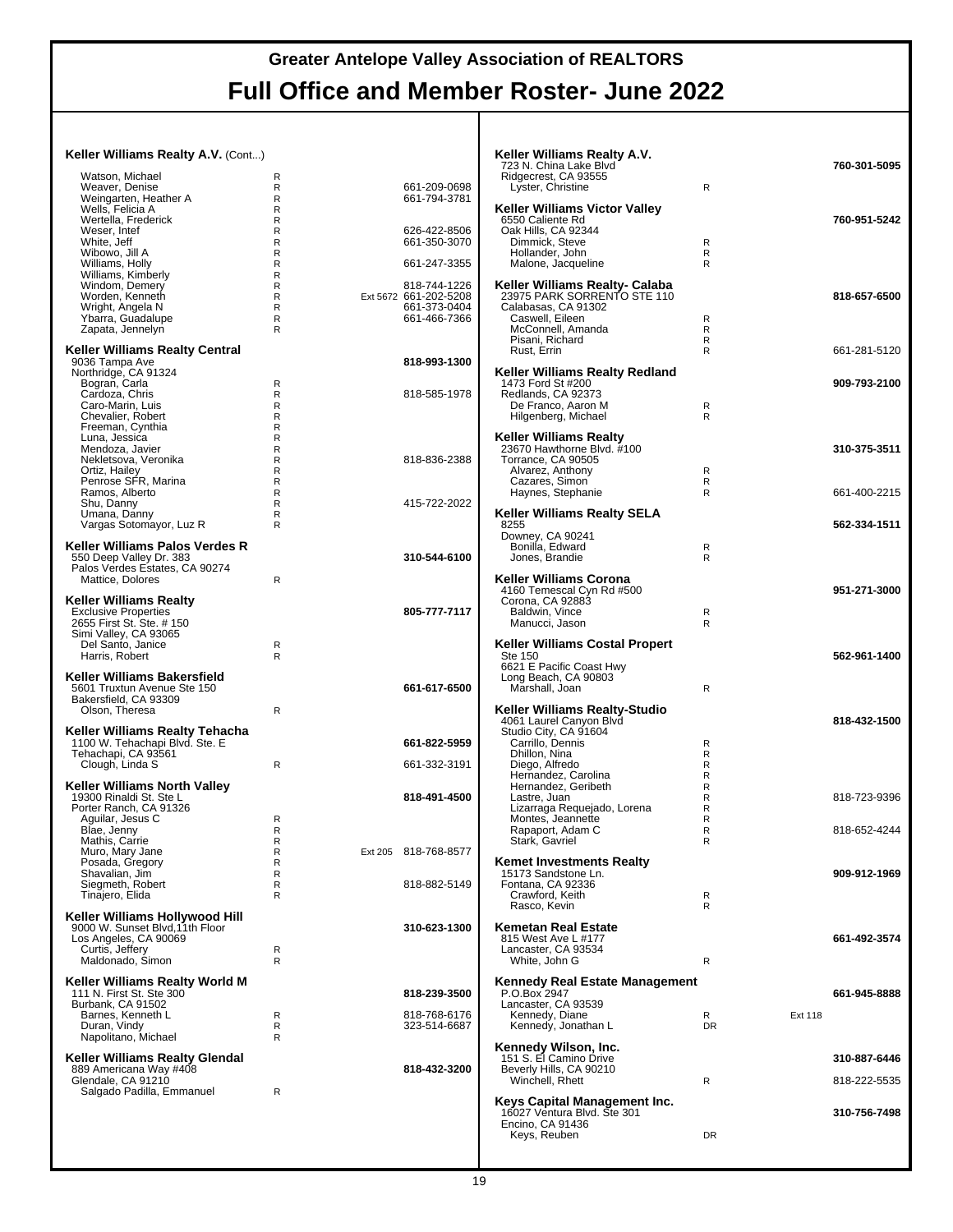#### **Kikalo Real Estate**

| <b>Kikalo Real Estate</b><br>P.O. Box 802241<br>Santa Clarita, CA 91380<br>Kikalo, Kevin                             | $\mathsf{R}$             | 661-816-6939<br>661-816-6939 | David Leventhal, Broker<br>18565 Soledad Cyn Rd. #300<br>Canyon Country, CA 91351<br>Leventhal, David            | R                   |                    | 661-251-1000                 |
|----------------------------------------------------------------------------------------------------------------------|--------------------------|------------------------------|------------------------------------------------------------------------------------------------------------------|---------------------|--------------------|------------------------------|
| Kuhnhofer Properties Inc.<br>1113 West Ave M-4 Suite A<br>Palmdale, CA 93551<br>Bell, Jessica<br>Casella, Michaela P | R<br>R                   | 661-816-8818                 | James Lewis, Appraiser<br>14187 Tioga St<br>Oak Hills, CA 92344<br>Lewis, James                                  | AP                  |                    | 626-255-7246                 |
| Fahlstrom, Nancy H<br>Gallagher, Cody A<br>Kuhnhofer-Sanchez, Kendra<br>Unnerstall, Emily C                          | R<br>R<br><b>DR</b><br>R | 661-726-2588<br>661-816-8818 | Licensed Appraisers, Inc.<br>11511 Crest Dr<br>Adelanto, CA 92301<br>Rivera, Ralph A                             | AP                  |                    | 626-806-4020                 |
| Weiske, Christina<br>Kelly Kulikoff, Broker<br>9508 Rea Ave<br>California City, CA 93505                             | R                        | 661-575-6222                 | <b>Lighthouse Estate Properties</b><br>16133 Venntura Blvd., Ste 100<br>Encino, CA 91436<br>Yousif, Ashur Youail | R                   |                    | 818-365-8111                 |
| Kulikoff, Kelly                                                                                                      | <b>DR</b>                | 661-575-6222                 | Lighthouse Wealth Mgmt. Group                                                                                    |                     |                    |                              |
| <b>KW Vision</b><br><b>Ste 100</b><br>15335 Fairfield Ranch Rd                                                       |                          | 909-628-9100                 | 3166 E. Palmdale Blvd. Ste 218<br>Palmdale, CA 93550<br>Brown, Jamaal R                                          | R                   |                    | 661-575-9702<br>661-609-8193 |
| Chino Hills, CA 91709<br>Del Carpio, Victor Hugo<br>Erhahon, Godstime                                                | R<br>$\mathsf{R}$        | 818-266-6911<br>661-212-3526 | Fields, Veronica J<br>Lane, Kim E<br>Stewart, Virginia                                                           | <b>DR</b><br>R<br>R | Ext 504<br>Ext 343 | 661-609-9699                 |
| <b>LA Best Homes</b><br>6903 Rita Ave # 212<br>Huntington Park, CA 90255                                             |                          | 323-584-1010                 | German M. Loaisiga, Broker<br>5617 E. Ave. R-12<br>Palmdale, CA 93552                                            |                     |                    | 661-755-6251                 |
| Iniguez, Wesly                                                                                                       | R                        | 323-584-1010                 | Loaisiga, German M<br>Stajcar, Jean Marie                                                                        | <b>DR</b><br>R      |                    | 661-755-6251                 |
| La Hacienda Realty Inc<br>9024 Balboa Blvd                                                                           |                          | 818-830-3113                 | <b>Lotus Group Real Estate</b>                                                                                   |                     |                    |                              |
| Northridge, CA 91325<br>Schnaider, Elba                                                                              | R                        | 818-998-0145                 | 8408 Florence Ave<br>Downey, CA 90240<br>Acevedo, Edwin                                                          | R                   |                    | 562-869-0800                 |
| LA Top Broker Inc.<br>4602 Crenshaw Blvd.                                                                            |                          | 213-371-0700                 | <b>LP Realty</b>                                                                                                 |                     |                    |                              |
| Los Angeles, CA 90043<br>Thomas III, Ashley                                                                          | R                        | 310-995-2153                 | 929 N Maclay Ave<br>San Fernando, CA 91340                                                                       |                     |                    | 818-837-9223                 |
| <b>Landmark Real Estate Group</b>                                                                                    |                          |                              | Rosales, Jose G                                                                                                  | R                   |                    | 661-946-2422                 |
| 112 East F St<br>Tehachapi, CA 93561                                                                                 |                          | 661-823-4884                 | Luongo Realty<br>1256 Saint Andrew Way                                                                           |                     |                    | 661-940-0052                 |
| Bender III, Naylan G<br>Hitt, Mark<br>Rouston, Charles P                                                             | <b>DR</b><br>R<br>R      | 661-822-5553                 | Nipomo, CA 93444<br>Luongo, Jim                                                                                  | <b>DR</b>           |                    | 661-406-2637                 |
| Michael R. Langford, Broker                                                                                          |                          |                              | Luxe Homes California Realty<br>19849 Nordhoff St                                                                |                     |                    | 818-359-7055                 |
| 5022 W Ave N. Ste 102 #101<br>Palmdale, CA 93551                                                                     |                          | 661-947-5202                 | Northridge, CA 91324<br>Acar-Luke, Meryem                                                                        | R                   |                    |                              |
| Langford, Michael R                                                                                                  | DR                       | 661-947-5202                 | Colon, Annette<br>Orellana, Oscar                                                                                | R<br>R              |                    |                              |
| Carrie Larson Realty, Inc.<br>42741 N. 45th St. W. Ste. F                                                            |                          | 661-722-2422                 | <b>M2 Business Ventures</b>                                                                                      |                     |                    |                              |
| Quartz Hill, CA 93536<br>Larson, Carrie                                                                              | DR                       | 661-406-6486                 | 7875 Highlands Village Place<br>San Diego, CA 92129                                                              |                     |                    | 858-888-5200                 |
| <b>Mark W. Lebens Realty</b>                                                                                         |                          |                              | McMurtry, Daniel<br>McMurtry, Derek A                                                                            | R<br><b>DR</b>      |                    | 661-886-0755<br>858-888-5200 |
| 3557 West Avenue J-5<br>Lancaster, CA 93536                                                                          |                          | 661-941-4044<br>661-941-4044 | <b>Martin Magana, Broker</b><br>37438 Peachwood PI                                                               |                     |                    | 818-235-7400                 |
| Lebens, Mark<br><b>Leer Realty</b>                                                                                   | DR                       |                              | Palmdale, CA 93551<br>Magana, Martin                                                                             | <b>DR</b>           |                    | 661-266-2927                 |
| 190 Sierra Court. Ste B-217<br>Palmdale, CA 93550                                                                    |                          | 661-265-7788                 | <b>Magellan Realty</b>                                                                                           |                     |                    |                              |
| Brittenham, Debra<br>Farrell, Jennifer J                                                                             | R<br>R                   |                              | Suite 216<br>14536 Roscoe Blvd.                                                                                  |                     |                    | 818-909-0095                 |
| Gins-Cook, Pamela<br>Gorman, Christina                                                                               | R<br>R                   |                              | Panorama City, CA 91402<br>Mendoza, Armando M                                                                    | R                   |                    | 818-571-9350                 |
| Gray, Rene'<br>Leer, Diana                                                                                           | R<br>R                   |                              | <b>Magno Realty Group</b>                                                                                        |                     |                    |                              |
| Leer. Roe<br>Najar, Stephanie                                                                                        | DR<br>R                  | 661-265-7788                 | 468 N. Camden Drive<br>Beverly Hills, CA 90210                                                                   |                     |                    | 888-987-6246                 |
| Legacy 5 Group, Inc.                                                                                                 |                          |                              | Silverman, Robert G                                                                                              | R                   | Ext 100            |                              |
| 42304 Columbia Court<br>Lancaster, CA 93536<br>Salone, Robert S                                                      | DR                       | 661-874-8888<br>661-943-6102 | <b>Mamayan Realty Inc.</b><br>9433 California City Blvd<br>California City, CA 93505                             |                     |                    | 760-373-7400                 |
| <b>Legacy Realty</b>                                                                                                 |                          |                              | Lopez, Martha R<br>Mamayan, George                                                                               | R<br><b>DR</b>      |                    | 760-373-7723<br>818-974-7650 |
| Suite $#117$<br>2275 Huntington Drive                                                                                |                          | 213-706-9990                 | Riding, Jane H<br>Yip, Cathy K                                                                                   | R<br>R              |                    | 760-373-2564<br>661-312-2625 |
| San Marino, CA 91108<br>Karasarkisian, Nick                                                                          | DR                       | 626-792-8812                 | <b>Manzano Real Estate</b>                                                                                       |                     |                    |                              |
|                                                                                                                      |                          |                              | Thomas P Manzano<br>41508 Yew St<br>Quartz Hill, CA 93536                                                        |                     |                    | 661-523-3434                 |
|                                                                                                                      |                          |                              | Manzano, Thomas P                                                                                                | <b>DR</b>           |                    |                              |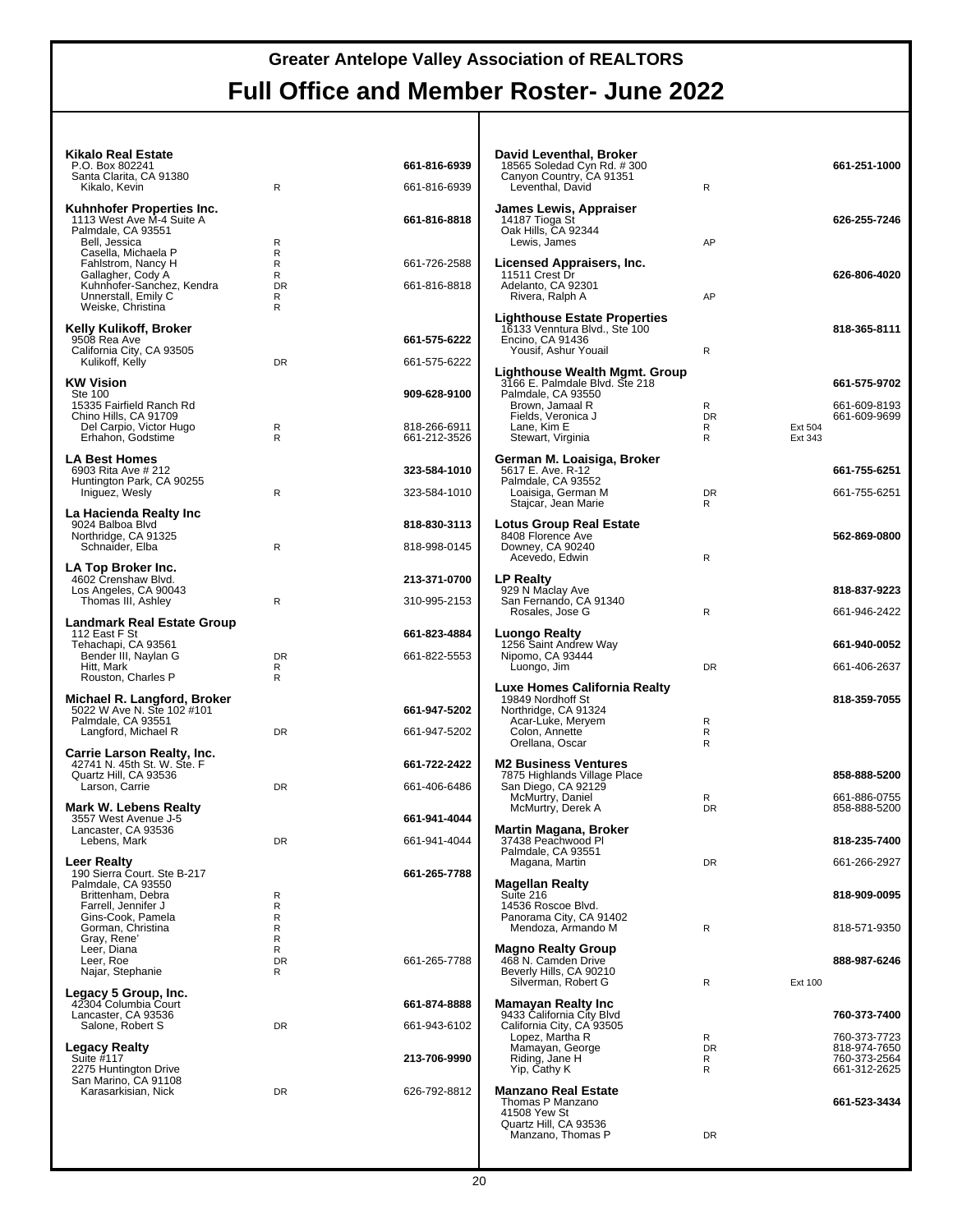| Amir Manzoor, Broker<br>3112 Caminito Lane<br>Palmdale, CA 93550<br>Manzoor, Amir                  | DR                |               | 661-579-4870<br>661-480-8506 |  |
|----------------------------------------------------------------------------------------------------|-------------------|---------------|------------------------------|--|
| <b>Marcanthony Sanchez, Broker</b><br>PO BOX 902494<br>Palmdale, CA 93590<br>Sanchez, Jullien      | R                 |               | 661-373-8902                 |  |
| Sanchez, Marcanthony                                                                               | <b>DR</b>         |               | 661-373-8902                 |  |
| Marina Management & Investment<br>9903 National Blvd<br>Los Angeles, CA 90034<br>Fiallos, Theresa  | R                 |               | 310-628-5628                 |  |
| <b>Mark Properties</b><br>2658 Sycamore Ln.<br>Palmdale, CA 93551<br>Casimiro, Mark                | <b>DR</b>         |               | 661-878-4022                 |  |
| Sandoval, Christine<br><b>Markarian Realty</b>                                                     | R                 |               | 661-371-8709                 |  |
| 2946 Honolulu Ave<br>LaCresenta, CA 91214<br>Colon, Leticia<br>Markarian, Vartan                   | R<br>R            |               | 818-248-8668<br>818-730-8752 |  |
| MarketPlace Realty of Santa Cl<br>24868 Apple St<br>Newhall, CA 91321                              |                   |               | 661-255-8000                 |  |
| Poulin, Edwin E                                                                                    | R                 |               |                              |  |
| <b>Ruben Marquez Real Estate</b><br>Ruben Marquez<br>4741 Kraft Ave.<br>N. Hollywood, CA 91602     |                   |               | 818-752-3525                 |  |
| Marquez, Ruben                                                                                     | R                 |               | 818-752-3526                 |  |
| Marro Real Estate, Inc.<br>39626 10th St West. Ste F<br>Palmdale, CA 93551<br>Cisneros, Jonathan V | R<br>R            |               | 661-951-7877                 |  |
| Columbo, Carol<br>Hoeft, Lance<br>Marroquin, Esperanza M<br>Navarro, Deylin<br>Sandoval, Darlene   | R<br>DR<br>R<br>R |               | 661-609-9939<br>661-951-7877 |  |
| Sotello, Araceli<br>Velasco, Gloria                                                                | R<br>R            |               | 661-403-8009                 |  |
| Julia Marshall, Broker                                                                             |                   |               |                              |  |
| 2823 College Park Drive<br>Lancaster, CA 93536-1300<br>Marshall, Julia                             | <b>DR</b>         |               | 661-816-6900<br>661-270-1100 |  |
| <b>Alex Martinez Realty</b><br>40504 Esperanza Way<br>Leona Valley, CA 93551                       |                   |               | 661-733-0423                 |  |
| Martinez, Alex L                                                                                   | <b>DR</b>         |               |                              |  |
| Stephen B. Marvin Real Estate<br>43700 17th St. West, Ste. 102                                     |                   |               | 661-942-9583                 |  |
| Lancaster, CA 93534<br>Lewis, Michelle<br>Lewis-Reca, Adrienne                                     | R<br>DR.          | <b>Ext 12</b> | 661-942-6543                 |  |
| Skvarca, Jane                                                                                      | R                 |               | 661-722-5418                 |  |
| <b>Annette McCullough, Broker</b><br>3246 East Ave R8                                              |                   |               | 626-399-7110                 |  |
| Palmdale, CA 93550<br>McCullough, Annette                                                          | DR                |               | 626-798-1079                 |  |
| <b>MCRES Properties</b><br>5900 Sepulveda Blvd., #525<br>Sherman Oaks, CA 91411                    |                   |               | 818-825-0684                 |  |
| Castro, Martin<br>Media West Realty, Inc.                                                          | R                 |               | 818-825-0684                 |  |
| 1300 W. Magnolia Blvd<br>Burbank, CA 91506<br>Ochse, Bryan                                         | R<br>R            |               | 818-845-9700                 |  |
| Solano, Minerva<br>Megna Real Estate Services                                                      |                   |               | 818-833-9606                 |  |
| 8740 Winnetka Ave.<br>Northridge, CA 91324<br>Ulkarim, Mahmud                                      | R                 |               | 818-347-8639<br>818-884-2461 |  |
|                                                                                                    |                   |               |                              |  |

| Amanda Mexicano Realty<br>2963 Desert Street<br>Rosamond, CA 93560<br>Mexicano, Amanda                  | R                           |         | 661-317-5196                                                 |
|---------------------------------------------------------------------------------------------------------|-----------------------------|---------|--------------------------------------------------------------|
| <b>MHC Properties</b><br>1336 N MoorPark Road #306<br>Thousand Oaks, CA 91360<br>Edwards, Michael       | R                           |         | 310-504-2905                                                 |
| Morris, Percy<br>Morris, Tia<br>Thomas, Sean                                                            | R<br>R<br>R                 |         | 661-274-1543                                                 |
| Mi Casa Bonita, Inc.<br>662 N. Maclay Ave<br>San Fernando, CA 91340<br>O'Donoghue, Lucia                | R                           |         | 818-822-6876                                                 |
| Pineda, Janie M<br>Valle, Analilia M                                                                    | R<br>R                      |         | 661-775-7426<br>818-581-8651                                 |
| Michael A. Adams & Associates<br>767 W Lancaster Blvd<br>Lancaster, CA 93534<br>Adams, Michael A        | R                           |         | 424-526-0358                                                 |
| <b>Miramar International</b><br>3400 Calloway Dr. Unit 700<br>Bakersfield, CA 93312<br>Ayon, Tony       | <b>DR</b>                   |         | 661-322-7000                                                 |
| Trzyna, Cassidy                                                                                         | R                           |         |                                                              |
| <b>Miramar International</b><br>695 Tucker Rd. Ste B<br>Tehachapi, CA 93561                             |                             |         | 661-549-9498                                                 |
| Gardner, Theresa A<br>Green, Danielle<br>Miller, Sharon                                                 | R<br>R<br>R                 |         | 760-284-2982                                                 |
| Morones, Jose<br>Simunovich, Descygene<br>Smith, Brittany M                                             | R<br>R<br>R                 |         | 562-201-2887<br>661-238-5310<br>661-972-7251                 |
| <b>Mitchell &amp; Associates</b><br>40618 Shinnecock Ct.                                                |                             |         | 661-317-3519                                                 |
| Palmdale, CA 93551<br>Mitchell, Ernest                                                                  | DR                          |         | 661-266-9670                                                 |
| <b>Heloise Justine Mitchell, Brok</b><br>37055 Boxleaf Rd<br>Palmdale, CA 93550<br>Mitchell, Heloise J  | <b>MLP</b>                  |         | 661-789-8712                                                 |
| <b>Monarch Capital Corporation</b><br>P.O. Box 151364<br>Arlington, TX 76015<br>Nelson, Mechele         | R                           |         | 866-498-0739                                                 |
| <b>Morales Real Estate Group</b>                                                                        |                             |         |                                                              |
| 317 S. Brand Blvd<br>San Fernando, CA 91340<br>Morales, Fernando                                        | R                           |         | 818-266-5307<br>818-266-5307                                 |
| <b>MWR &amp; Associates</b><br>43759 15th St West #247<br>Lancaster, CA 93534                           |                             |         | 661-538-1688                                                 |
| Cayce, Ashton<br>Plotkin, Joel<br>Rosen, Michael<br>Rosen, Rachel<br>Sauter, Colleen<br>Ware, Delaree J | R<br>R<br>R<br>DR<br>R<br>R | Ext 451 | 661-400-4949<br>661-718-1997<br>661-538-1688<br>661-538-9453 |
| My Valley Homes, Inc.<br>29084 Lillyglen Dr.                                                            |                             |         | 661-298-1753                                                 |
| Canyon Country, CA 91387<br>Swiecicki, Melinda                                                          | R                           |         | 661-251-8092                                                 |
| Naffziger Real Estate<br>226 Lake Dr<br>Bozman, MT 59718                                                |                             |         | 661-609-5348                                                 |
| Naffziger, Mae                                                                                          | <b>DR</b>                   |         | 661-609-5348                                                 |
| <b>Nationwide Real Estate Executi</b><br>1968 W. Adam Blvd #101<br>Los Angeles, CA 90018                | R                           |         | 800-314-8451                                                 |
| Owen, Daryl<br>Nationwide Real Estate Executi<br>4401 Atlantic Ave. Ste100<br>Long Beach, CA 90807      |                             |         |                                                              |
|                                                                                                         |                             |         | 562-423-8134                                                 |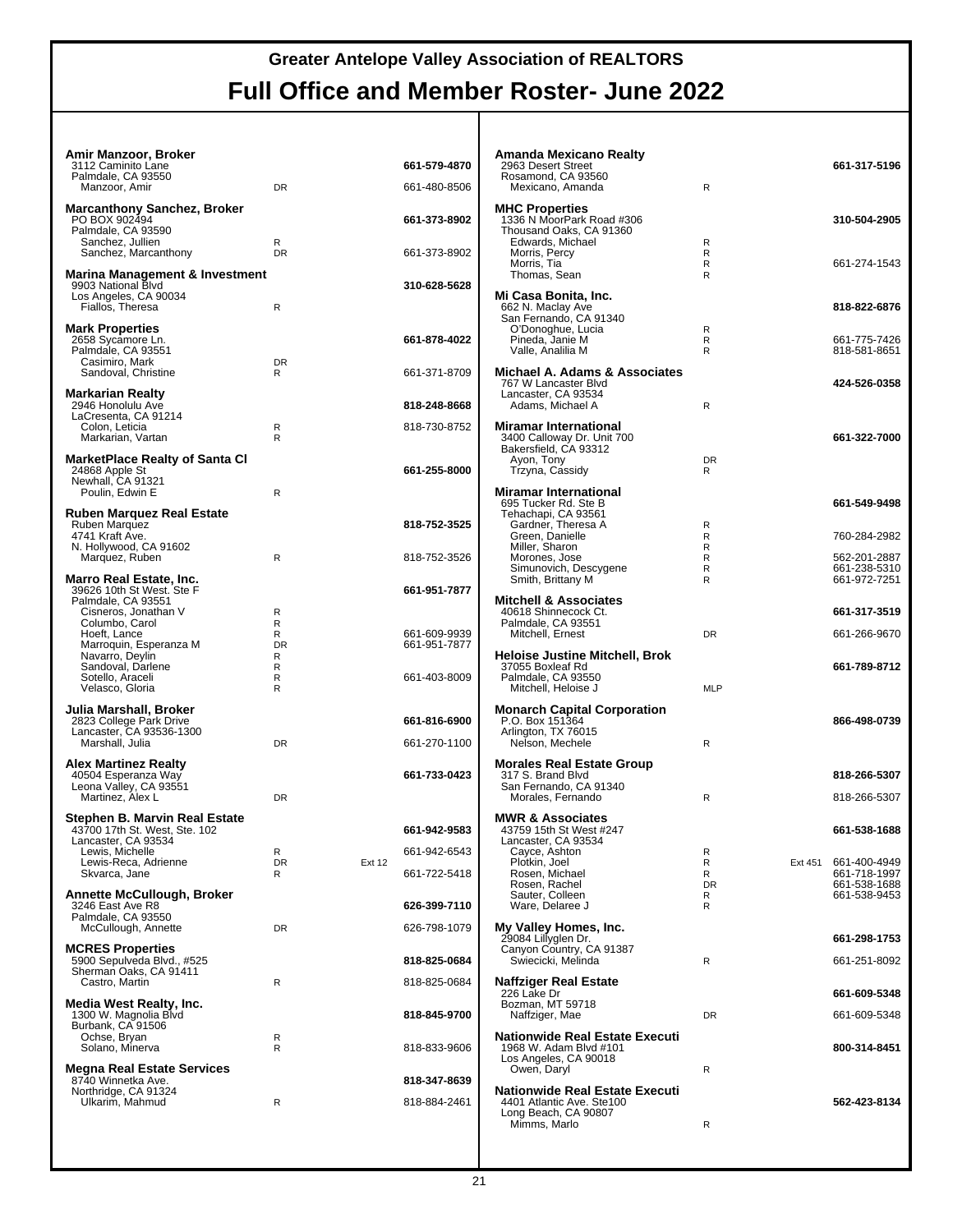| David Neilson, Broker<br>225 Telega Place<br>Palmdale, CA 93550<br>Mulvena, Sean<br>Neilson, David<br>Whelchel, Joseph R                      | R<br><b>DR</b><br>R | 661-965-1313                                                 | Own Real Estate Inc.<br>1545 Victory Blvd #101<br>Glendale, CA 91201<br>Carnot, Margarita<br>Henriquez, Victor<br>Menjivar, Ana L | R<br>R<br>R                     | 818-630-0324                 |
|-----------------------------------------------------------------------------------------------------------------------------------------------|---------------------|--------------------------------------------------------------|-----------------------------------------------------------------------------------------------------------------------------------|---------------------------------|------------------------------|
| Hamlet Nersesian, Broker<br>1048 Willard Ave<br>Glendale, CA 91201<br>Nersesian, Hamlet                                                       | R                   | 818-262-0077                                                 | P.J. deHaas Properties, Inc.<br>P.O.Box 379<br>Lake Hughes, CA 93532-0379<br>deHaas, Peggy J                                      | <b>DR</b>                       | 661-724-2592                 |
| New Beginnings Realty & Mortga<br>4231 E. Ave. Q-11<br>Palmdale, CA 93552<br>Cohen, Brenda K                                                  | <b>DR</b>           | 661-965-1490<br>661-965-1490                                 | Pacific Blue, Inc.<br>1113 West Ave. M-4<br>Palmdale, CA 93551<br>Garcia, Juan                                                    | <b>MLA</b>                      | 661-266-1400                 |
| <b>New Millennium Homes</b><br>45025 13th St West                                                                                             |                     | 661-951-3752                                                 | Weatherwax, Lynn<br>Wessel, Allen                                                                                                 | MLA<br><b>MLP</b>               | 661-266-1400                 |
| Lancaster, CA 93534<br>Fisher, Elizabeth                                                                                                      | R<br>R              | 661-609-0387                                                 | Pacific California Realty<br>3166 E. Palmdale Blvd. Ste 111                                                                       |                                 | 661-675-3237                 |
| Ruch, David<br><b>New Star Realty &amp; Investment</b>                                                                                        |                     |                                                              | Palmdale, CA 93550<br>Martinez, Eloy                                                                                              | R                               | 661-480-8080                 |
| 23348 Lyons Ave<br>Santa Clarita, CA 91321                                                                                                    |                     | 661-964-0600                                                 | Pacific Communities Inc.<br>1000 Dove St. #300                                                                                    |                                 | 661-480-0332                 |
| Kim, David<br>Lee, Sangkyu<br>Nam, Jenny<br>Paek, Heung Yeul                                                                                  | R<br>R<br>R<br>R    | 661-477-7974<br>818-439-8949<br>562-402-5028<br>661-998-9866 | Newport Beach, CA 92660<br>Mickey, Rosan<br>Roman, Vivian J<br>Salvucci, Karen                                                    | <b>MLP</b><br><b>MLA</b><br>MLA | 951-719-1435                 |
| New Urban Realty, Inc.<br>43766 Sondi Dr<br>Lancaster, CA 93536<br>Osenkowski, Ryan                                                           | R                   | 401-219-6802                                                 | <b>Pacific Communities, Inc.</b><br>1000 Dove St. # 300<br>Newport Beach, CA 92660<br>Palmario, Michelle                          | <b>MLA</b>                      | 661-480-7032                 |
| <b>New Venture Real Estate &amp; Asso</b><br>7765 Pearblossom Hwy. Ste 211<br>Littlerock, CA 93543<br>Rodriguez, Alisa G<br>Rodriguez, Marcos | <b>DR</b><br>R      | 310-925-1175                                                 | Stephanie Paige, Broker<br>22220 Canones Circle<br>Santa Clarita, CA 91350<br>Paige, Stephanie                                    | R                               | 661-210-9456                 |
| <b>Newcastle Realty</b><br>Suite 109<br>25050 Avenue Kearny                                                                                   |                     | 661-310-1935                                                 | Palace Properties, Inc.<br>15650 Devonshire St. Ste. 100<br>Granada Hills, CA 91344<br>Berumen, Joel V                            | R                               | 818-892-9100<br>818-497-6839 |
| Santa Clarita, CA 91355<br>Delgado, Luis D<br>Folley, Mark                                                                                    | R<br>R              |                                                              | <b>Palencia &amp; Associates</b><br>520 E Palmdale Blvd Ste A<br>Palmdale, CA 93550                                               |                                 | 661-533-5454                 |
| <b>NextHome Real Estate Rockstars</b><br>23734 Valencia Blvd Ste 110<br>Valencia, CA 91355                                                    |                     | 661-312-2536                                                 | Palencia, Jose<br>Plancarte, Adrian                                                                                               | <b>MLP</b><br>MLA               | 661-810-3556                 |
| Brown, Cherrie<br>Gonzalez, Heber                                                                                                             | R<br>R              | 661-877-1929                                                 | <b>James Panek, Broker</b><br>1085 Voyager Dr. #23<br>Tehachapi, CA 93581                                                         |                                 | 661-644-1103                 |
| <b>Nielsen Realty</b><br>24437 Sage Ave                                                                                                       |                     | 661-472-1277                                                 | Panek Sr, James                                                                                                                   | <b>DR</b>                       | 661-644-1103                 |
| Boron, CA 93516<br>Nielsen, Tamra N                                                                                                           | R                   | 661-348-1081                                                 | <b>Panorama Realty Services</b><br>8919 Woodman Ave<br>Arleta, CA 91331                                                           |                                 | 818-794-2175                 |
| Oakwood Mortg. & Real Estate,<br>32129 Lindero Cyn Rd. Ste. 109                                                                               |                     | 818-597-1123                                                 | Soriano, Miguel                                                                                                                   | R                               |                              |
| Westlake Village, CA 91361<br>Nehdar, Howard                                                                                                  | R                   | 818-991-9638                                                 | Pantheon Realty Corp.<br>2010 West ave K. Ste 659<br>Lancaster, CA 93536                                                          |                                 | 661-622-3900                 |
| Ojo Home LLC<br>4900 California, Tower B<br>Bakersfield, CA 93309                                                                             |                     | 951-640-6188                                                 | Guillen, Edward<br>Martinez, Luis M<br>Sanchez, Ashley                                                                            | DR<br>R<br>R                    | 661-947-0068<br>661-998-9154 |
| Judd, David                                                                                                                                   | R                   | 951-640-6188                                                 | Sarkis, George<br>Shahla, Kenan                                                                                                   | R<br>R                          | 661-433-1669                 |
| <b>Old Country Real Estate Svcs.</b><br>950 East Palmdale Blvd. Ste. F<br>Palmdale, CA 93591                                                  |                     | 661-526-1281                                                 | Yorke, Ethan<br><b>Paradise Realty</b>                                                                                            | R                               |                              |
| Ramirez, Orlando                                                                                                                              | <b>MLP</b>          | 661-526-1281                                                 | 3166 E. Palmdale Blvd # 112<br>Palmdale, CA 93550                                                                                 |                                 | 661-209-7988                 |
| <b>Omni Realty and Investment</b><br>3324 West Ave J10                                                                                        |                     | 661-992-4407                                                 | Galdamez, Alberto A                                                                                                               | DR                              | 661-435-9858                 |
| Quartz Hill, CA 93536<br>Tan, Sam                                                                                                             | DR                  | 661-992-4407                                                 | <b>Paragon Realty &amp; Investments</b><br>P.O.Box 8244<br>Lancaster, CA 93539                                                    |                                 | 310-528-5789                 |
| <b>One Team Real Estate</b><br>40737 Pebble Beach Dr                                                                                          |                     | 661-450-8004                                                 | Raisian, Angella                                                                                                                  | <b>MLP</b>                      | 310-528-5789                 |
| Palmdale, CA 93551<br>Beech, Tracie M<br>Neseem, Youssef A                                                                                    | R<br>DR             | 661-273-6462<br>661-450-8004                                 | <b>Park Avenue Realty</b><br>1960 Glenoaks Blvd. #1<br>San Fernando, CA 91340                                                     |                                 | 818-361-2400                 |
| <b>Ornelas Properties</b>                                                                                                                     |                     |                                                              | Moran, Jorge                                                                                                                      | ${\sf R}$                       | 818-361-2400                 |
| 7136 Haskell Ave #127<br>Van Nuys, CA 91406<br>Ornelas, Fernanda                                                                              | R                   | 818-941-5944                                                 | <b>Park Manor Properties</b><br>38050 Lido Dr.<br>Palmdale, CA 93552                                                              |                                 | 661-285-1004                 |
|                                                                                                                                               |                     |                                                              | Kissell, Sharon                                                                                                                   | <b>MLP</b>                      | 661-285-1004                 |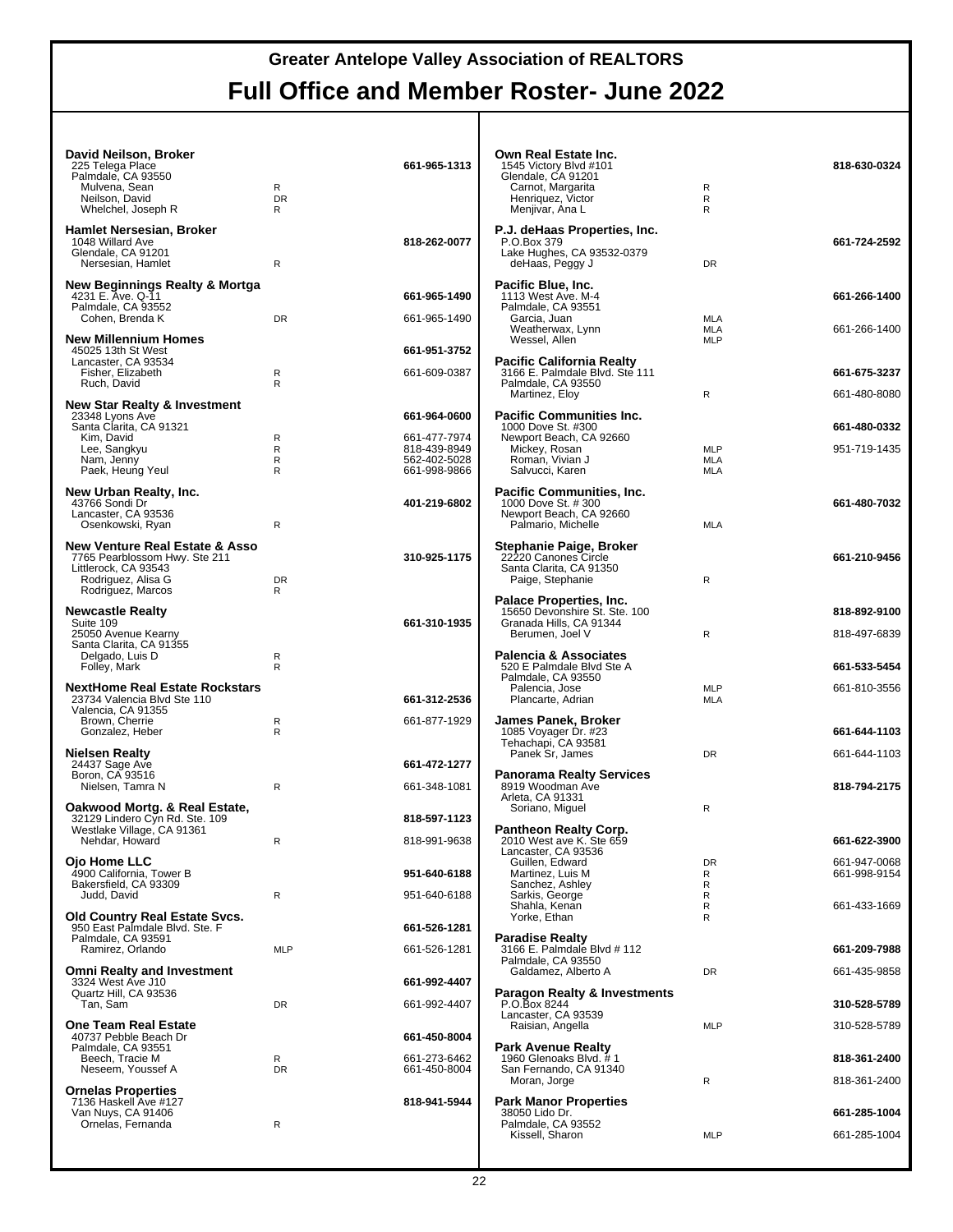| <b>Park Regency Realty</b><br>10146 Balboa Blvd.              |                   | 818-363-6116                          | <b>Tiffany Phan, Broker</b><br>8335 Winnetka Ave         |                   | 818-212-8185                          |
|---------------------------------------------------------------|-------------------|---------------------------------------|----------------------------------------------------------|-------------------|---------------------------------------|
| Granada Hills, CA 91344                                       |                   |                                       | Winnetka, CA 91306                                       |                   |                                       |
| Aguilar, Nadia Y<br>Alderete, Juan                            | R<br>R            |                                       | Gonzales, Loweta<br>Phan, Tiffany                        | R<br>R            | 818-212-8185                          |
| Alexander, Joe                                                | $\mathsf{R}$      | 818-363-6116                          |                                                          |                   |                                       |
| Alvarado, Maricela<br>Arevalo, Celina                         | R<br>R            | 818-298-3223                          | <b>Phoenix RE Consulting</b><br>4474 W Adams Blvd #205   |                   | 323-998-0500                          |
| Atwood, Tim                                                   | $\mathsf{R}$      | 213-598-8205                          | Los Angeles, CA 90016<br>Garcia, Susana                  |                   |                                       |
| Barrera, Ana<br>Burgos, Marina                                | R<br>R            | 818-312-4291                          | Maldonao, Allan                                          | R<br>R            |                                       |
| Castaneda, Douglas<br>Escalante, Marina                       | $\mathsf{R}$<br>R | Ext 6274 661-839-8085<br>818-355-0717 | <b>Pillar Realty</b>                                     |                   |                                       |
| Fonseca, Daniel                                               | R                 |                                       | 8130 2nd St                                              |                   | 562-243-3802                          |
| Garcia, Fernando<br>Garcia, Mario H                           | $\mathsf{R}$<br>R | Ext 254<br>888-670-3383               | Downey, CA 90242<br>Calderon, Andrew                     | R                 |                                       |
| Gonzalez, Nelly M                                             | R                 | Ext 1092 818-270-7385                 | Calderon Jr., Fernando J                                 | R                 |                                       |
| Iglesias, Luis M<br>Kropfl, Annabel                           | R<br>R            |                                       | Calderon, Jonathan<br>Sandoval Calderon, Jesus F         | R<br>R            | 661-874-5032                          |
| Lutt, Maricruz                                                | R                 | 661-526-6185                          |                                                          |                   |                                       |
| Meneses, Esvin<br>O'Hare, Arthur                              | $\mathsf R$<br>R  | 818-642-1593                          | <b>Pinnacle Estate Properties</b><br>9137 Reseda Blvd.   |                   | 818-993-7370                          |
| Ochoa, Juan<br>Ordonez, William J                             | R<br>$\mathsf{R}$ |                                       | Northridge, CA 91324<br>Bedoy, Cynthia                   | R                 |                                       |
| Pabon, Icela                                                  | R                 |                                       | Garcia, Linda                                            | R                 |                                       |
| Sandoval, Jamie<br>Senda, Olga                                | R<br>$\mathsf{R}$ |                                       | Mayorga, Jeanette<br>Nakachian, Sevag T                  | R<br>$\mathsf{R}$ | 818-355-0525<br>Ext 4434 818-363-8443 |
| Tapia, Martin                                                 | R                 | 818-269-2807                          | Parekh, Angela                                           | R                 | 818-207-9739                          |
| Yupari, Jorge                                                 | R                 |                                       | Sandoval, Olga<br>Sayed, Shaw                            | R<br>R            | 661-974-9252                          |
| <b>Patron Realty Group</b>                                    |                   |                                       |                                                          |                   |                                       |
| 28019 Eagle Peak Ave<br>Canyon Country, CA 91387              |                   | 661-373-1881                          | <b>Pinnacle Estate Properties</b><br>18527 Devonshire St |                   | 818-365-0677                          |
| Conrad, Randy                                                 | R                 | 661-373-1881                          | Northridge, CA 91324                                     |                   |                                       |
| <b>Patterson Investments</b>                                  |                   |                                       | Aponte, Raul<br>Hernandez, Glenda                        | R<br>R            |                                       |
| 111 N. Market St. Ste 300<br>San Jose, CA 95113               |                   | 408-605-5103                          | Leinbock, Adriana<br>Mendoza, Maria Teresa               | R                 | 661-645-2258                          |
| Patterson, Tanya                                              | $\mathsf{R}$      |                                       | Palmer, Kent                                             | R<br>$\mathsf{R}$ |                                       |
| Peak Real Estate, Inc.                                        |                   |                                       | Polanco, Arturo<br>Soltero, Rafael                       | R<br>R            | 818-270-9340                          |
| 16461 Sherman Way Ste 178                                     |                   | 818-669-1181                          | Villanueva, Ada                                          | $\mathsf{R}$      | 818-388-9175                          |
| Van Nuys, CA 91406<br>Rodriguez, Anaceli                      | R                 |                                       | Pinnacle Estate Prop. Inc.                               |                   |                                       |
| Trujillo, Fernando                                            | $\mathsf{R}$      |                                       | 18635 Devonshire St.                                     |                   | 818-993-7370                          |
| <b>Penrose &amp; Associates</b>                               |                   |                                       | Northridge, CA 91326<br>Ascencio, Martha                 | R                 |                                       |
| 9151 West Ave F-4                                             |                   | 661-877-6525                          | Chaparro, Christopher C                                  | R                 | 818-882-8821                          |
| Quartz Hill, CA 93536<br>Penrose, Robert D                    | $\mathsf{R}$      | 661-877-6525                          | Cristobal, Anna C<br>De La Torre, Sara                   | R<br>R            | 818-831-0119                          |
|                                                               |                   |                                       | Mendoza, Julio C                                         | $\mathsf{R}$      | 661-360-3589                          |
| People's Realty<br>10722 White Oak Ave #3                     |                   | 818-271-6779                          | Perez, Jesse<br>Rios, Victor M                           | R<br>R            | Ext 7248 818-366-8200                 |
| Granada Hills, CA 91344<br>Castillo, Alan A                   | R                 | 818-271-6779                          | <b>Pinnacle Estate Properties</b>                        |                   |                                       |
| Moran, Hector A                                               | R                 |                                       | 24501 Town Center Dr. 104                                |                   | 661-705-3200                          |
| Leonardo Peralta, Broker                                      |                   |                                       | Valencia, CA 91355<br>Chikato, James                     | R                 | 661-755-3829                          |
| 38350 9th St East                                             |                   | 661-272-9239                          | Corona, Jimi                                             | R                 |                                       |
| Palmdale, CA 93550<br>Munoz, Lourdes                          | R                 |                                       | Fuentes Skarshaug, Lissette<br>Haas, Bob                 | R<br>R            | 661-287-3733<br>661-505-3708          |
| Peralta, Leonardo                                             | <b>DR</b>         |                                       | Judd, Michelle                                           | R                 |                                       |
| Perez Realty, Inc.                                            |                   |                                       | <b>Pinnacle Estate Properties Inc</b>                    |                   |                                       |
| 16501 Ventura Blvd. Ste 400<br>Encino, CA 91436               |                   | 818-567-0754                          | 17327 Ventura Blvd.<br>Encino, CA 91316                  |                   | 818-605-8596                          |
| Moncayo, Barbara I                                            | $\mathsf{R}$      |                                       | Buondelmonte, Erika                                      | R                 |                                       |
| <b>Perfectly Home Realty</b>                                  |                   |                                       | Fava GRI, Mike<br>Green, Barry                           | R<br>R            | 818-647-5534                          |
| 1600 Kaylyn St                                                |                   | 661-618-4471                          | Rex, Pasha                                               | R                 | 323-512-4368                          |
| Lancaster, CA 93535<br>Hoover, Kathy L                        | DR                | 661-618-4471                          | Ruiz, Vicky<br>Tin, Jonathan                             | R<br>R            | 818-524-0851                          |
|                                                               |                   |                                       |                                                          |                   |                                       |
| Performance REALTORS <sup>®</sup> , Inc.<br>9201 Camino Media |                   | 661-564-8409                          | <b>Pinnacle Estate Properties</b><br>1855 Cochran St     |                   | 805-222-7000                          |
| Bakersfield, CA 93311<br>Hernandez, George                    | R                 |                                       | Simi Valley, CA 93065<br>Akhtar, Faiz                    | R                 |                                       |
| Mazza, Stephanie                                              | $\mathsf{R}$      |                                       | Gandel, Amy                                              | R                 |                                       |
| Personal Touch Prop.                                          |                   |                                       | <b>Pinnacle Estate Properties</b>                        |                   |                                       |
| 1603 Granville Way                                            |                   | 661-940-5184                          | 17327 Ventura Blvd. Ste 100                              |                   | 818-993-7370                          |
| Lancaster, CA 93535<br>Rouse, Sallie B                        | R                 | 818-974-6673                          | Encino, CA 91316<br>Ramos, Luz M                         | R                 | 818-571-7495                          |
| Petra Ann Parker Real Estate                                  |                   |                                       | <b>Platinum Real Estate VIP</b>                          |                   |                                       |
| 44202 20th St. East #1                                        |                   | 310-596-9533                          | 27600 Bouquet Cyn Rd. 208                                |                   | 661-212-1300                          |
| Lancaster, CA 93535<br>Parker, Petra Ann                      | <b>MLP</b>        |                                       | Santa Clarita, CA 91350<br>Acosta, Marco                 | R                 | 661-993-2930                          |
|                                                               |                   |                                       | Manzano, Alfredo                                         | R                 |                                       |
|                                                               |                   |                                       |                                                          |                   |                                       |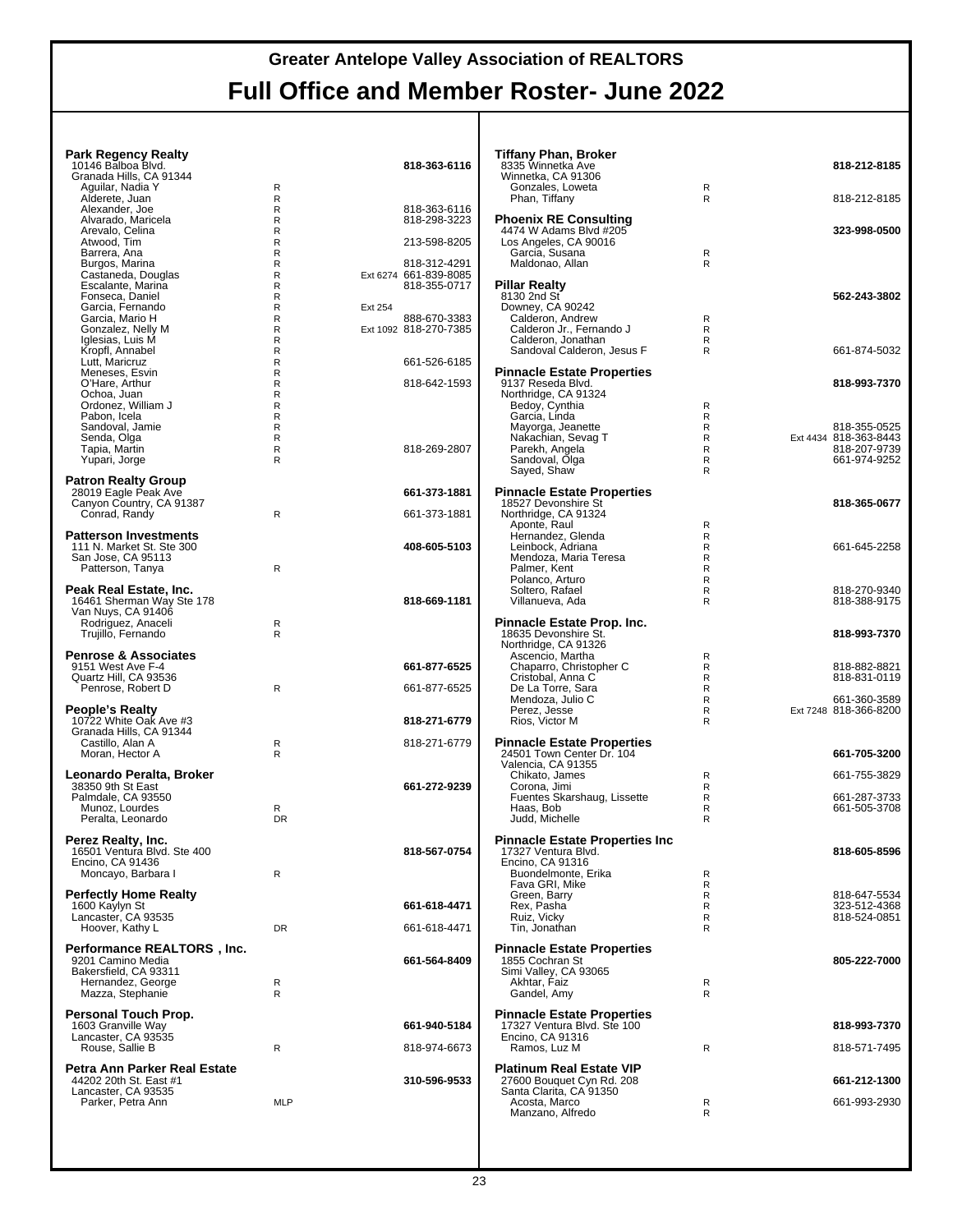#### **Platinum Realty Group** 21000 Mission Street **661-488-7411** Tehachapi, CA 93561 Rabe, Christy R **Polaris Enterprise Ser. Inc.** 10409 Norwich Ave. **408-893-8555** Cupertino, CA 95014 Ho, Annie R 408-252-0774 **Precept Real Estate Services** 445 W. Palmdale Blvd. Ste. E **661-209-1410** Palmdale, CA 93551 Bargas Jr., Jorge A R 661-406-9725 Bargas, Priscilla R Bargas, Rosemary DR 661-209-1410 Chacon, Sandra M R 661-810-1453 Cruz, Maria C<br>
Cruz, Maria C<br>
Gonzalez, Sandee C<br>
Guerra, Claudia<br>
R<br>
R<br>
R<br>
R Gonzalez, Sandee C R Guerra, Claudia R Herrera, Danny R 661-400-7673<br>
Moreno, Abigay R 661-992-4365<br>
Ortega, Lilian R R 661-538-0118 Moreno, Abigay R 661-992-4365 Ortega, Lilian R 661-538-0118 Trujillo, Damaris A R 661-860-6211 Uribe, Nancy C R **Precise AV Realty** 3108 Tourmaline Ln **661-202-9120** Palmdale, CA 93550 Duran Avila, Maribel R Montoya, Patty R 818-822-3886 Ochsner, Lawrence R DR 661-274-9006 Peraza, Vanessa Renteria, Fernando **Precise Real Estate Investment** 5731 Evening Sky Drive **818-445-8938** Simi Valley, CA 93063 Castillo, Idalia R R 661-886-0406 Kasumyan, Vatche R 818-445-8938 Shareef, Kareem H R Williams, Carolyn S **R** R 661-400-7722 **Preferred Real Estate and Inve** 651 W. Lancaster Blvd **661-949-2477** Lancaster, CA 93534 Fayez, Śam<br>Haynes, Chooi Chooi Chooi R Haynes, Chooi Chooi R Olukanmi, Wale R 310-663-3122 Olukanmi, Wale<br>
Rea, Geraldine G<br>
Saleh. Elias B<br>
R Pressure that the B 818-620-2999<br>DR 661-317-5589 Theodory, Ilham DR 661-317-5589 Theodory, Suzanne R **Premier Realty Associates<br>
4858 Mercury St. Ste#214<br>
San Diego, CA 92111<br>
Peck, Adnon Bill R 818-476-9337** Peck, Adnon Bill R 818-476-9337<br>
Rosenberg, Edward R R 805-304-148 **Premier Valley Properties** 5022 West Ave. N Suite 10262 **661-917-3744** Palmdale, CA 93551 Jones, Trevor **DR Pride Realty** 15428 Keswick St **818-785-1113** Van Nuys, CA 91406 Bohr, Michael R Bohr, Orlando R **Prodesse Property Group** 1065 E. Hillsdale Boulevard, S<br>Foster City, CA 94404<br>Pierce, Lynn<br>Pierce, Michael Research R **Professional Realty Services I** 2792 Gateway Rd. Ste 103 **760-603-8377** Carlsbad, CA 92009 Richard, Bill R<br>Stevenson Catherine M R Stevenson, Catherine M **Progressive Partners & Assoc.** Suite B **661-269-7464** 321 N. Maclay Ave. San Fernando, CA 91340 Garcia-Coronado, Jose A R 818-458-1943 Medina, Mario R 818-726-4943 Montes, Eduardo Z R R 818-362-0133

| Prominence Real Estate Inc.<br>Suite C/2nd floor<br>13631 Van Nuys Blvd.<br>Pacoima, CA 91331 |                     |         | 818-720-4008                                 |
|-----------------------------------------------------------------------------------------------|---------------------|---------|----------------------------------------------|
| Pozo, Gilmer K                                                                                | R                   |         | 818-720-4008                                 |
| <b>Quartz Hill Real Estate</b><br>6637 La Sarra Dr<br>Quartz Hill. CA 93536                   |                     |         | 661-943-0167                                 |
| Pierson, Michael G<br>Rosell, Dan E<br>Rosell, Dany                                           | R<br><b>DR</b><br>R |         | 661-466-3088                                 |
| Leticia Quintero-Broker<br>3052 E Ave R-14                                                    |                     |         | 661-435-1318                                 |
| Palmdale, CA 93550<br>Quintero, Leticia C                                                     | <b>DR</b>           |         | 661-526-4318                                 |
| R.R. Gable, Inc.<br>Kreg Gable<br>24432 Park Granada                                          |                     |         | 805-584-3444                                 |
| Calabasas, CA 91302<br>Gable, Kreg<br>Garcia, Nioka M                                         | R<br>R              | Ext 204 | 805-584-3444<br>661-722-5507                 |
| Radius Agent<br>1160 Battery St East                                                          |                     |         | 415-649-0689                                 |
| San Francisco, CA 94111<br>Burko, Anna<br>Harris, LaTresa                                     | R<br>R              |         | 661-264-7233                                 |
| Hassan, Ashkaan                                                                               | R                   |         |                                              |
| RBS Realty<br>15455 San Fernando Mission<br>Blvd. Ste 101<br>Mission Hills, CA 91345          |                     |         | 818-698-4325                                 |
| Acuna, Maria<br>Aguilar, Elvia V                                                              | R<br>R              |         | 818-365-3718                                 |
| Castaneda, Erika<br>Diaz, Luz<br>Garcia, Amanda                                               | R<br>R<br>R         |         | 818-518-0301                                 |
| <b>RBS Realty</b><br>1603 E. Palmdale Blvd. Ste C<br>Palmdale, CA 93550<br>Flamenco, Osman    | R                   |         | 661-526-5809                                 |
| Herrera, Leticia<br>Hurtado, Betty                                                            | R<br>R              |         | 661-575-4081                                 |
| Monterroso, Luis F<br>Robles, Genaro T                                                        | R<br>R              |         | 818-384-6438                                 |
| Serrano, Marlon D<br>Stennette, Irasema                                                       | R<br>R              |         |                                              |
| <b>RE-Search Concept</b><br>8700 Reseda Blvd. # 213                                           |                     |         | 818-709-7907                                 |
| Northridge, CA 91324<br>Harabedian, Bridgette S                                               | R                   |         |                                              |
| RE/MAX All Pro - Palmdale<br>3001 Rancho Vista Blvd<br>Palmdale, CA 93551                     |                     |         | 661-947-2000                                 |
| Belanger, Catherine<br>Bohannan, Megan<br>Castellanos, Vannessa                               | R<br>R<br>R         | Ext 277 | 661-273-2161                                 |
| Hernandez, Nelson E<br>Horton, DeRain                                                         | R<br>R              | Ext 411 | 661-400-7703<br>661-273-0104                 |
| Janov, Guillermina<br>LeNorgant, DeAnn                                                        | R<br>R              |         |                                              |
| Lopez, Yoly L<br>Lugo, Ernesto<br>Lugo, Olivia                                                | R<br>R<br>R         |         | 661-878-3763<br>661-860-6020<br>661-860-6020 |
| Mendoza, Irene<br>Meza, Jaime                                                                 | R<br>R              |         | 818-355-8643<br>661-406-4362                 |
| Patterson, Kevin<br>Sanchez, Tom                                                              | R<br>R              | Ext 238 | 661-547-1501                                 |
| Zotti, Philip<br><b>RE/MAX All-Pro</b>                                                        | R                   |         | 661-373-3493                                 |
| 43832 20th St. West<br>Lancaster, CA 93534<br>Abril, Crystal                                  | R                   |         | 661-945-9461                                 |
| Albarado, Alexis<br>Albarado, Leovy                                                           | R<br>R              |         | 661-816-6807                                 |
| Barnett, Julie J<br>Bickel, Jessica<br>Carrillo, Pedro J                                      | R<br>R<br>R         |         | 661-917-3883                                 |
| Castaneda GRI, Andrea P<br>Castellanos GRI, Miguel A                                          | R<br>R              |         | 661-722-1391<br>661-350-4012                 |
| Contreras, Samuel<br>Dee, Britt                                                               | R<br>R              |         |                                              |
| Drost, Donna K<br>Duarte, Oscar                                                               | R<br>R              |         | 661-810-9086                                 |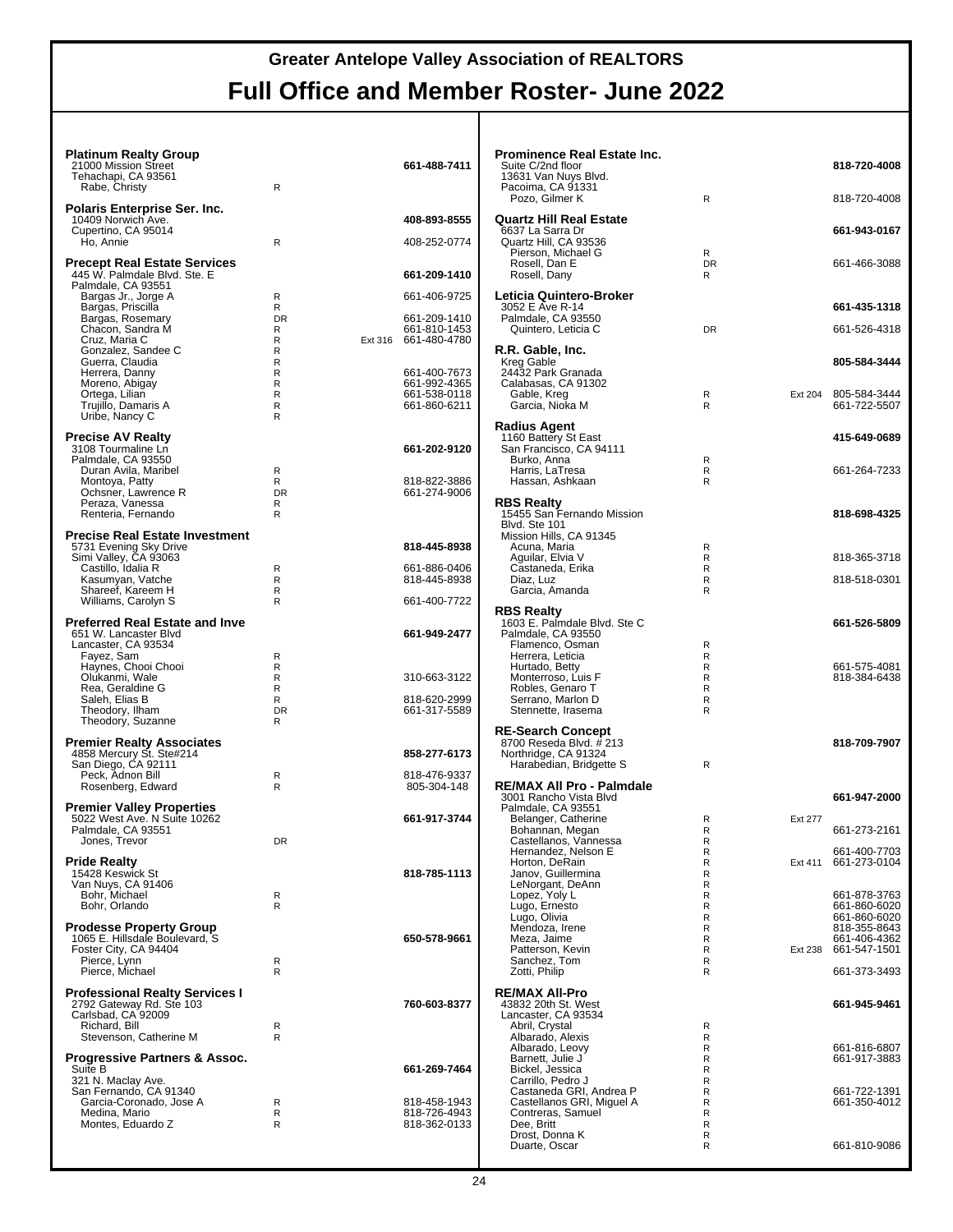| RE/MAX All-Pro (Cont)                                   |                 |                           |                                      | <b>Re/Max Gateway</b><br>24273 Main St                       |                            |         | 661-255-2650          |
|---------------------------------------------------------|-----------------|---------------------------|--------------------------------------|--------------------------------------------------------------|----------------------------|---------|-----------------------|
| Engle, Trina                                            | R               |                           | 661-877-0911                         | Santa Clarita, CA 91321                                      |                            |         |                       |
| Farnsworth, Danielle R                                  | R               |                           |                                      | Caldaronello, Leslie                                         | R                          |         |                       |
| Galier. Jonathan P<br>Garcia, Xiomara                   | R<br>R          |                           | 661-305-4157                         | Ira-Alonso, Michelle<br>Labick, John                         | $\mathsf{R}$<br>R          |         |                       |
| Gaston, Grace                                           | R               |                           |                                      | Sinatra, Joshua                                              | $\mathsf{R}$               |         |                       |
| Gonzales, Charla<br>Gonzales, Nikolle                   | R<br>R          |                           | 661-675-6741                         | <b>RE/MAX Gold</b>                                           |                            |         |                       |
| Gonzalez, Alesha                                        | R               |                           |                                      | 2081 Arena Blvd #100                                         |                            |         | 916-285-1000          |
| Han, James Jung H                                       | R               |                           |                                      | Sacramento, CA 95834                                         |                            |         |                       |
| Hayes, Lolittia<br>Hesselton, Cindy                     | R<br>R          |                           |                                      | Bell, Rebecca<br>James, Anthony                              | R<br>$\mathsf{R}$          |         |                       |
| Hughes GRI, Jennifer                                    | R               |                           | 661-810-9009                         |                                                              |                            |         |                       |
| Johnson-Moore, Janice G                                 | R               |                           | 661-674-5424                         | Re/Max Gold Coast REALTORS®                                  |                            |         |                       |
| Juday, Kimberly<br>Karsten, Erin                        | R<br>R          |                           | 661-917-9153                         | 5720 Ralston #100<br>Ventura, CA 93003                       |                            |         | 805-339-3500          |
| Kerrico, Christopher J                                  | R               |                           |                                      | Fossati, Patrick                                             | R                          | Ext 265 |                       |
| Klippness, Kelly                                        | R               |                           | 661-947-4000                         | Rodriguez, Lucy                                              | R                          |         |                       |
| Kornock CRS, Mary M<br>Laffite, Carol                   | R<br>R          | Ext 246                   | 661-949-1969<br>Ext 125 818-722-7481 | Sipes, Michael G<br>Villasenor, Nancy M                      | R<br>R                     |         | 805-947-5025          |
| Longjohn, Marie E                                       | R               |                           |                                      |                                                              |                            |         |                       |
| Lord, Meredith                                          | R               |                           |                                      | RE/MAX Gold Laquna                                           |                            |         |                       |
| Lund, Erin L<br>Mahady, Cheryl                          | R<br>R          |                           | 805-279-0772<br>661-917-6396         | 9280 W. Stockton Blvd #110<br>Elk Grove, CA 95758            |                            |         | 916-247-4500          |
| Martinez, Elizabeth                                     | R               |                           |                                      | Sullivan, Diana                                              | R                          |         |                       |
| Martinez, Shelly                                        | R               |                           |                                      |                                                              |                            |         |                       |
| Matthews, Neysa J<br>Monrroy, Leticia                   | R<br>R          |                           |                                      | <b>Re/Max of Santa Clarita</b><br>25129 The Old Rd #114      |                            |         | 661-255-2650          |
| Morales, Ivonne J                                       | R               |                           | 323-387-8088                         | Santa Clarita, CA 91381                                      |                            |         |                       |
| Morgan, Stacy                                           | R               |                           | 661-361-8048                         | Clendenin, Barbara J                                         | R                          |         | 661-713-2371          |
| Moshier, JD<br>Murphy, Cleone                           | R<br>R          |                           | 661-754-6294<br>661-816-3144         | Ellis, Randy<br>Kirby, Nicholas                              | $\mathsf{R}$<br>R          |         | 661-816-7340          |
| Murphy, John C                                          | R               |                           | 661-547-2555                         | Mullin, Charleen                                             | $\mathsf R$                |         |                       |
| Nguyen, Thanh                                           | R               |                           |                                      | Padilla, Armando                                             | $\mathsf{R}$               |         |                       |
| Patterson, Lynda G<br>Pratt, Nicole                     | R<br>R          |                           | 661-480-4954                         | Valladares, Errol                                            | R                          |         | 661-713-1888          |
| Queen-Stratford, Christina                              | R               |                           |                                      | <b>Re/MAX of Valencia</b>                                    |                            |         |                       |
| Rajapaksa, Priyam                                       | R               |                           |                                      | 27720 Dickason Dr.                                           |                            |         | 661-702-4500          |
| Razo, Joyce L<br>Richardson, Lauren                     | R<br>R          |                           | 661-917-8442<br>Ext 206 661-886-4245 | Valencia, CA 91355<br>Allan, Mark                            | R                          |         |                       |
| Rincon, Bea                                             | R               |                           | 661-992-0835                         | Chata, Mariness                                              | R                          |         | 661-317-3332          |
| Rios, Virginia                                          | R               |                           |                                      | Daryani, Sean                                                | R                          |         |                       |
| Rissling, Adrian<br>Rodio, Nikki                        | R<br>R          |                           | 661-618-8130<br>661-400-8511         | Eifert, Renee<br>Kline, Susan J                              | $\mathsf R$<br>$\mathsf R$ |         | 818-642-8620          |
| Roe, Rosio                                              | R               |                           |                                      | Lainez, Cesar A                                              | $\mathsf R$                |         |                       |
| Scott, Kelly G                                          | R               |                           | 661-435-9000                         | Palmer, Brian                                                | $\mathsf{R}$               |         |                       |
| Semerenko, Lorena<br>Semerenko, Tobias W                | R<br>R          |                           | 661-202-0015<br>661-202-0024         | Pham, Vinh<br>Rendall, David M                               | R<br>R                     |         | 661-312-1729          |
| Sheffield, Paul G                                       | R               | Ext 29                    | 661-943-8776                         | Skinner, Patty                                               | R                          |         | 661-252-6613          |
| Skow, Heather                                           | R               |                           | 310-424-0805                         | White, Eric                                                  | R                          |         |                       |
| Slocum, Donnie<br>Sprague-Evans, Christina              | R<br>R          |                           | 661-917-6165                         | Re/Max One                                                   |                            |         |                       |
| Steffes, Kent                                           | R               |                           | 661-713-1366                         | 11141 Tampa Ave.                                             |                            |         | 818-366-3300          |
| Stewart, Elizabeth<br>Stogsdill, Linda                  | R<br>R          |                           | Ext 269 661-943-1964                 | Northridge, CA 91326<br>Aquilar, Alex                        | R                          |         | 818-581-6426          |
| Tapp, Kenneth                                           | R               |                           | 661-350-3033                         | Arevalo, Mauricio O                                          | R                          |         |                       |
| Terracciano, Cheyanne                                   | R               | Ext 221                   |                                      | Blanchard, Margaret                                          | R                          |         | Ext 1544 818-259-6959 |
| Terracciano. Fabian L<br>Terracciano, Kenneth K         | R<br><b>DR</b>  | Ext 216<br><b>Ext 220</b> | 661-726-4804                         | Lewis, Beverly<br>Marquez, Bersy                             | $\mathsf{R}$<br>R          |         |                       |
| Williams, Roscoe R                                      | R               |                           | 661-722-8061                         | Molina, Claudia                                              | R                          |         |                       |
| Wilson, Jason                                           | R               |                           |                                      | Montalvo, Oscar                                              | $\mathsf{R}$               |         |                       |
| Zazueta, Elizabeth<br>Zenno. Terrence                   | R<br>R          |                           | Ext 256 661-373-2240                 | Nunez, Lorena<br>Petralia, Patricia A                        | R<br>R                     |         |                       |
|                                                         |                 |                           |                                      | Ruiz, Carlos W                                               | R                          |         | 818-585-4618          |
| <b>RE/MAX Clearview</b><br>8100California City Blvd.    |                 |                           | 760-373-8282                         | <b>RE/MAX One</b>                                            |                            |         |                       |
| California City, CA 93505                               |                 |                           |                                      | 6355 Topanga Cyn. Blvd                                       |                            |         | 818-346-7362          |
| Grimshaw, Devery                                        | R               |                           | 760-559-5943                         | Woodland Hills, CA 91367                                     |                            |         |                       |
| Meister, Jason                                          | R               |                           | 661-267-2574                         | Alvarez, Catalina                                            | R                          |         |                       |
| Meister, M. Joshua<br>Unger, Jo Ann M                   | <b>DR</b><br>R. | Ext 109                   | Ext 206 760-912-2714<br>661-747-3434 | <b>RE/MAX One</b>                                            |                            |         |                       |
|                                                         |                 |                           |                                      | 30699 Russell Ranch Rd #100                                  |                            |         | 818-879-2266          |
| <b>RE/MAX Connections</b><br>5810 El Camino Real. Ste D |                 |                           | 760-677-0100                         | Westlake Village, CA 91362<br>Price, Michelle                | R                          |         |                       |
| Carlsbad, CA 92008                                      |                 |                           |                                      |                                                              |                            |         |                       |
| Metter, Mike                                            | R               |                           |                                      | Re/Max Tehachapi, Inc.                                       |                            |         |                       |
| Safiedine, Yehya                                        | R               |                           |                                      | 1001 W Tehachapi Blvd #A400<br>Tehachapi. CA 93561           |                            |         | 661-822-8888          |
| RE/MAX Freedom                                          |                 |                           |                                      | Faris, Adonae                                                | R                          |         |                       |
| 6566 Caliente Rd. Ste A                                 |                 |                           | 760-488-6471                         | Gillespie, Jennine                                           | R                          |         | 661-295-0182          |
| Oak Hills, CA 92344<br>Espino, Gavina                   |                 |                           |                                      | Jordan, Cheryl<br>Shea, Debra                                | R<br>$\mathsf{R}$          |         |                       |
| Jarrard, Kim                                            | R<br>R          |                           |                                      | Williams, Diana                                              | R                          |         |                       |
|                                                         |                 |                           |                                      |                                                              |                            |         |                       |
| Re/Max Gatewav<br>22917 Pacific Coast Hwy #210          |                 |                           | 310-456-5888                         | Real Brokerage Technologies<br>13535 Ventura Blvd Ste C #505 |                            |         | 619-248-6434          |
| Malibu, CA 90265                                        |                 |                           |                                      | Sherman Oaks, CA 91423                                       |                            |         |                       |
| Bolender, Mark                                          | R               |                           |                                      | Dellinger, Cyrene<br>Jackson III, Robert                     | R<br>R                     |         | 661-418-7888          |
|                                                         |                 |                           |                                      | Lopez, Jason                                                 | R                          |         | 619-546-1753          |
|                                                         |                 |                           |                                      | Moumdjian, Carla                                             | $\mathsf{R}$               |         |                       |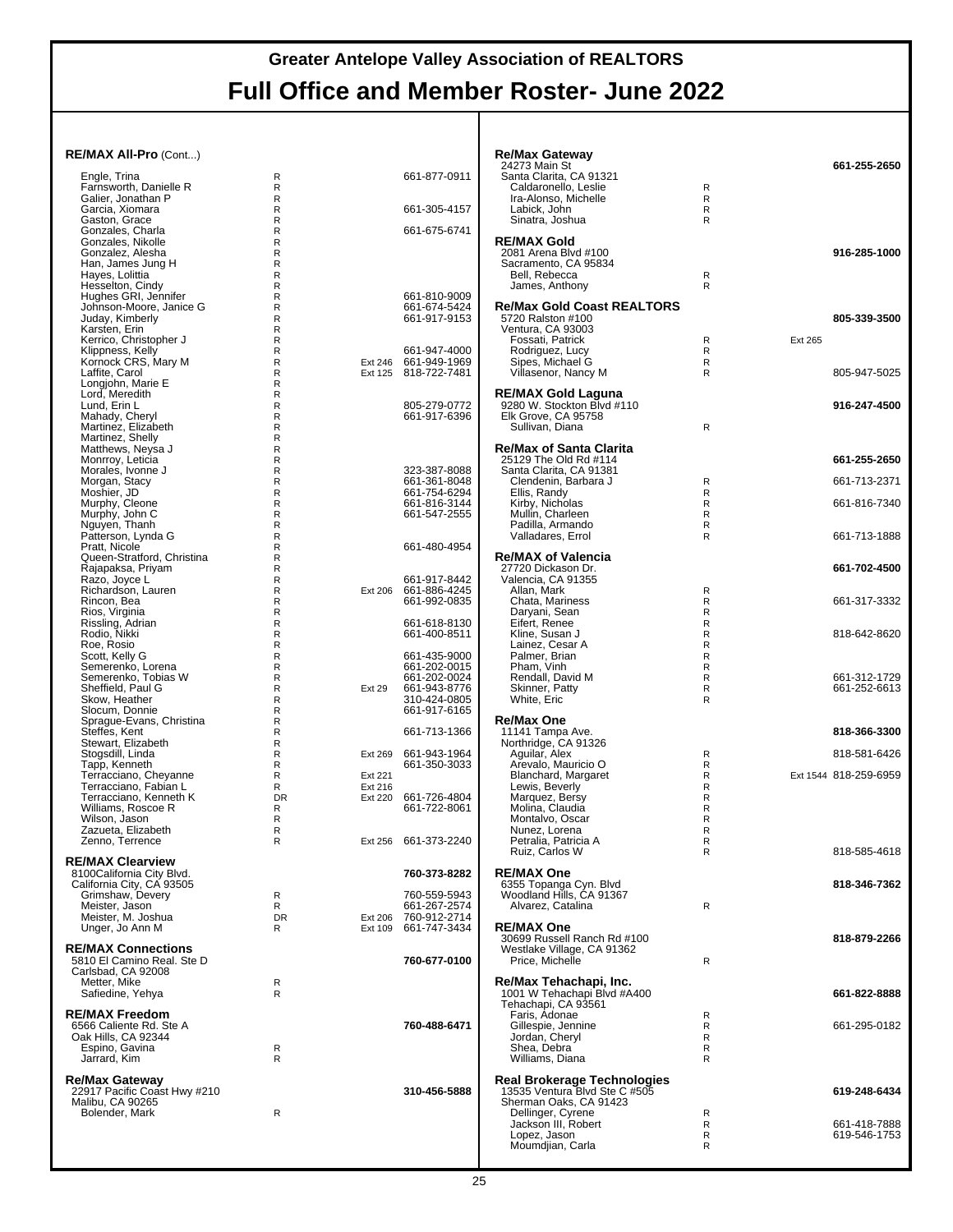| <b>Real Consultants Mortgage &amp; RE</b><br>6745 Washington Ave No. 142<br>Whittier, CA 90601                  |                                                   |          | 866-617-5932                                                                 | Realty Executives-Newhall<br>19310 Soledad Cyn Rd.<br>Canyon Country, CA 91351                   |                                                              |         | 661-286-8600                                                |
|-----------------------------------------------------------------------------------------------------------------|---------------------------------------------------|----------|------------------------------------------------------------------------------|--------------------------------------------------------------------------------------------------|--------------------------------------------------------------|---------|-------------------------------------------------------------|
| Duarte, Devlin<br>King, Tracy L<br>Zeolla, Deborah                                                              | R<br>$\mathsf{R}$<br>R                            |          |                                                                              | Cuschieri, Marcel<br>DeRubeis, Donna<br>Hawkins, Dwight P<br>Healy, Christine                    | R<br>R<br>R<br>R                                             |         | 661-284-2161<br>661-257-0470<br>Ext 3348 661-290-2799       |
| Real Estate eBroker Inc.<br>2035 Corte Del Nogal Ste 125<br>Carlsbad, CA 92011<br>Cotne, Diana                  | R                                                 |          | 760-722-3222<br>818-349-6895                                                 | Lough, Dawn<br>Minton, Kim<br>Momeny, Edwin S<br>Olins, Trudy                                    | $\mathsf{R}$<br>$\mathsf{R}$<br>$\mathsf{R}$<br>$\mathsf{R}$ |         | 661-373-7785<br>661-860-1408<br>661-260-3255                |
| Dirden, Katherine<br>Dudzik, Johnny<br>Hibbard, Jessica<br>Hill, Robert                                         | R<br>R<br>R<br>$\mathsf{R}$                       |          | 661-524-1488<br>661-265-9194                                                 | Owen, Katherine<br>Pettersen, Connie<br>Rodriguez, Albert F<br>Salas, Raymond                    | $\mathsf{R}$<br>$\mathsf{R}$<br>$\mathsf{R}$<br>$\mathsf{R}$ |         | 661-733-2295<br>661-609-2601<br>661-993-5831                |
| James, Johnny<br>Mashhour, Normy<br>Price, Roger L<br>Razhas, Vygandas A                                        | $\mathsf{R}$<br>R<br>$\mathsf{R}$<br>$\mathsf{R}$ |          | 424-666-7894<br>661-943-7368<br>661-917-9865<br>800-944-1560                 | <b>Realty Executives-C.C.</b><br>19310 Soledad Canyon Rd.<br>Canyon Country, CA 91351            |                                                              |         | 661-250-8600                                                |
| Rogers, Rogee<br>Saldivar, Luis<br>Smith, Wanda<br>Snapp, Alan D                                                | $\mathsf{R}$<br>$\mathsf{R}$<br>R<br>$\mathsf{R}$ |          | 661-992-6371                                                                 | Conway, Terrie L<br>Cox, Ricardo<br>Herron, Priscilla<br>Jensen, Judy L                          | R<br>R<br>R<br>R                                             |         | 661-250-8600<br>661-722-2764<br>661-575-9948<br>661-226-369 |
| Thomas, Latricia<br>Twyford, lan<br>Valdez Madera, Anthony<br>Wilson, Kurtis                                    | $\mathsf{R}$<br>R<br>R<br>R                       |          | 661-234-8075                                                                 | Kopp, Gail<br>Natera, Sheila<br><b>Realty Executives Estates</b><br>11024 Balboa Blvd #416       | R<br>$\mathsf{R}$                                            |         | 661-252-4062<br>661-714-1508<br>818-492-4663                |
| <b>Real Estate Plus+</b><br>PO BOX 26432<br>Los Angeles, CA 90026<br>Carbajal, Gabriel A                        | <b>MLP</b>                                        |          | 213-989-0909<br>323-663-6633                                                 | Granada Hills, CA 91344<br>Beltran, Mario<br>Hernandez, Sandra<br>Montes, Richard                | R<br>$\mathsf{R}$<br>$\mathsf{R}$                            |         | 818-577-9930                                                |
| Real Estate Profess. of A.V.<br>Real Esrt<br>Palmdale, CA 93550                                                 |                                                   |          | 661-435-1754                                                                 | Orozco, Adrian<br>Salas, Jose C<br>Valencia, Maria<br>Zamora, Manuel                             | $\mathsf{R}$<br>$\mathsf{R}$<br>R<br>R                       |         | 818-400-8207                                                |
| Chavez, Blanca<br>Figueroa, Juany M<br>Flores, Nadia                                                            | R<br>R<br>R                                       |          | 661-717-6740                                                                 | Realty Executives SFV Assoc.<br>563 S. Brand Blvd.                                               |                                                              |         | 818-403-6891                                                |
| Fugua, Jasmine L<br>Gonzalez, Linda<br>Gonzalez, Stanley J<br>Isiordia, Gregorio                                | R<br><b>DR</b><br>R<br>R                          |          | 661-435-1754                                                                 | San Fernando, CA 91340<br>Barcenas, Clemente<br>Leon, Raul<br>Morales, Moises                    | R<br>R<br>$\mathsf{R}$                                       |         | 818-381-6829<br>818-331-6072                                |
| Lopez, Freddy<br>Marcos Arce, Cinthia<br>Markosyan, Edward<br>Montano, Rodolfo                                  | R<br>$\mathsf{R}$<br>R<br>$\mathsf{R}$            |          | 661-274-9121<br>661-305-0459                                                 | <b>Realty Masters &amp; Assoc, Inc.</b><br>15316 Central Ave<br>Chino, CA 91710                  |                                                              |         | 714-619-0874                                                |
| Munoz, Jennifer R<br>Portillo, Lexia M<br>Quiroz, Jim<br>Rodriguez, Gustavo                                     | $\mathsf{R}$<br>$\mathsf{R}$<br>R<br>R            |          | 661-273-5278<br>661-312-3069                                                 | Delgado, Blanca L<br>Kyan, Vincent<br>Scribner, Natividad G<br>Vasconcelos, Luz Maria S          | R<br>R<br>R<br>R                                             | Ext 209 | 661-674-5525<br>661-273-7203                                |
| Somoza, J. Ignacio<br>Tellez, Amor E<br>Valenzuela Naranjo, Saray<br>Zamora Sr., Wilder                         | R<br>R<br>R<br>R                                  |          | 661-674-7643<br>661-349-5295                                                 | Zapata, Enrique B<br>Realty Max<br>P.O. Box 3632                                                 | R                                                            |         | 661-816-5647                                                |
| <b>Real Estate Pros</b><br>29528 Hacienda Dr<br>Valencia, CA 91354                                              |                                                   |          | 661-296-6000                                                                 | Chatsworth, CA 91313<br>Brazeau, Cindy<br>Johnson, Donna                                         | R<br><b>DR</b>                                               |         | 661-816-5647                                                |
| Tatevossian, Narbeh<br><b>Real Property Real Estate Serv</b><br>43122 23rd St. W                                | $\mathsf{R}$                                      |          | 661-296-6000<br>661-860-3552                                                 | <b>Realty One Group Success</b><br>24251 Town Center Dr #201<br>Valencia, CA 91355<br>Cho, Helen | R                                                            |         | 661-284-7615                                                |
| Quartz Hill, CA 93536<br>Long, Roger<br><b>Realty Executives Platinum</b>                                       | DR                                                |          | 661-943-9468                                                                 | Davis, Penny<br>Hamlin, Lisa<br>Hernandez, Tanya<br>Martin, Craig                                | ${\sf R}$<br>${\sf R}$<br>${\sf R}$<br>$\mathsf{R}$          |         | 661-285-1629                                                |
| 5022 W. Ave N. Ste 102A<br>Palmdale, CA 93551<br>Butler Jr., Royce R<br>Curtis, Rochelle                        | R<br>R                                            |          | 661-272-2727<br>661-803-5291                                                 | Mathiowetz, Mayra<br>Miller-Perry, Pamela<br>Nelson, Annette<br>O'Rullian, Analisa               | $\mathsf{R}$<br>$\mathsf{R}$<br>$\mathsf{R}$<br>$\mathsf{R}$ |         | 661-855-3885<br>661-645-7950                                |
| Galli, Greg<br>Genari, Richard<br>Kincaid, Cynthia                                                              | R<br><b>DR</b><br>R                               |          | 661-816-8297<br>661-400-3447                                                 | Raach, Patrick<br>Rupp, Pamela<br>Say, Andrew                                                    | ${\sf R}$<br>$\mathsf{R}$<br>$\mathsf{R}$                    |         | 661-877-8777<br>213-761-4498                                |
| Macke, Chad<br>Oehler, Donna<br>Schell, Sheryllynn<br>Watters, Brian<br>Whitman, Robert                         | R<br>R<br>R<br>R<br>R                             |          | 661-547-3070<br>661-618-9444<br>661-400-0901<br>661-400-3990<br>760-373-4500 | Suson, Josephine<br>Tanner, Marie<br><b>Realty One Group</b><br>243 Pacific Coast Hwy            | $\mathsf{R}$<br>$\mathsf{R}$                                 | Ext 565 | 661-250-0188<br>310-803-4900                                |
| <b>Realty Executives-Valencia</b>                                                                               |                                                   |          | 661-964-1600                                                                 | Hermosa Beach, CA 90254<br>Mir, Mavera                                                           | R                                                            |         |                                                             |
| 25350 Magic Mountain Pkwy #190<br>Valencia, CA 91355<br>Grady, Felicia<br>Scott, Jennifer L<br>Tanner, Jim      | R<br>R<br>R                                       | Ext 8522 | 661-433-2244                                                                 | <b>Realty One Group Empire</b><br>12765 Main St #640<br>Hesperia, CA 92345<br>Cisneros, Janet    | R                                                            |         | 760-407-6444                                                |
| <b>Realty Executives-Agua Dulce</b><br>19310 Soledad Canyon Rd.<br>Canyon Country, CA 91351<br>Bilinski, Shayne | R                                                 |          | 661-268-6800<br>661-607-2325                                                 | Villa, Gabriela                                                                                  | $\mathsf{R}$                                                 |         |                                                             |
| Garner, Marilyn                                                                                                 | $\mathsf{R}$                                      |          |                                                                              |                                                                                                  |                                                              |         |                                                             |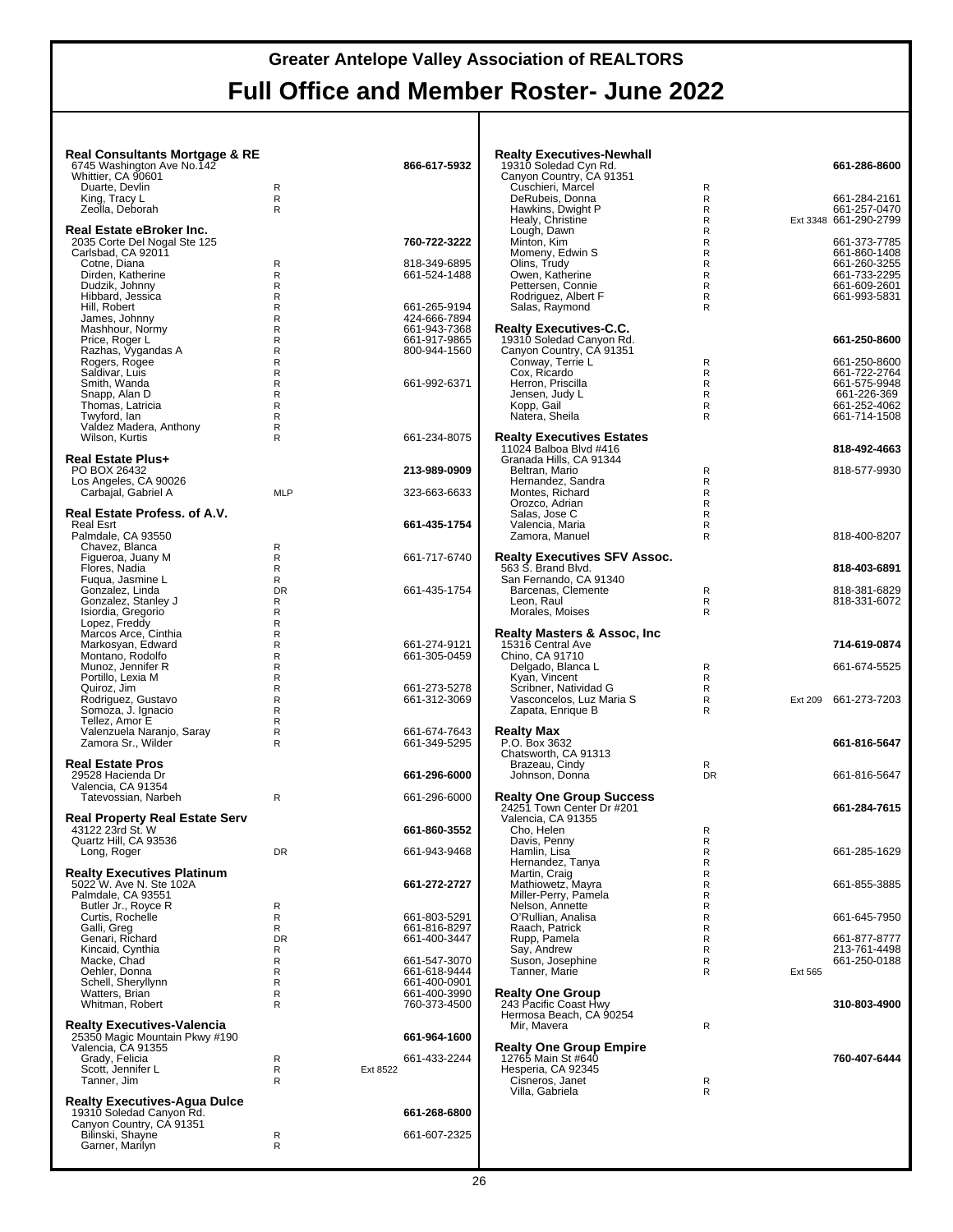| <b>Realty One Group Empire</b><br>13261 SprinValley Pkwy #101<br>Victorville, CA 92395<br>Allen, Nicole                                              | $\mathsf{R}$             | 760-932-4008                 | <b>Reside Real Estate</b><br>466 Brannan St<br>San Francisco, CA 94107<br>Saunders, Hilary              | $\mathsf{R}$   | 415-525-4913                 |
|------------------------------------------------------------------------------------------------------------------------------------------------------|--------------------------|------------------------------|---------------------------------------------------------------------------------------------------------|----------------|------------------------------|
| Realty Pro Inc.<br>42231 6th St. West, #204<br>Lancaster, CA 93534<br>Ram, Yossi                                                                     | <b>DR</b>                | 661-726-5055<br>661-547-7794 | <b>Revilo Realty, Inc.</b><br>800 S. Robertson Blvd. #2<br>Los Angeles, CA 90035<br>Moussazadeh, Oliver | <b>MLP</b>     | 310-895-9887                 |
| <b>Realty Republic</b><br>2419 W. Empire Ave<br>Burbank, CA 91504<br>Ayala, Christian                                                                | R                        | 818-847-1400<br>818-822-9658 | Ricardo Ascencio, Inc.<br>929 N Maclay Ave<br>San Fernando, CA 91340<br>Ascencio, Ricardo               | R              | 818-837-9223<br>818-391-5460 |
| Realty World Golden Era<br>1701 N. Lombard St #104<br>Oxnard, CA 93030<br>Escamilla, Guadalupe Z                                                     | R                        | 805-465-2006                 | <b>Rich Estate Properties</b><br>Richard Khatibi<br>PO box 16296<br>Encino, CA 91416                    |                | 818-345-4601                 |
| <b>Realty World Legends</b><br>of Santa Clarita Valley, Inc.<br>28001 Smyth Drive. Ste 105<br>Valencia, CA 91355                                     |                          | 661-799-9400                 | Khatibi, Richard<br>Troy Richard, Broker<br>40801 Las Piedras Ter<br>Palmdale, CA 93551                 | $\mathsf{R}$   | 818-577-3822<br>818-276-7034 |
| Mayes, Art                                                                                                                                           | $\mathsf{R}$             | 661-254-6541                 | Narcisse, Yolanda<br>Richard, Troy                                                                      | R<br>R         | 661-857-1344                 |
| <b>Realty.com</b><br>2945 Townsgate Rd #200<br>Westlake Village, CA 92679<br>O'Leary, Tom                                                            | R                        | 877-673-2589                 | <b>Richmond American Homes</b><br>STE U PMB#U278<br>700 E Redlands Blvd<br>Redlands, CA 92373           |                | 909-806-9352                 |
| Reaz Realty<br>333 City<br>Orange, CA 92868                                                                                                          |                          | 714-251-6292                 | Anderson, Randall<br>Rick Warren California R.E.                                                        | <b>MLP</b>     | 909-806-9352                 |
| Velasquez, Yaxkin R                                                                                                                                  | R                        |                              | 8612 Jimson Ave<br>California City, CA 93505                                                            |                | 760-284-2619                 |
| Red Bell Real Estate, Inc.<br>7730 S. Union Park Ave. Ste400<br>Sandy, UT 84047                                                                      |                          | 877-500-1415                 | Hernandez-Garcia, Ramon<br>Warren, Richard                                                              | R<br><b>DR</b> | 818-272-1568<br>760-284-2619 |
| Jackson, Daniel W<br><b>Red Carpet Realty</b>                                                                                                        | R                        | 801-523-5801                 | Riggs & Riggs, Inc.<br>4195 Valley Fair St. #207<br>Simi Valley, CA 93063                               |                | 805-578-2400                 |
| PO Box 800304<br>Santa Clarita, CA 91380                                                                                                             |                          | 310-220-5247                 | Riggs, Joyce                                                                                            | AP             |                              |
| Lee, Brenda<br><b>Redfin Corporation</b>                                                                                                             | $\mathsf{R}$             | 310-220-5247                 | <b>Rite Way Realty</b><br>227 East Ave M<br>Lancaster, CA 93535                                         |                | 661-945-6733                 |
| 4900 Airport Plaza Ste 200<br>Long Beach, CA 90815                                                                                                   |                          | 562-206-2761                 | Griffin, Anita                                                                                          | <b>DR</b>      |                              |
| Bauer, Samuel<br>Bennett, Mark                                                                                                                       | $\mathsf{R}$<br>R        | 661-480-4372                 | Roberson Realty Inc.<br>P.O.Box 616                                                                     |                | 661-944-4146                 |
| Berg, Rena<br>Bomar, Noel                                                                                                                            | R<br>$\mathsf{R}$        |                              | Pearblossom, CA 93553<br>Liberda-Wright, Lynette A                                                      | R              | 661-944-3193                 |
| Broadous, Erika<br>Doniz, Mildred M                                                                                                                  | R<br>R                   |                              | Monypeny, John<br>Thierman, Reana M                                                                     | R<br>DR        | 661-609-6440                 |
| Edwards, Barbara E<br>Federico, Katherine                                                                                                            | R<br>R                   | 661-917-3771                 | Alesia Robertson, Broker                                                                                |                |                              |
| Garcia, Joshua<br>Jackson, Valencia                                                                                                                  | R<br>R                   | 661-998-9019                 | 40251 Flintrock Rd<br>Palmdale, CA 93551                                                                |                | 661-312-2494                 |
| Joyner, Lola<br>Moseley, Debra                                                                                                                       | R<br>R                   | 661-480-7130                 | Robertson, Alesia                                                                                       | R              | 661-270-9280                 |
| Ranuschio, Jessica<br>Sandoval, Elvis                                                                                                                | R<br>R                   | 818-518-4683                 | <b>Robin's Realty</b><br>37332 Hampshire St                                                             |                | 661-422-6989                 |
| Scurry-Herrera, Angela<br>Taylor, Chenniel M                                                                                                         | R<br>$\mathsf{R}$        | 661-373-8026                 | Palmdale, CA 93550<br>Wesley, Robin                                                                     | DR             | 661-272-6909                 |
| Tunson, Denise                                                                                                                                       | R                        | 310-480-9343                 |                                                                                                         |                |                              |
| <b>Reliance Realty</b>                                                                                                                               |                          |                              | <b>Rodeo Realty</b><br>9171 Wilshire Blvd Ste 321                                                       |                | 818-990-0454                 |
| 25876 The Old Road #179<br>Stevenson Ranch, CA 91381                                                                                                 |                          | 818-262-2284                 | Beverly Hills, CA 90210<br>Fiorella Sr., Dionisio                                                       | R              | 661-510-3563                 |
| Arteaga, Jesus                                                                                                                                       | R                        |                              | Leibovitch, Sydney                                                                                      | R              |                              |
| <b>Remy Owl Corp</b><br>506 S. Sprin St #13308                                                                                                       |                          | 310-890-5575                 | Rodeo Realty Inc.<br>9171 Wilshire Blvd Ste 321                                                         |                | 310-724-7100                 |
| Los Angeles, CA 90013<br>Lopez, Karen                                                                                                                | ${\sf R}$                |                              | Beverly Hills, CA 90210-5562<br>Hassid, Yigal                                                           | R              | 310-858-3161                 |
| <b>Renaissance Realty</b>                                                                                                                            |                          |                              | McQuilkin, John                                                                                         | R              |                              |
| PO Box 542<br>Littlerock, CA 93543                                                                                                                   |                          | 661-267-5750                 | Rodeo Realty, Inc.<br>9171 Wilshire Blvd. Ste 321                                                       |                | 818-349-9997                 |
| Murphy, Lawrence                                                                                                                                     | DR                       | 661-267-5750                 | Beverly Hills, CA 90210-5562<br>Saleh, Sana                                                             | R              | 818-324-8062                 |
| <b>Renwick Properties</b><br>190 Sierra Ct. Ste B-206<br>Palmdale, CA 93550<br>Clay, Deborah J<br>Gray, Renwick<br>Hobson, Harold L<br>lorio, Dana R | R<br><b>DR</b><br>R<br>R | 661-860-4577<br>661-855-9136 | Rodeo Realty, Inc.<br>9171 Whilshire Blvd. Ste 321<br>Beverly Hills, CA 90210<br>Johnston, Jesse        | R              | 818-761-7222                 |
| Lawson, Barbara<br>Olivier, Melik                                                                                                                    | R<br>R                   |                              |                                                                                                         |                |                              |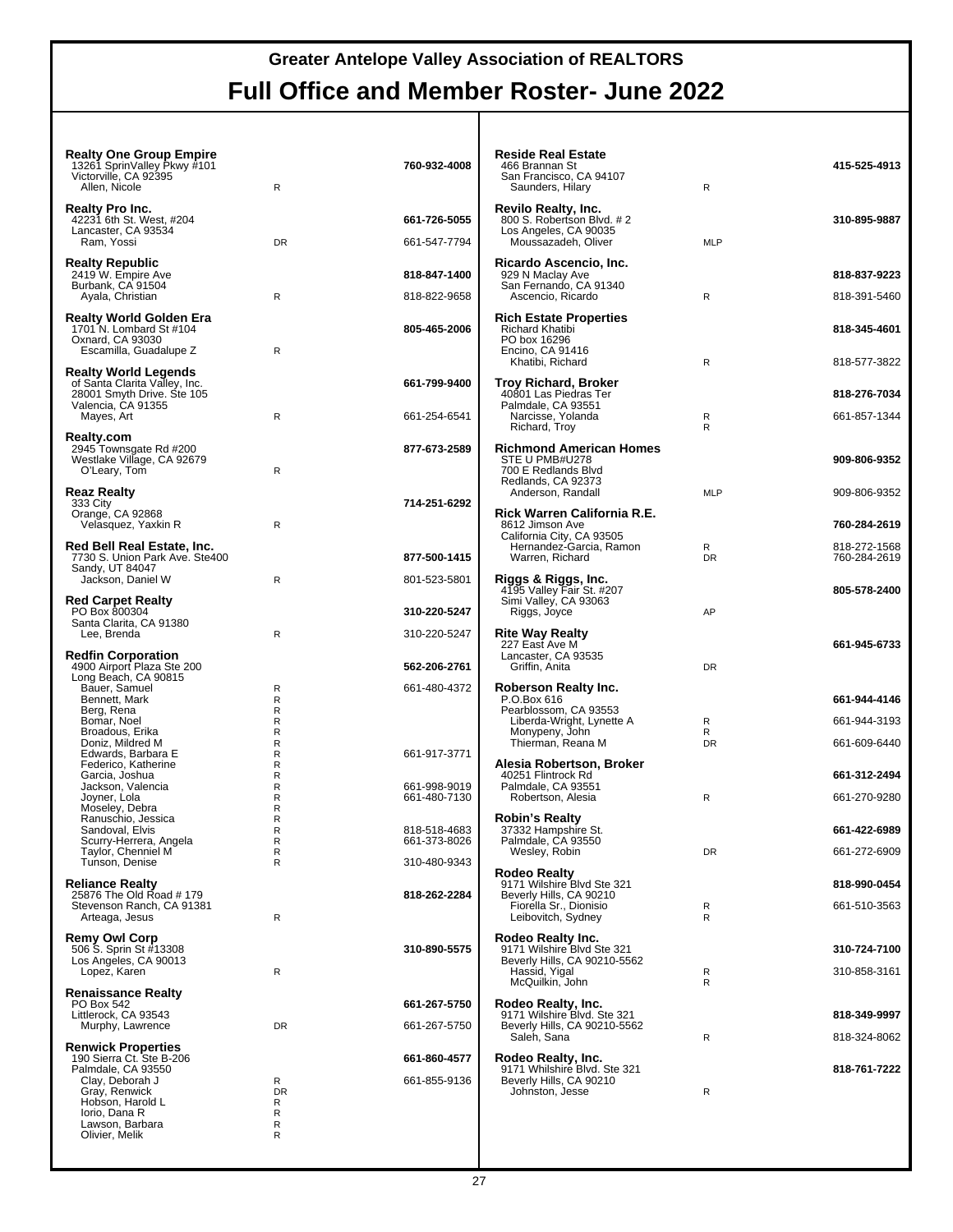| Rodeo Realty, Inc.                                                      |                |         |                              |
|-------------------------------------------------------------------------|----------------|---------|------------------------------|
| 21031 Ventura Blvd. Ste 100<br>Woodland Hills, CA 91364                 |                |         | 818-999-2030                 |
| Henry, Kathie                                                           | R              | Ext 291 | 661-406-0990                 |
| Rodeo Realty, Inc.<br>9171 Wilshire Blvd. Ste 321                       |                |         | 818-222-7707                 |
| Beverly Hills, CA 90210<br>Salazar, Rachel                              | R              |         |                              |
| Steelman, Cheri                                                         | R              |         |                              |
| <b>Roher Realty</b><br>767 West Lancaster Blvd 2nd Fl                   |                |         | 661-951-0110                 |
| Lancaster, CA 93534                                                     |                |         |                              |
| Roher, Glenn H<br>Thelisma, Starkesha                                   | <b>DR</b><br>R |         | 661-206-7495                 |
| Romeo Echo Real Estate, Inc.                                            |                |         |                              |
| 3085 Springfield St<br>Simi Valley, CA 93063                            |                |         | 805-404-3369                 |
| Martinez, Adam<br>Vandenberg, Roland                                    | R<br>R         |         | 805-404-3369                 |
| Olga Romero-Broker                                                      |                |         |                              |
| PO BOX 1889<br>Littlerock, CA 93543                                     |                |         | 661-349-5795                 |
| Romero, Olga                                                            | <b>DR</b>      |         | 661-349-5795                 |
| <b>Rosamond REALTORS®</b>                                               |                |         |                              |
| P.O.Box 566<br>Rosamond, CA 93560                                       |                |         | 661-256-2011                 |
| Julian, Delores                                                         | <b>DR</b>      |         | 661-256-2601                 |
| Alice M.Ross-Broker<br>37450 Yorkshire                                  |                |         | 661-810-1043                 |
| Palmdale, CA 93550<br>Ross, Alice M                                     | <b>DR</b>      |         | 661-810-1043                 |
| <b>RPM Executives</b>                                                   |                |         |                              |
| 22777 Lyons Ave. Ste 211B<br>Santa Clarita, CA 91321                    |                |         | 661-254-1776                 |
| Estrada, Gabriela<br>Estrada, Natalie A                                 | R<br>R         |         |                              |
| Estrada, Stanley                                                        | R              |         | 661-797-0020                 |
| Franklin, Dennis M                                                      | R              |         |                              |
| <b>RTH Realty</b><br>34900 Sierra Highway                               |                |         | 661-273-1856                 |
| Palmdale, CA 93550<br>Lopez, Christy                                    | MLA            |         | 661-270-9580                 |
| Pritchard, Kathy                                                        | MLP            |         |                              |
| William Ryan Real Estate<br>3541 Paddock Way                            |                |         | 661-273-9090                 |
| Quartz Hill, CA 93536<br>Ryan, William                                  | <b>DR</b>      |         |                              |
|                                                                         |                |         |                              |
| <b>S &amp; R Properties</b><br>8919 Woodman Ave., #1A                   |                |         | 818-830-6640                 |
| Arleta, CA 91331<br>Maldonado, Salomon                                  | R              |         | 818-896-1533                 |
| Mendoza, Arminda                                                        | R              |         |                              |
| <b>SA Realty and Investment Group</b><br>1117 W. Gardena Blvd. Ste. 202 |                |         | 888-629-7053                 |
| Gardena, CA 90247<br>Haynes, Steven E                                   | R              |         | 310-947-5098                 |
| <b>Moises Salais, Broker</b>                                            |                |         |                              |
| 25915 Adolfo Ct<br>Santa Clarita, CA 91355                              |                |         | 818-430-2878                 |
| Salais Jr, Moises                                                       | R              |         |                              |
| San Fernando Realty Mission RE                                          |                |         |                              |
| 458 N. Maclay Ave.<br>Sylmar, CA 91342                                  |                |         | 818-365-5671                 |
| Aguilar, Andrew<br>Aguilar, Eugenia A                                   | R<br>R         |         |                              |
| Aguilar, Silvia L<br>Ascencio, Gerardo                                  | R<br>R         |         | 661-209-2565                 |
| Bohorquez, Carlos<br>Ceja, Leticia                                      | R<br>R         |         | 818-988-5316<br>818-818-3655 |
| Chavez Serrano, Olivia<br>Chavez, Raul                                  | R<br>R         |         | 818-535-6595                 |
| Dominguez, Maria<br>Estrada, Ramiro G                                   | R<br>R         |         | 818-362-5636<br>818-581-1479 |
| Galindo, Felipe<br>Galindo, Laura                                       | R<br>R         | Ext 342 | 818-365-5671                 |
| Garcia, Maria                                                           | R              |         |                              |
| Guzman, Sonia<br>Hernandez, Martin                                      | R<br>R         |         | 818-269-5338                 |
| Lopez, Rosaura                                                          | R              |         |                              |

| San Fernando Realty Mission RE (Cont)                                                                                                |                                    |         |                                              |
|--------------------------------------------------------------------------------------------------------------------------------------|------------------------------------|---------|----------------------------------------------|
| Salazar, Joshua<br>Sanchez, Veronica<br>Solis, Carmen<br>Trejo, Felipe<br>Valenzuela, Juana H                                        | R<br>R<br>R<br>R<br>R              |         | 661-886-8951<br>818-361-1313                 |
| Luis Sanchez, Broker<br>4900 La Calandria Way<br>Los Angeles, CA 90032<br>Sanchez, Luis                                              | R                                  |         | 323-272-7184                                 |
| <b>Randy Sandoval, Broker</b><br>14661 Titus Street<br>Van Nuys, CA 91402<br>Sandoval, Randy                                         | R                                  |         | 310-435-2452                                 |
| Sandra Meza, Broker<br>21310 Poema Pl<br>Chatsworth, CA 91311<br>Meza, Sandra<br>Seput, Luciana<br>Vidal Rojas, Alessandra M         | R<br>R<br>R                        |         | 805-813-5412<br>805-813-5412                 |
| Santos Aleman Real Estate<br>17631 Tulsa St<br>Granada Hills, CA 91344<br>Aleman, Santos                                             | R                                  |         | 818-681-1187                                 |
| Save By Owner<br>5924 Los Angeles Ave<br>Los Angeles, CA 93063<br>Maldonado, Carlos                                                  | R                                  |         | 805-530-2020                                 |
| <b>Scarlett Realty</b><br>4010 Lexington Court<br>Palmdale, CA 93552<br>Morin, Kelly M                                               | DR                                 |         | 661-714-8851<br>661-714-8851                 |
| <b>Scenic Hills Realty</b><br>19974 Avenue Of The Oaks<br>Santa Clarita, CA 91321<br>Courtney, Heidi B                               | R                                  |         | 661-373-9973<br>661-298-2592                 |
| <b>Sara Schob Real Estate</b><br>25835 Rail Road Ave #25<br>Santa Clartia, CA 91390<br>Schob, Sara                                   | DR                                 |         | 661-313-0436<br>661-313-0436                 |
| <b>SCV Appraisal Service</b><br>27511 Pamplico Dr<br>Valencia, CA 91354<br>Barrett, John                                             | AP                                 |         | 661-977-7501                                 |
| <b>SDA Properties</b><br>20355 Cerca Dr<br>Valencia, CA 91354<br>Alon, Dan<br>de los Angeles Quintana, Mayra<br>Montgomery, Blanca E | R<br>R<br>R                        | Ext 356 | 661-210-3130<br>818-687-6676                 |
| <b>Seal Real Estate</b><br>14284 Beach Blvd<br>Westminster, CA 92683<br>Thach, Jimmy<br>Trang, Hazel                                 | R<br>R                             |         | 714-622-4735                                 |
| <b>Secured Asset Realty</b><br>4060 W Ave J9<br>Quartz Hill, CA 93536<br>Lam, Betty S<br>Perdido, Anneli T                           | R<br>R                             |         | 818-434-9485<br>626-570-9768<br>661-943-8798 |
| <b>Select Service Realty</b><br>190 Sierra Court, Ste B207<br>Palmdale, CA 93550                                                     |                                    |         | 661-272-1113                                 |
| Chen, Man<br>Erfle, Jared<br>Erfle, Victoria<br>Montenegro, Ronnie M<br>Ortega, Juan<br>Price, Lisa M                                | R<br><b>DR</b><br>R<br>R<br>R<br>R |         | 000-000-0000<br>000-000-0000                 |
| Sentry Residential, Inc<br>520 N Coast Highway # 100<br>Oceanside, CA 92054<br>Chiesl, Michael                                       | R                                  |         | 858-777-9816                                 |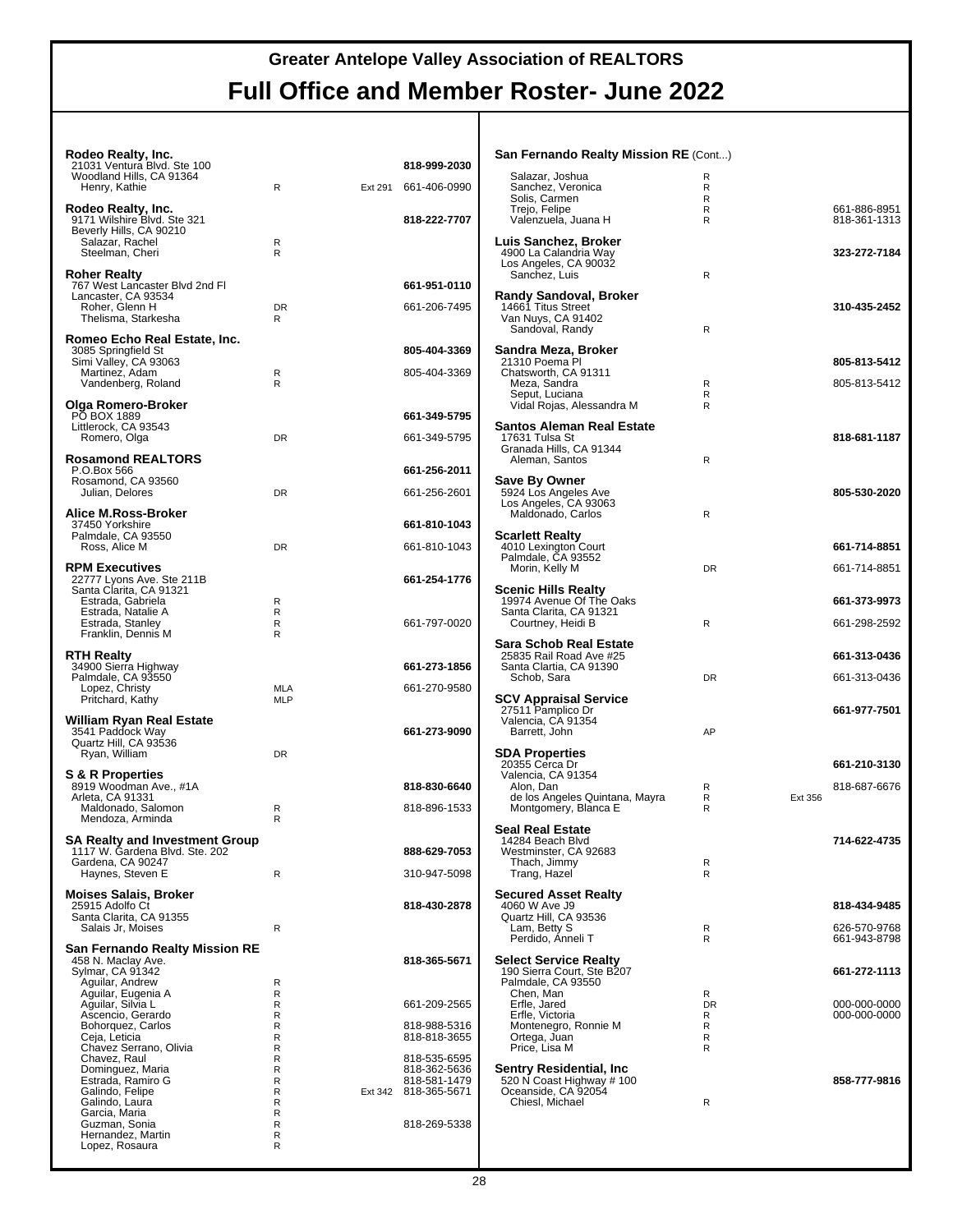| Sentry Residential, Inc.<br>812 W. Lancaster Blvd             |                   | 661-494-8099 | Suburban Enterprises, Inc.<br>2727 West Ave L                 |                | 661-706-5732                         |
|---------------------------------------------------------------|-------------------|--------------|---------------------------------------------------------------|----------------|--------------------------------------|
| Lancaster, CA 93534<br>Friedlander, Michael<br>Shaub, Michael | R<br>$\mathsf{R}$ | 661-400-7378 | Lancaster, CA 93536<br>Hare, Samuel<br>Kajrys-Dietz GRI, Lucy | DR<br>R.       | 661-706-5732<br>661-609-2574         |
| <b>Service 1st Real Estate</b><br>39735 Gorham Ln.            |                   | 661-965-4647 | Suburban Realty Av Inc.<br>2727 W. Ave L                      |                | 661-943-2100                         |
| Palmdale, CA 93551<br>Sall, Mark H                            | <b>DR</b>         | 661-965-4647 | Lancaster, CA 93536<br>Abagi, Mayssa                          | R              | 661-225-7607                         |
| <b>SFV Realty Professionals, Inc.</b>                         |                   |              | Barretta, Bruce P<br>Cenkner, Jan                             | R<br>R         | 661-943-1150                         |
| 15979 Yarnell St<br>Sylmar, CA 91342                          |                   | 818-362-0362 | Mabery, Austin<br>Marmon, Susan E                             | R<br><b>DR</b> | 661-816-8331                         |
| Castaneda, Joanne<br>Weiler, Rich                             | R<br>$\mathsf{R}$ |              | Murphy, Leticia<br>Prince-Winton, Elizabeth                   | R<br>R         | 661-400-5029                         |
| <b>Sheppard Properties</b>                                    |                   |              | <b>Summit Realty</b>                                          |                |                                      |
| 14318 Platt Ct<br>Canyon Country, CA 91387                    |                   | 661-298-0955 | 7875 Fulton Ave.<br>N. Hollywood, CA 91605                    |                | 818-782-7422                         |
| Sheppard, Crystal                                             | R                 |              | Dietz, Laura                                                  | R              | 818-782-7422                         |
| <b>Shoreline Realty Group</b><br>30626 Lakefront Dr           |                   | 818-610-8000 | <b>Sunrise Dream Realty, Inc.</b><br>Suite 200                |                | 661-362-0875                         |
| Agoura Hills, CA 91301<br>Hassani, Ata                        | R                 |              | 27240 Turnberry Lane<br>Valencia, CA 91355                    |                |                                      |
| Jeff Shott, Broker                                            |                   |              | Estupinian, Carlos<br>Santana, Mayra P                        | R<br>R         | 661-718-3963<br>661-257-4490         |
| 3701 Hatcher Place<br>Rosamond, CA 93560                      |                   | 818-887-7653 | <b>Sunriser Landcore Investments</b>                          |                |                                      |
| Shott, Jeffrey                                                | R                 |              | 1179 Oakmont Dr.#1<br>Walnut Creek, CA 94595                  |                | 925-954-1163                         |
| Bella Shvartsman, Broker<br>16935 Mayall St.                  |                   | 818-366-0630 | Tooloee, Sam                                                  | R              | 510-928-5024                         |
| North Hills, CA 91343<br>Shvartsman, Bella                    | R                 | 818-366-0601 | Sunshine Realty & Assoc. Inc.<br>2025 E. Palmdale Blvd.       |                | 661-273-6473                         |
|                                                               |                   |              | Palmdale, CA 93550                                            |                |                                      |
| <b>Silva Realty</b><br>29021 Avenue Sherman #111              |                   | 661-309-1114 | Estrada, Edwin J<br>Flores, Brenda                            | <b>DR</b><br>R | 661-202-5610<br>Ext 277 661-674-6047 |
| Valencia, CA 91355<br>Silva, Christopher                      | R                 |              | Fuentes, Araceli<br>Gutierrez, Greg                           | R<br>R         | 661-533-2602                         |
| Silva, Cori                                                   | R                 |              | Havlovic, Nicolette<br>Moreno, Rosa A                         | R<br>R         | 661-533-0501                         |
| <b>SkyTouch Real Estate</b><br>44153 48th St. West            |                   | 661-350-6643 | Paat, Jason<br>Rodriguez de Trujillo, Cristina                | R<br>R         | 714-717-4752<br>661-262-3900         |
| Lancaster, CA 93536<br>Bell, Christopher                      | <b>DR</b>         | 661-339-3096 | <b>Superior Real Estate</b>                                   |                |                                      |
| King, LaTanya                                                 | R                 |              | 2848 Ashglen<br>Lancaster, CA 93534                           |                | 661-992-2900                         |
| So Cal REALTORS <sup>®</sup> Platinum<br>PO BOX 2737          |                   | 855-877-6225 | Chamberlain, Maria<br>Swanson, John                           | R<br><b>DR</b> | 661-618-4929                         |
| California City, CA 93505<br>Vasquez, Pamela J                | <b>DR</b>         | 661-816-9492 | Sync Brokerage, Inc.                                          |                |                                      |
| Vasquez, Ralph A                                              | R                 |              | 12258 Ventura Blvd<br>Studio City, CA 91604                   |                | 818-770-3660                         |
| Socal Elite Properties, Inc.<br>351 Morningside Terrace       |                   | 661-609-7790 | Arutyunyan, Vic<br>Hoyos Rodriguez, Andres                    | R<br>R         |                                      |
| Palmdale, CA 93551<br>Alvarez, Jaime                          | <b>DR</b>         | 661-609-7790 | Moffit, Jamie                                                 | R              |                                      |
| Sotheby's International Realty                                |                   |              | T.V. Land<br>P.O.Box 1467                                     |                | 661-256-8141                         |
| 9665 Wilshire Blvd. Ste 400<br>Beverly Hills, CA 90212        |                   | 310-724-7000 | Rosamond, CA 93560-1467<br>Landsiedel, Terry V                | <b>DR</b>      | 661-256-8141                         |
| Williamson, John M                                            | DR                |              | Team House Real Estate, Inc.                                  |                |                                      |
| Sotheby's International Realty<br>1801 Hillhurst Ave          |                   | 323-665-1700 | 25020 W. Avenue Stanford #50<br>Valencia, CA 91355            |                | 855-468-7305                         |
| Los Angeles, CA 90027<br>Ferrante, Luisa                      | R                 |              | House, Tamar                                                  | R              | Ext 7792 855-468-4305                |
|                                                               |                   |              | <b>Tehachapi Valley Real Estate</b>                           |                |                                      |
| Southland Properties & Assoc.<br>12540 E. Slauson Ave. Ste I  |                   | 626-422-7444 | 20601 State Highway 202 #A108<br>Tehachapi, CA 93561          |                | 661-821-9555                         |
| Santa Fe Springs, CA 90670<br>Leone, Elsa                     | R                 |              | Creten, Louis W<br>Creten, Rhonda                             | R<br>R         | 661-428-3332                         |
| <b>Stanfles Realty</b>                                        |                   |              | Herbert A. Tejada                                             |                |                                      |
| 123 S. Figueroa St. # 108<br>Los Angeles, CA 90012            |                   | 888-863-2820 | 4311 E. Ave. R13<br>Palmdale, CA 93552                        |                | 818-802-5434                         |
| Lee, Freddy S                                                 | R                 | 323-718-8683 | Tejada, Herbert A                                             | DR             | 818-802-5434                         |
| <b>Stanford Realty</b><br>627 W. Barrel Springs Rd            |                   | 661-435-8342 | <b>Teri Gordon Real Estate</b><br>1008 W Ave M14. Ste F3      |                | 661-917-3547                         |
| Palmdale, CA 93551<br>Stanford, Glenn                         | <b>DR</b>         | 661-435-8342 | Palmdale, CA 93551<br>Gordon, Teri L                          | DR             |                                      |
| <b>Stout Appraisal Group</b>                                  |                   |              | The Agency                                                    |                |                                      |
| 7791 Jenna Drive<br>Goleta, CA 93117                          |                   | 804-685-8469 | 331 Foothill Rd #100<br>Beverly Hills, CA 90210               |                | 424-230-3700                         |
| Stout, Chris                                                  | AP                |              | Caruso, Michael<br>Ukaogo, Agu                                | R<br>R         |                                      |
|                                                               |                   |              |                                                               |                |                                      |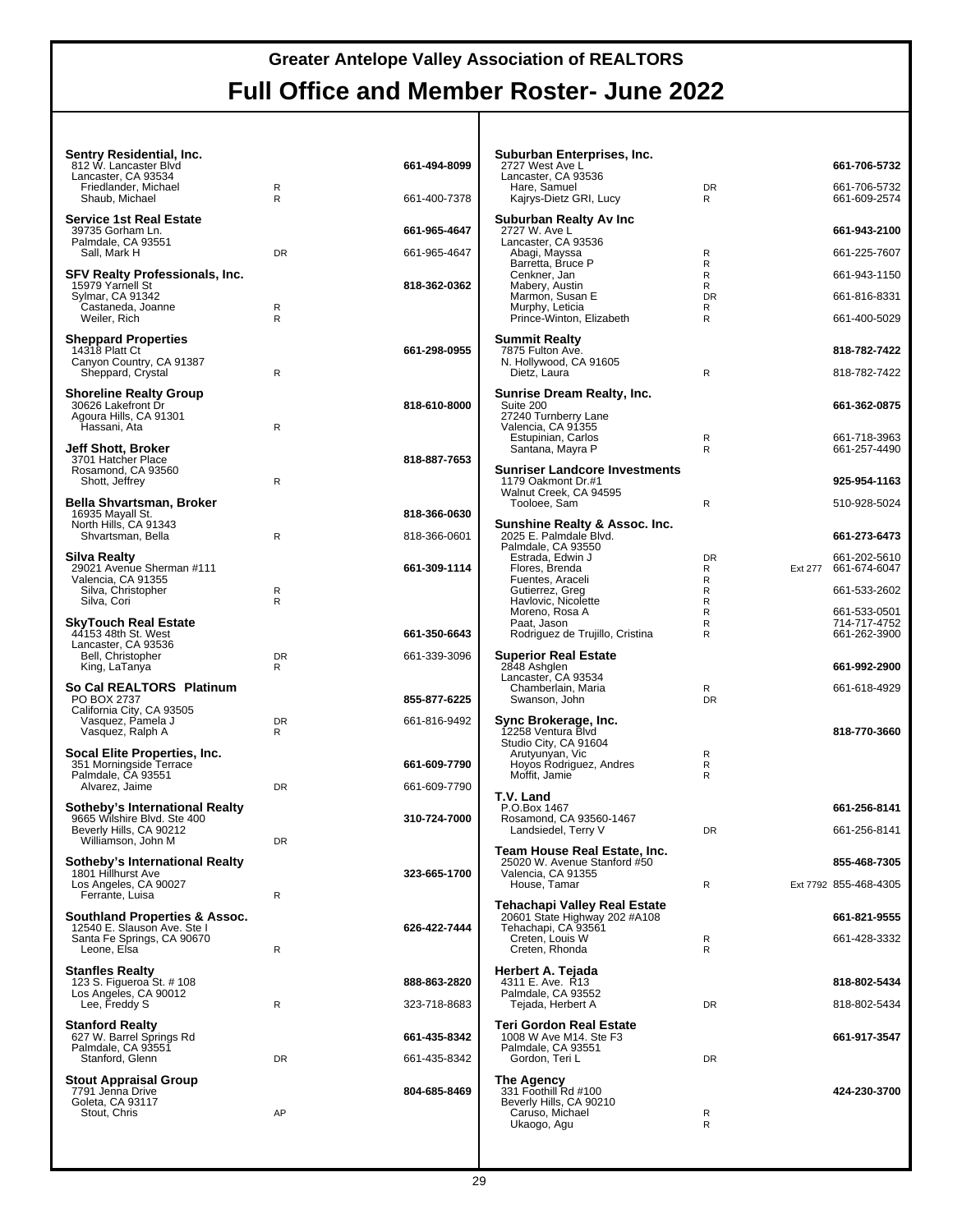| <b>The DeGrazio Group</b><br>20642 Tiller Circle<br>Huntington Beach, CA 92646<br>DeGrazio, Brandon | R              |         | 888-667-1226                                 | TopHap, Inc.<br>2010 Crow Canyon Place, 100<br>San Ramon, CA 94583<br>Danilovich, Anton                           | R                        |         | 925-818-5749                                 |
|-----------------------------------------------------------------------------------------------------|----------------|---------|----------------------------------------------|-------------------------------------------------------------------------------------------------------------------|--------------------------|---------|----------------------------------------------|
| The Hills Premier Realty, Inc.<br>9595 Wilshire Blvd. Ste 900                                       |                |         | 310-300-8448                                 | Jesse Torrero, Broker<br>263 W. Olive Avenue #136                                                                 |                          |         | 818-800-1343                                 |
| Beverly Hills, CA 90212<br>Billinger, Jeffrey                                                       | R              |         |                                              | Burbank, CA 91502<br>Torrero, Jesse                                                                               | $\mathsf{R}$             |         | 818-800-1343                                 |
| The IVRI Group, Inc.<br>101 S. Main St 2nd Flr<br>Pomona, CA 91766<br>Sakhrani, Naresh              | R              |         | 855-777-8848                                 | <b>Treasure Realty Group</b><br>P.O.Box 4993<br>Lancaster, CA 93539-4993<br>Aboutaleb, Ahmed<br>Aboutaleb, Yasser | <b>MLP</b><br>MLA        |         | 661-317-3018                                 |
| The Jackson Real Estate Group<br>19440 Norwalk Blvd<br>Cerritos, CA 90703<br>Jackson, Edward        | R              |         | 310-946-1764                                 | <b>Tri County Realty</b><br>918 E. Palmdale Blvd<br>Palmdale, CA 93550                                            |                          |         | 661-947-8955                                 |
| The Real Estate Co of LA<br>42119 50th St West<br>Quartz Hill, CA 93536<br>Talian, Yessica          | <b>DR</b>      |         | 661-400-2914                                 | Berglund, Grayson<br>Berglund, Kenneth<br>Gutierrez, Daniel<br>Gutierrez, Jose M                                  | R<br><b>DR</b><br>R<br>R |         | 661-947-2708<br>661-713-2106<br>661-236-7533 |
| Torres, Margarita<br>The Real Estate Club<br>55 E.Huntington Drive. Ste 130<br>Arcadia, CA 91006    | R              |         | 626-660-8579                                 | Federico Jorge Triebel, Broker<br>17412 Ventura Blvd #95<br>Encino, CA 91316<br>Triebel, Federico J               | $\mathsf{R}$             |         | 818-947-7000                                 |
| Lopez Ponce, Ana C<br>Lopez, Alex J<br>The Royal Report Homes Califor                               | R<br>R         |         |                                              | <b>Trinity Real Estate Services</b><br>41844 Piazza Ct<br>Quartz Hill, CA 93536<br>Hong, HeJung L                 | $\mathsf{R}$             |         | 818-497-0405                                 |
| 37218 Queen Anne Pl<br>Palmdale, CA 93551<br>Watkins, Crystal                                       | <b>DR</b>      |         | 323-873-3301                                 | <b>TrustTower Real Estate Solutio</b><br>1655-B S. Western Ave                                                    |                          |         | 323-766-0015                                 |
| <b>TheHomeProZ</b>                                                                                  |                |         |                                              | Los Angeles, CA 90006<br>Torres, Juliet                                                                           | R                        |         | 323-766-0015                                 |
| 24801 Pico Cyn #303<br>Stevenson Ranch, CA 91381<br>Hall, Richard D<br>Pope, Dana                   | R<br>R         |         | 661-368-6657<br>661-299-6989<br>661-296-8956 | Tu Casa Real Estate Inc.<br>9355 Wilshire Blvd. Ste 350<br>Beverly Hills, CA 90210                                |                          |         | 818-361-1317                                 |
| <b>3L Realty</b>                                                                                    |                |         |                                              | Lepp, Ron<br>Mendoza, Cristina                                                                                    | R<br>R                   |         | 818-800-4192                                 |
| 38713 Tierra Subida Ste200-166<br>Palmdale, CA 93551<br>Davis, Glenn<br>London, Linda Lee           | R<br><b>DR</b> |         | 661-810-9806<br>661-810-9806                 | L.A. Turner & Assoc.<br>44747 27th St. East<br>Lancaster, CA 93535                                                |                          |         | 661-946-8736                                 |
| <b>Time Real Estate</b>                                                                             |                |         |                                              | Turner, Laura                                                                                                     | DR                       |         |                                              |
| 8209 California City Blvd #107<br>California City, CA 93505                                         |                |         | 760-373-1020                                 | <b>Twin Homes &amp; Loans</b><br>8101 Potter Ave                                                                  |                          |         | 818-645-4519                                 |
| January, Jerry<br>Land, Buford E                                                                    | R<br><b>DR</b> | Ext 101 | 760-793-0783<br>760-373-1018                 | N. Hollywood, CA 91605<br>Esquivel, Roberto<br>Villalobos, Maribell                                               | R<br>R                   |         |                                              |
| Ken Tisovec, Broker<br>23585 Oak Valley Rd<br>Cupertino, CA 95014<br>Tisovec, Kenneth               | <b>MLP</b>     |         | 650-969-0722                                 | <b>U.S. Capital Group</b><br>7426 Cherry Ave #210-103<br>Fontana, CA 92336<br>Vargas, Rafael                      | R                        |         | 909-475-0207                                 |
| Titan Management & Investments<br>2917 Wagon Train Lane                                             |                |         | 909-319-6128                                 | Bonaventure Ugonwa, Broker                                                                                        |                          |         |                                              |
| Diamond Bar, CA 91765<br>Bontempt, Melissa                                                          | R              |         |                                              | 44544 2nd St.<br>Lancaster, CA 93535                                                                              |                          |         | 661-350-0130                                 |
| Ko, Christopher                                                                                     | <b>DR</b>      |         |                                              | Ugonwa, Bonaventure                                                                                               | R                        |         | 661-350-0130                                 |
| <b>Titus Realty, Inc.</b><br>14547 Titus St #201<br>Panorama City, CA 91402<br>Ananyan, Nerses      | R              |         | 818-786-5511                                 | <b>United America Realty</b><br>22916 Lyons Ave. # 1A<br>Newhall, CA 91321<br>Khalsa, Bob                         | R                        | Ext 201 | 661-260-3911<br>661-299-5382                 |
| Mouradian, Albert                                                                                   | R              |         |                                              | <b>United Realty Associates</b>                                                                                   |                          |         |                                              |
| <b>TNT Real Estate and Investment</b><br>38345 30th St East. Ste E-7                                |                |         | 661-266-2706                                 | 179 Auburn Ct. Ste #5<br>West Lake Village, CA 91362                                                              |                          |         | 818-366-2618                                 |
| Palmdale, CA 93550<br>Pierre, J.Enoch                                                               | <b>MLP</b>     |         |                                              | Struthoff, Erich                                                                                                  | R                        |         | 818-366-2618                                 |
| <b>Tocchini Real Estate</b><br>4241 Boulder Creek Circle<br>Stockton, CA 95219                      |                |         | 415-373-8400                                 | <b>Universal Property Advisors</b><br>8229 Corbin Ave<br>Winnetka, CA 91306<br>Badesha, Rattanpreet               | R                        |         | 818-304-4409                                 |
| Tocchini, Jerry                                                                                     | <b>MLP</b>     |         | 415-373-8400                                 | Universal West Financial & Rea                                                                                    |                          |         |                                              |
| Topel Realty, Inc.<br>3344 W. Ave. L                                                                |                |         | 661-579-6927                                 | 3231 Twincreek Ave<br>Palmdale, CA 93551                                                                          |                          |         | 626-391-7999                                 |
| Lancaster, CA 93536<br>Alvarado, Elda                                                               | R              |         | 661-450-5119                                 | Windokun, Adebayo D                                                                                               | R                        |         | 661-526-7475                                 |
| Gray, Priscilla<br>Lucero, Sarah A                                                                  | R<br>R         |         | 661-722-3171<br>661-722-4955                 | <b>Urban Resources</b><br>44943 10th St West                                                                      |                          |         | 661-760-0100                                 |
| Malone, Terry L<br>Topel, Kerry                                                                     | R<br><b>DR</b> |         | 661-802-4329                                 | Lancaster, CA 93534<br>DiPressi, Steve<br>Reed, Janet L                                                           | <b>MLP</b><br>MLA        |         | 661-948-8822<br>661-816-9853                 |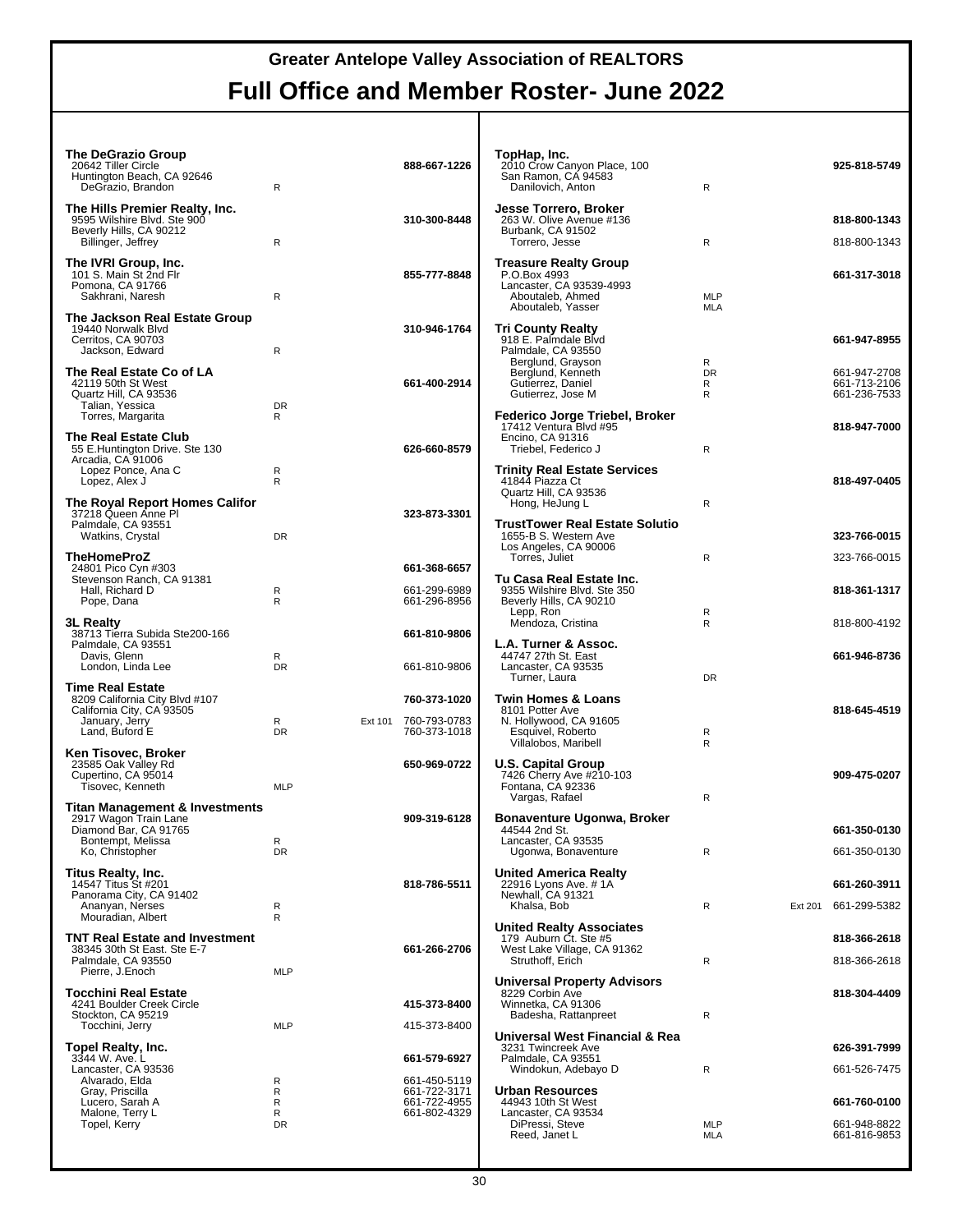| <b>Thomas Urquilla, Broker</b><br>8707 Lindley Ave. Ste. D<br>Northridge, CA 91325<br>Urquilla, Thomas | R                        | 818-722-2277                 | Vose Properties, Inc.<br>James D. Vose<br>P.O. Box 8743<br>Lancaster, CA 93539 |                | 661-435-6536                 |
|--------------------------------------------------------------------------------------------------------|--------------------------|------------------------------|--------------------------------------------------------------------------------|----------------|------------------------------|
| <b>US Realty and Loans</b>                                                                             |                          |                              | Vose, James D                                                                  | <b>DR</b>      | 661-435-6536                 |
| 40617 Eagleridge Ct.<br>Palmdale. CA 93551                                                             |                          | 661-317-0299                 | Vylla Home, Inc.<br>3530 Atlantic Ave                                          |                | 562-480-9884                 |
| Halim, Maher                                                                                           | R                        | 661-317-0299                 | Long Beach, CA 90807<br>Potier, Justin                                         | R              |                              |
| <b>USA Realty &amp; Loans</b><br>4858 Mercury St. # 214                                                |                          | 858-277-6173                 | Sanderlin, Kevin                                                               | R.             |                              |
| San Diego, CA 92111<br>Lemkau, John<br>Ramasodi-Johnson, Bridgette                                     | R<br>R                   | 858-277-6173                 | <b>Wainwright Real Estate</b><br>44726 10th Street West                        |                | 661-949-7747                 |
| Utopia Real Estate                                                                                     |                          |                              | Lancaster, CA 93534-2151<br>Wainwright, Richard E                              | R              | 661-492-1093                 |
| 4617 Ruffner St<br>San Diego, CA 92111                                                                 |                          | 858-598-1111                 | <b>Walker Martin Properties</b><br>4734 West Ave L4                            |                | 661-510-9085                 |
| Schlesier Jr, Robert                                                                                   | R                        |                              | Lancaster, CA 93536<br>Husbands, Craig K                                       | R              | 661-718-8636                 |
| Valdez Realty<br>7626 Camellia Ave                                                                     |                          | 818-522-2863                 | Rush, John A<br>Toepfer, Michelle                                              | <b>DR</b><br>R | 661-943-8928<br>661-722-2073 |
| N. Hollywood, CA 91605<br>Valdez, Richard                                                              | R                        |                              | <b>Wallace &amp; Associates Realty</b>                                         |                |                              |
| Valley Asset & Investment Corp                                                                         |                          |                              | 41550 Ventana Dr<br>Palmdale, CA 93551                                         |                | 661-400-1181                 |
| 8137 Natick Ave<br>Panorama City, CA 91402                                                             |                          | 818-404-4759                 | Chung, Tina<br>Montalto, Gennifer                                              | R<br>R         |                              |
| Gutierrez, Cecilia<br><b>Valley Homes Real Estate</b>                                                  | R                        | 818-404-4759                 | Wallace, Michael E                                                             | <b>DR</b>      | 805-285-0347                 |
| 36425 Eveningside Dr<br>Palmdale, CA 93552                                                             |                          | 661-360-5293                 | <b>Maggie Ward Realty</b><br>1008 W. Ave M14 #F3<br>Palmdale, CA 93551         |                | 661-209-1776                 |
| Tarabotto, Paola                                                                                       | R                        | 818-442-1737                 | Ward, Maggie                                                                   | <b>DR</b>      | 661-209-1776                 |
| <b>Valley Properties</b><br>13741 Foothill Blvd., Ste. 150                                             |                          | 800-601-7177                 | Reginald L. Washington, Broker<br>2064 West Ave J, #400                        |                | 661-860-8897                 |
| Sylmar, CA 91342<br>Gutierrez, Mike                                                                    | R                        | 818-291-7341                 | Lancaster, CA 93536<br>Washington, Reginald L                                  | <b>MLP</b>     |                              |
| Jimenez, Maria                                                                                         | $\mathsf{R}$             | 805-358-2514                 | <b>Watson Realty</b>                                                           |                |                              |
| <b>Valley Realty</b><br>1550 20th St West #101                                                         |                          | 661-347-3620                 | 9101 Camino Media<br>Bakersfield, CA 93311                                     |                | 661-327-5161                 |
| Rosamond, CA 93560<br>Gurule, Jenifer                                                                  | R                        |                              | Angulo, Valerie<br>Redmond, William                                            | R<br>R         |                              |
| Witt, R. Daniel                                                                                        | <b>DR</b>                |                              | <b>Wealthpoint Realty Solutions</b>                                            |                |                              |
| Valley Star Realty, Inc.<br>15501 San Fernando Mission<br>Blvd Ste 309                                 |                          | 818-230-2187                 | Desi Kepe<br>5627 Kanan Rd #287<br>Agoura Hills, CA 91301                      |                | 818-717-0451                 |
| Mission Hills, CA 91345<br>Acosta, Wendy N                                                             | R                        |                              | Kepe, Desi                                                                     | R              | 818-884-8344                 |
| Alvarenga, Rosario                                                                                     | R                        | 661-269-0262                 | Weichert REALTORS® Oasis                                                       |                |                              |
|                                                                                                        |                          |                              | 42442 10th St West, Ste B                                                      |                | 661-267-2400                 |
| Bautista, Rene<br>Perryman, Maria S                                                                    | R<br>R                   | 818-335-0960                 | Lancaster, CA 93534<br>Aguilar, Deborah                                        | R              | 661-470-7795                 |
| Valley View Realty, Inc.<br>11273 Laurel Canyon Blvd #5                                                |                          | 818-361-0113                 | Alshaer M, Sam<br>Hanna, Leem                                                  | <b>DR</b><br>R | 661-267-2400<br>950-950-9950 |
| San Fernando, CA 91340<br>Cruz, David                                                                  | R                        | 818-361-0113                 | Hunter, Millicent                                                              | R              |                              |
| <b>Velox Valuations</b>                                                                                |                          |                              | Weichert, REALTORS <sup>®</sup> -GlobalPoint<br>One World Trade Center, 8th FL |                | 562-221-0055                 |
| 28736 Park Woodland Pl<br>Santa Clartia, CA 91390                                                      |                          | 661-644-4724                 | Long Beach, CA 90802<br>Lechner, Christopher                                   | R              |                              |
| Wilkerson, James                                                                                       | AP                       |                              | <b>West Coast Realty</b>                                                       |                |                              |
| Velur Enterprises, Inc.<br>20700 Ventura Blvd. Ste 301                                                 |                          | 818-786-0024                 | 8736 California City Blvd<br>California City, CA 93505-5237                    |                | 760-373-9200                 |
| Woodland Hills, CA 91364<br>Kaplan, Aaron<br>Mangubat, Raymund                                         | <b>MLA</b><br><b>MLP</b> |                              | Early, Joshua<br>Krelle, Leland<br>Lopez, Rudy A                               | R<br>R<br>R    | 661-232-8343<br>661-823-8237 |
| <b>Blandina Vheru, Broker</b>                                                                          |                          |                              | Mendez, Jorge<br>Nelson, Seth R                                                | R<br>R         |                              |
| 5036 East Avenue K-4<br>Lancaster, CA 93535                                                            |                          | 661-965-8759                 | Wadud, Musa                                                                    | R              |                              |
| Vheru, Blandina                                                                                        | DR                       |                              | <b>West Valley Plaza Realty</b><br>22949 Ventura Blvd #A                       |                | 818-888-2346                 |
| <b>Vision Realty &amp; Associates</b><br>17832 Chatsworth St                                           |                          | 818-488-1196                 | Woodland Hills, CA 91364<br>Bohdjelian, A.J.                                   | R              | 818-716-8044                 |
| Granada Hills, CA 91344<br>Aguilar, Juliana                                                            | R                        |                              | West Valley Plaza Realty                                                       |                |                              |
| Flores, Marcos<br>Martin, Diana                                                                        | R<br>R                   | 818-599-8043<br>818-335-2804 | 38345 30th St East. Ste C-8<br>Palmdale, CA 93550                              |                | 661-974-2929                 |
| <b>Volsch Enterprises, Inc.</b><br>16048 Tuscola Rd. Ste #3                                            |                          | 855-211-3222                 | Robbins, Adam<br><b>West World Realty</b>                                      | R              | 661-267-1732                 |
| Apple Valley, CA 92307<br>Volsch, Cecil                                                                | R                        |                              | 11100 Sepulveda Blvd #8-505<br>Mission Hills, CA 91345<br>Shaw, James          | R              | 818-588-1125                 |